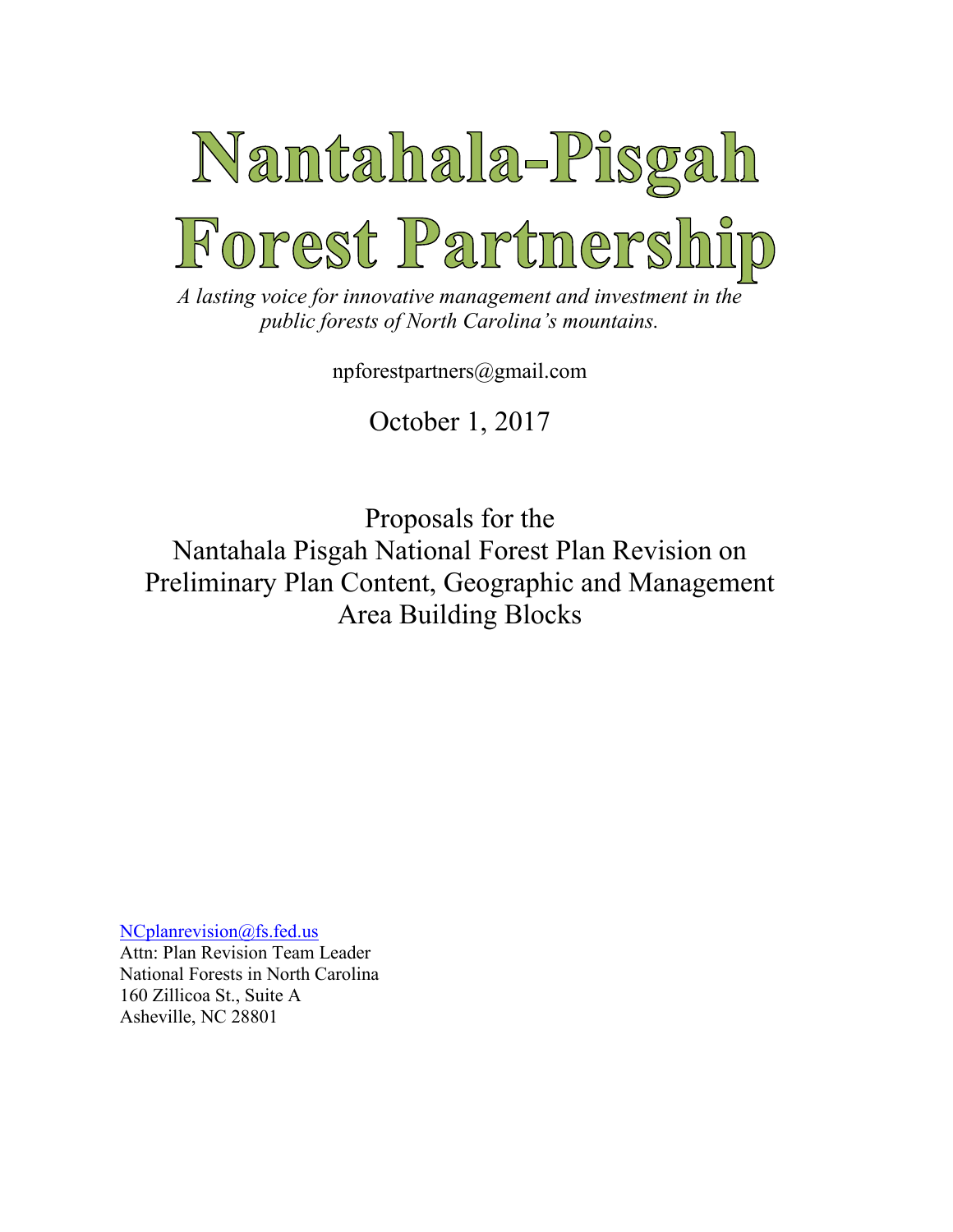# **TABLE OF CONTENTS**

| I.              | Significant Issues for which there are dissenting opinions, abstentions, or qualified |  |
|-----------------|---------------------------------------------------------------------------------------|--|
| A.              |                                                                                       |  |
| <b>B.</b>       | Recommendation of specific areas for Backcountry or Special Interest Area  4          |  |
| $\mathcal{C}$ . |                                                                                       |  |
| D.              |                                                                                       |  |
|                 |                                                                                       |  |
| $\mathbf{I}$ .  |                                                                                       |  |
| II.             |                                                                                       |  |
|                 |                                                                                       |  |
| I.              | Forest Wide Desired Conditions, Objectives, Guidelines and Standards ("DOGS") 7       |  |
| A.              |                                                                                       |  |
| <b>B.</b>       | Threatened and Endangered Species and/or Species of Conservation Concern (under       |  |
| $\mathcal{C}$ . |                                                                                       |  |
| D.              |                                                                                       |  |
| E.              |                                                                                       |  |
| F.              |                                                                                       |  |
| II.             |                                                                                       |  |
| III.            |                                                                                       |  |
| IV.             |                                                                                       |  |
| A.              |                                                                                       |  |
| <b>B.</b>       |                                                                                       |  |
| $\mathcal{C}$ . |                                                                                       |  |
| D.              |                                                                                       |  |
| Ε.              |                                                                                       |  |
| F.              |                                                                                       |  |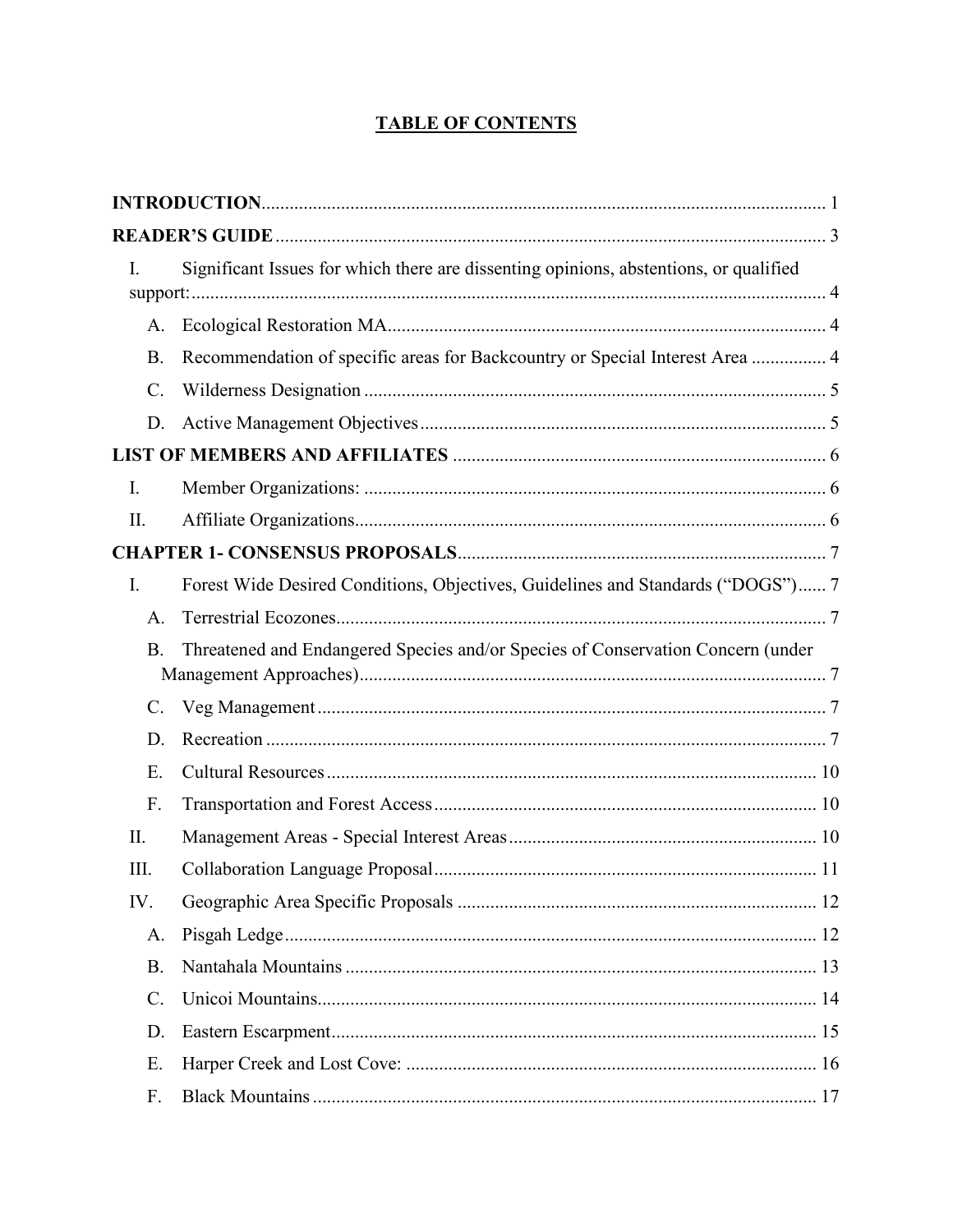| G.              |                                                                                                                                |  |
|-----------------|--------------------------------------------------------------------------------------------------------------------------------|--|
|                 |                                                                                                                                |  |
| H.              |                                                                                                                                |  |
|                 |                                                                                                                                |  |
|                 |                                                                                                                                |  |
| $K_{-}$         |                                                                                                                                |  |
| L.              |                                                                                                                                |  |
|                 | <b>CHAPTER 2-PROPOSALS THAT HAVE CONSENSUS BY DELEGATES BUT NOT</b><br>PARENT ORGANIZATION APPROVAL DUE TO TIME RESTRAINTS  24 |  |
| $I_{\cdot}$     | Methodology for Spatial Allocations for Specific Agreements (See MA Maps-Ch 1). 24                                             |  |
| A.              |                                                                                                                                |  |
| <b>B.</b>       |                                                                                                                                |  |
| II.             |                                                                                                                                |  |
| A.              |                                                                                                                                |  |
| III.            |                                                                                                                                |  |
| A.              |                                                                                                                                |  |
| IV.             | Appendix E (TO ALTERNATIVES PROPOSAL- CH 2): Roads and Access 25                                                               |  |
|                 | <b>CHAPTER 3- NEPA ALTERNATIVES &amp; ECOLOGICAL RESTORATION</b>                                                               |  |
|                 |                                                                                                                                |  |
| $I_{\cdot}$     |                                                                                                                                |  |
| II.             |                                                                                                                                |  |
| $A_{\cdot}$     |                                                                                                                                |  |
| <b>B.</b>       |                                                                                                                                |  |
| Ш.              |                                                                                                                                |  |
|                 | A.  Alternative A. Ecological restoration on a large landscape - the "granular" approach                                       |  |
| <b>B.</b>       | Backcountry and balanced age classes - the "spatial" approach 33<br>Alternative B.                                             |  |
| $\mathcal{C}$ . | Ecological Restoration and balanced age classes - the "blended"<br>Alternative C.                                              |  |
| D.              |                                                                                                                                |  |
| Ε.              |                                                                                                                                |  |
| IV.             |                                                                                                                                |  |
| V.              |                                                                                                                                |  |
|                 |                                                                                                                                |  |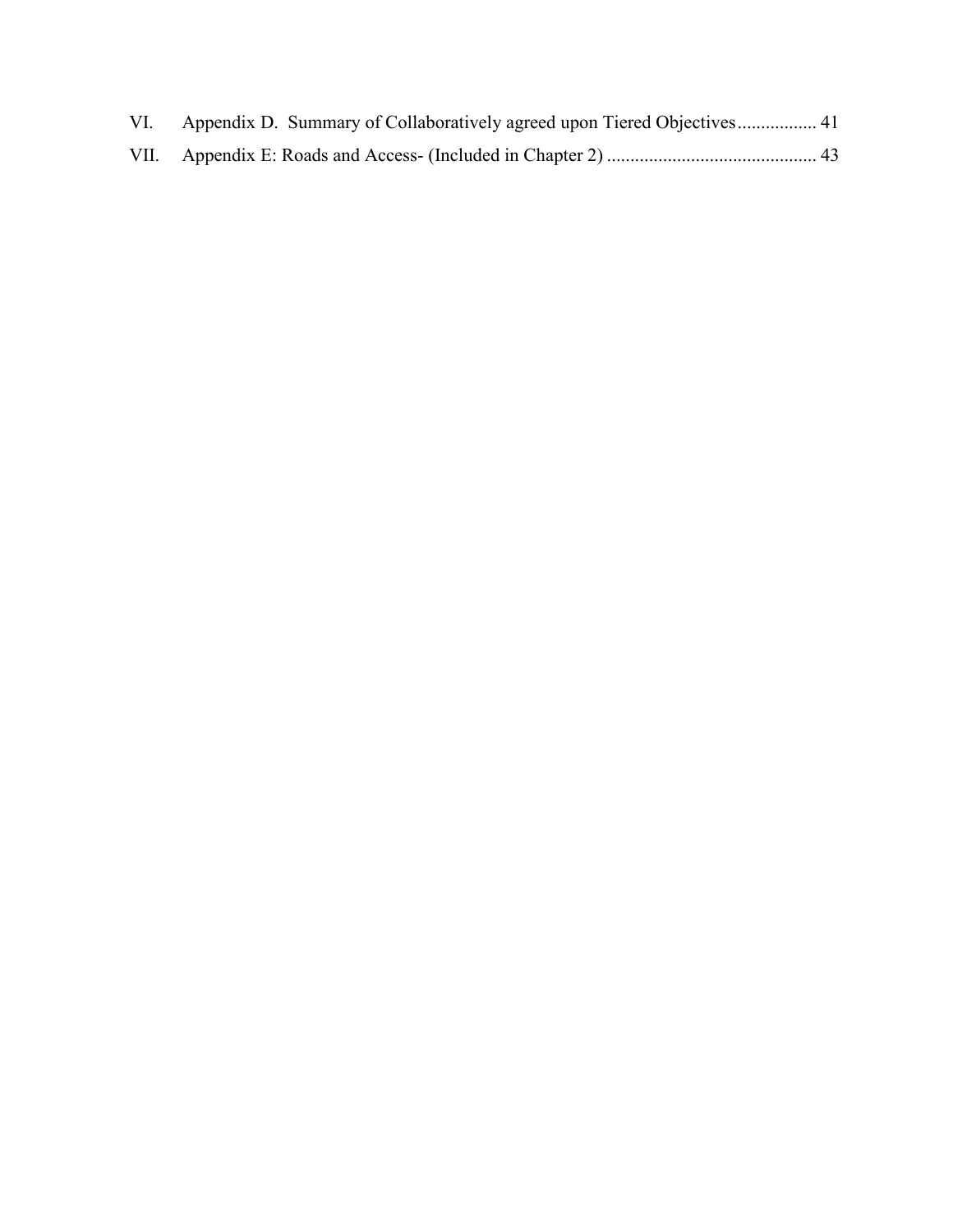# **INTRODUCTION**

<span id="page-4-0"></span>We, the Nantahala-Pisgah Forest Partnership ("Partnership"), are a collaborative of over 30 organizations representing a diverse cross-section of public lands interests, including recreation, forest products, cultural heritage, conservation, wildlife, hunting, angling as well as other forest user groups. The Partnership was created in February of 2013 with the goal of working collaboratively and in parallel to the US Forest Service planning process to develop recommendations for a new forest management plan for the Nantahala and Pisgah National Forests. Our approach strives to reach community-supported, science-based methods for forest management, interpretation, and investment. The Partnership has always been an open and transparent collaborative, with membership open to all stakeholders of interest in the plan revision process. Our charter is posted online<sup>[1](#page-4-1)</sup>, and our monthly meetings are open to anyone who would like to observe. Beyond the forest plan, we are committed to creating a lasting voice for innovative management and public investment in the public forests of North Carolina's mountains for the future.

The vision statement of the partnership is as follows:

*We envision a thriving, resilient forest within its natural range of variation, able to support healthy ecosystems, wildlife populations, local economies, and traditional uses. We envision a forest with the connectivity and integrity to remain resilient in the face of the changes and challenges of the future.*

Over the last four and a half years the Partnership has initiated a robust public dialogue in support of the planning process. The Partnership utilizes a variety of sources including national, regional, tribal, and local/community expertise with an emphasis on public participation and information sharing in order to reach consensus. The following proposals reflect the over 250 hours of general meetings and countless hours of offline meetings and individual stakeholder work, in which members and affiliate organizations developed and vetted proposals, shared concerns, built understanding and developed solutions to accommodate all members' values and interests.

The proposals presented in this document provide information both on a fine scale and landscape scale. General proposals for goals, objectives to set the pace toward those goals, and sideboards to protect special values, as well as shared visions for specific places are provided to modify or complement Forest Service drafts. As described further in the reader's guide, the proposals reflect the diversity of the Partnership interests and also present alternatives and varying levels of consensus. The Partnership continues to be open and welcoming of dialogue with the Forest Service concerning these proposals and the planning process as a whole<sup>[2](#page-4-2)</sup>.

<span id="page-4-1"></span> <sup>1</sup> See [http://npforestpartnership.org](http://npforestpartnership.org/)

<span id="page-4-2"></span><sup>&</sup>lt;sup>2</sup> The general email address of the Partnership is  $\frac{1}{2}$  [npforestpartners@gmail.com.](mailto:npforestpartners@gmail.com)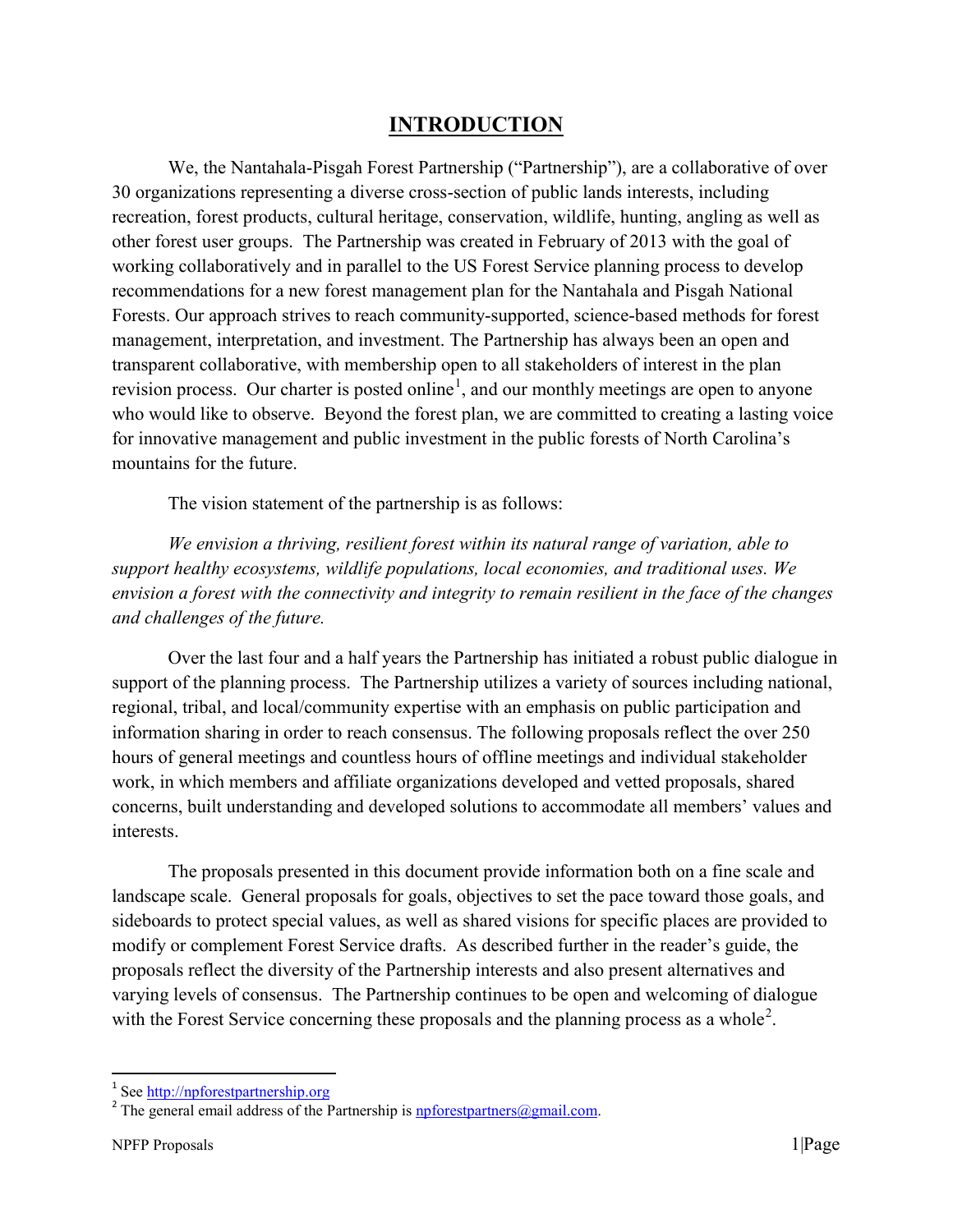While the Partnership was created as a collaborative to inform the planning process, we intend to continue our work through the implementation process and on the project level. In addition, the Partnership has been involved, and will continue to be involved, with issues relating to the National Forest system as a whole as well as on the legislative and federal level. The Partnership plans to continue to give input throughout the life of the planning process and will be submitting additional proposals and feedback related to the Environmental Impact Statement and alternative development process.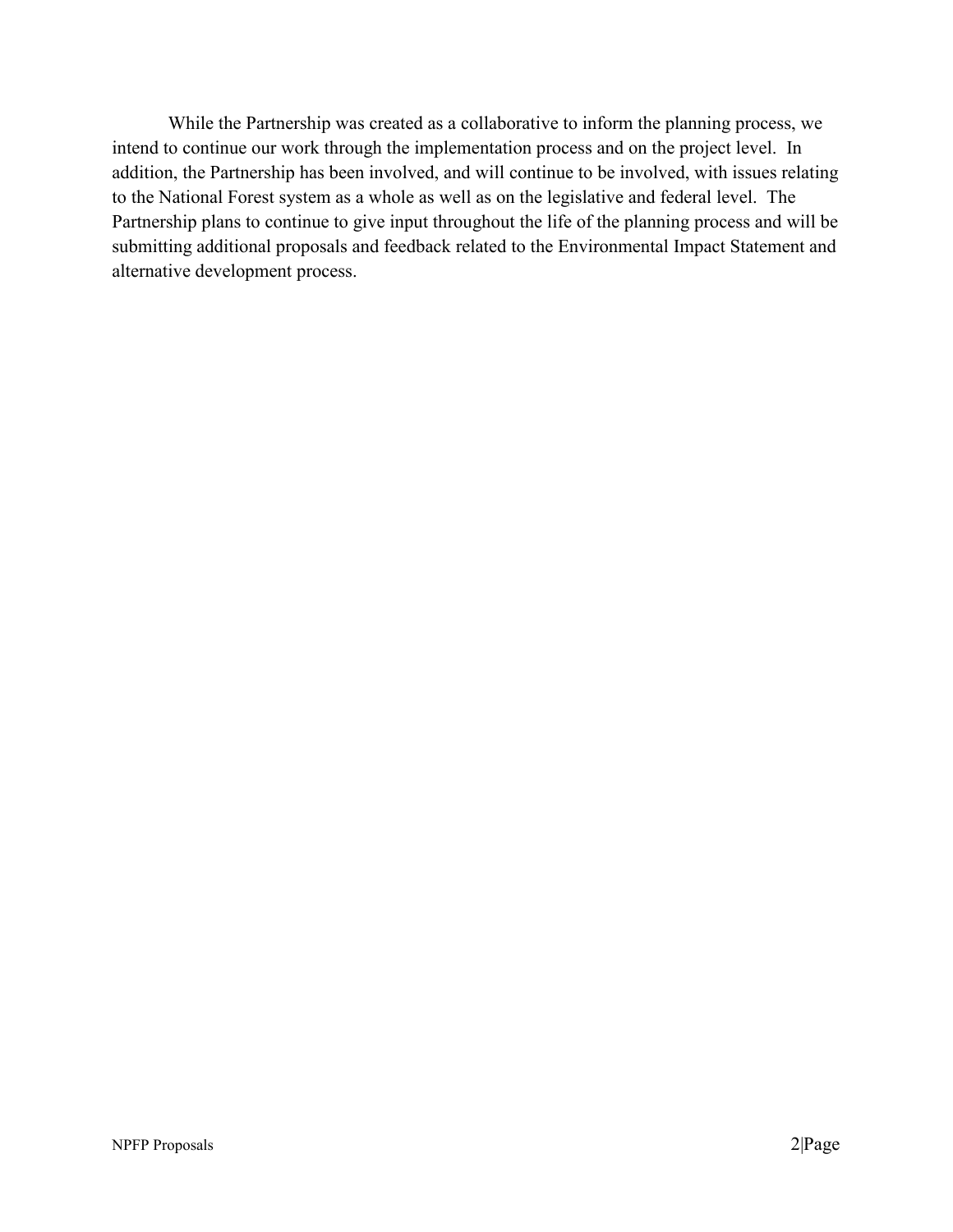# **READER'S GUIDE**

<span id="page-6-0"></span>In accordance with the mission of the Nantahala-Pisgah Forest Partnership (Partnership), we have actively worked to achieve broad consensus on a set of agreements, for the Nantahala Pisgah Forest Plan, that balances all stakeholder needs as fully as possible. Our process allowed for a range of opinion on specific issues, recognizing that balancing many interests would result in including some items that individual members might not support for their own sake. In other words, rather than seek to identify the relatively few agreements for which there is full, unqualified consensus, we attempted to identify a core set of connected agreements that were needed to create a critical mass of support, which we believe is critical to working effectively with each other and the Forest Service during implementation. Like the Forest Plan itself, many pieces of our recommendations are connected to each other and inseparable from the whole, and there may be portions where members' support is conditional upon other related agreements moving forward together.

According to the Partnership's charter: "Consensus is defined as a decision that all members can live with. Participants may support an idea fully, partially, or not at all." (Charter, Sec 5 page 7). Dissents, abstentions, and qualified positions have been recorded separately and presented below.

**Chapter 1** of this document reports Partnership agreements that have been approved by delegates and, as applicable, by their parent organizations. These proposals relate to Forest-Wide components, Management Area components, and Geographic Area components, and Management Strategies. In addition, many of the proposals in Chapter 1 are spatial; they would shift acres from one Management Area to another.

**Chapter 2** contains additional proposals that were supported by delegates in concept, but due to time constraints have not been reviewed by their parent organizations. We anticipate a continuing dialogue with the Forest Service Planning Team as our input is incorporated to the planning process.

**Chapter 3** (NEPA alternatives) proposes three separate approaches for moving forward together in the planning process, with related agreements needed to make those win/win approaches work. We recognized that one of these approaches (the "blended" approach) would require considerable fine-tuning of Management Area ("MA") boundaries within Geographic Areas based on the addition of an Ecological Restoration Management Area. This was consistent with the painstaking work of the Partnership to refine MA boundaries throughout our years' long process. Many of the tentative agreements around spatial proposals in the Partnership, in fact, depended on the existence of an Ecological Restoration MA. As a result, the final spatial proposals in Chapter 1 correspond best to the "blended" approach in the Alternatives Proposal.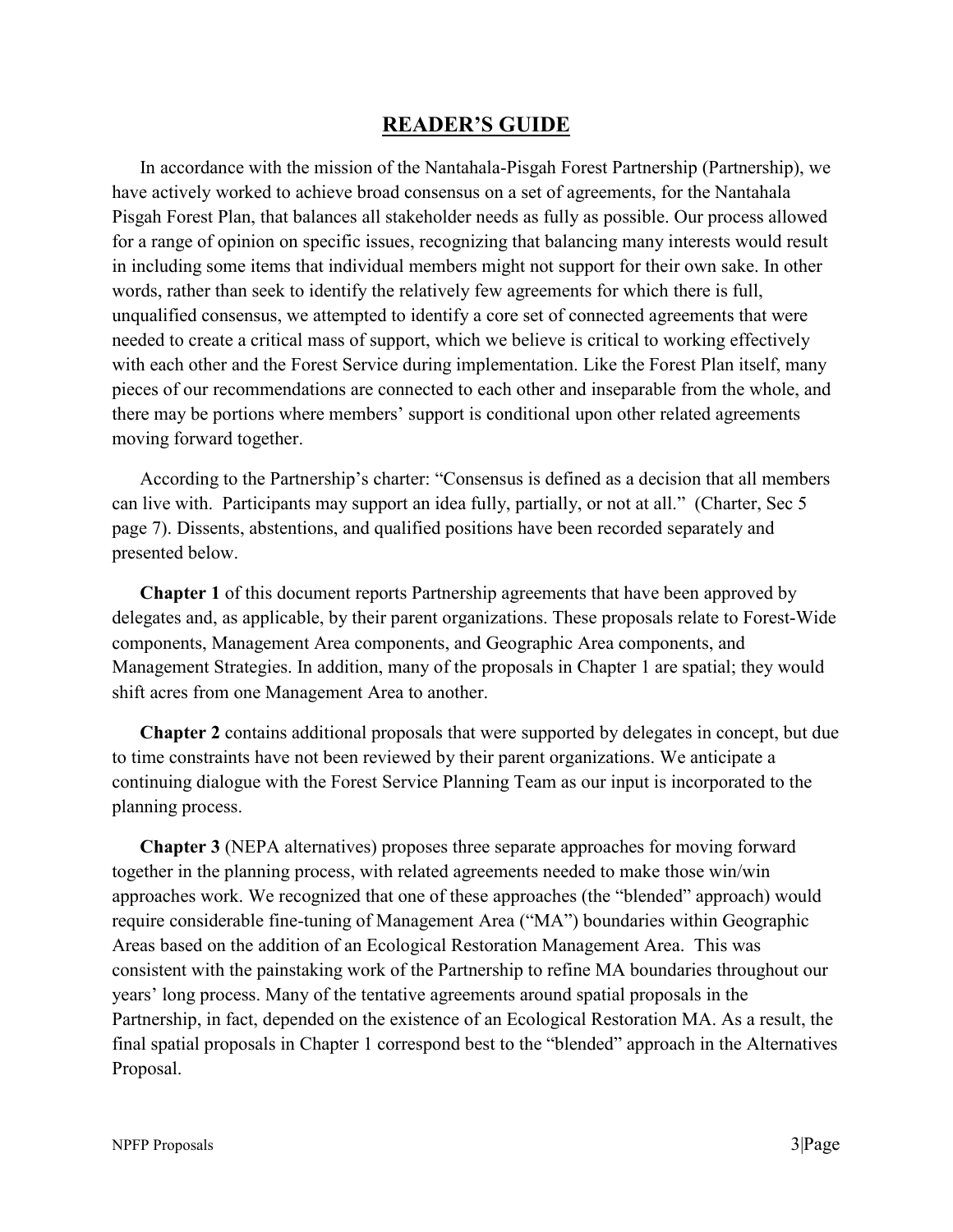# <span id="page-7-0"></span>**I. Significant Issues for which there are dissenting opinions, abstentions, or qualified support:**

#### <span id="page-7-1"></span>**A. Ecological Restoration MA**

National Wild Turkey Federation ("NWTF") supports Ecological Restoration but trusts the Forest Service to decide whether the current structure and organization of existing Management Areas can address concerns that are reflected in the proposed Ecological Restoration MA. Granular ecozone objectives can be created forest wide and within Geographic Areas to address compositional and structural restoration needs at both the coarse and fine scales, while also protecting sensitive places and contexts. Such objectives could satisfy Natural Range of Variation ("NRV")-based goals, and direct project implementers toward projects that achieve specific, ecologically sound forest needs. This requires standards and guidelines to address other stakeholder concerns, but will not require the Forest Service to move to analyze an entirely new Management Area paradigm. The Alternatives proposal, which NWTF participated in developing, accommodates this granular approach, but NWTF does not want to further set back progress and plan implementation at this late stage by changing the plan structure with a new MA unless the Forest Service decides that the advantages are worth the change. A related way forward has also been proposed--namely, adjusting the Interface MA to absorb Ecological Restoration guidelines, which will speak to recreation and conservation concerns in those areas.

North Carolina Wildlife Federation ("NCWF") supports the goals of ecological restoration reflected in the Alternatives proposal, including a restoration "menu," but we would like that menu to also include restoration objectives for many species in decline, or a clear analysis of where and how the listed objectives will provide habitats for all those species.

#### <span id="page-7-2"></span>**B. Recommendation of specific areas for Backcountry or Special Interest Area**

NWTF is not yet prepared to support all the backcountry recommendations made by the Partnership. Any spatial allocations for any NEPA alternative must be able to accommodate the upper end of active management needed to provide wildlife habitat at the landscape level. As the Forest Service incorporates the input from the Partnership proposal, we ask that enough land be open to all tools to meet habitat needs at both the landscape and local scales.

NCWF is not yet prepared to support all the backcountry recommendations made by the Partnership. Any spatial allocations for any NEPA alternative must be able to accommodate the upper end of active management needed to provide wildlife habitat at the landscape level. As the Forest Service incorporates the input from the Partnership proposal, we ask that enough land be open to all tools to meet habitat needs at both the landscape and local scales.

Graham County supports the spatial recommendations for the lands within the County's borders, and encourages other jurisdictions to follow a similar approach to working with other groups and building support for economic growth.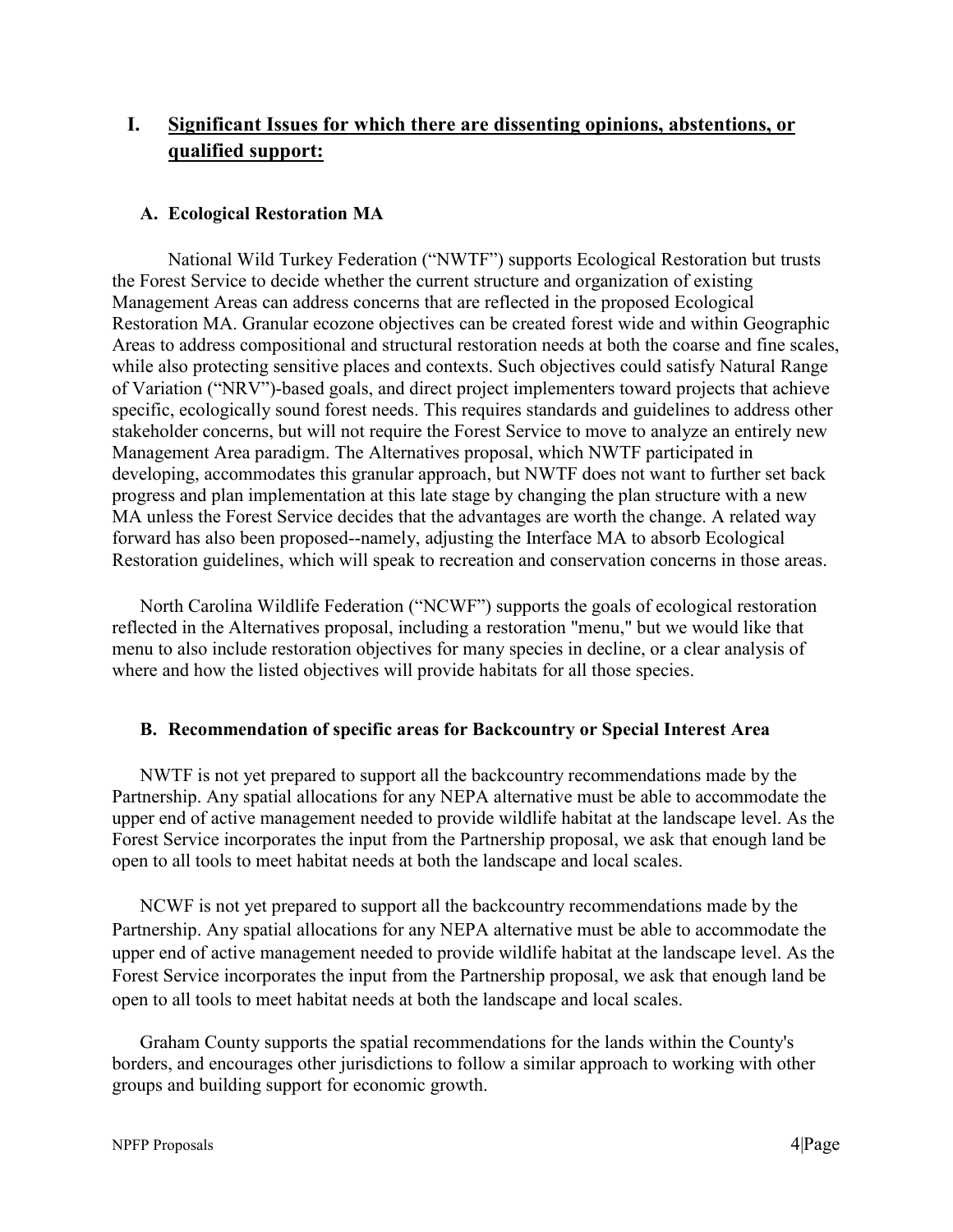#### <span id="page-8-0"></span>**C. Wilderness Designation**

NWTF is open to wilderness designations as part of a plan that meets all stakeholders' needs, but the plan should be supported at all levels, including the local level. At this time, wilderness designation is not tenable without clear, sustained progress toward meeting management needs. We appreciate the broad willingness of other Partnership members to support management increases *before* wilderness moves forward, and to act as ambassadors to their communities for scientifically justified ecological restoration in a working forest. The significance of this progress cannot be overstated, and we therefore support the idea behind the stretch goals in Appendix D. It is NWTF's position that support for critically needed habitat creation cannot be dependent on support for wilderness designation, and we are not prepared to support the tiered objective for wilderness without an understanding of the management levels that should be met at landscape and local levels before support for wilderness is sought.

NCWF supports an appropriate level of new designations during the planning cycle. We also appreciate the enthusiasm for wild places that many Partnership members bring to the table. Our members also enjoy hunting, fishing, and other wildlife-related activities in the special places proposed by the Partnership for wilderness recommendation. At this time, we are not prepared to support the wilderness stretch goals because we have not agreed on the "triggers" that would set the pace toward recommending additional areas for wilderness. We look forward to working with our partners and the Forest Service to develop these triggers.

Graham County supports the specific proposals for areas within its borders, as well as other areas where local jurisdictions do not oppose Partnership proposals, but otherwise abstains.

#### <span id="page-8-1"></span>**D. Active Management Objectives**

The Wilderness Society ("TWS") has some reservations about the active management stretch goals for early successional habitat and woodlands. We helped to develop these stretch goals, but we want to be clear that our support for the upper limits of management are contingent on spatial proposals that leave room for meeting NRV for old growth in all ecozones and protect rare and exemplary communities, as well as stretch goals for wilderness. We are committed to working with our partners to reach these goals, but we also recognize that inappropriate spatial allocations could make it difficult to do so.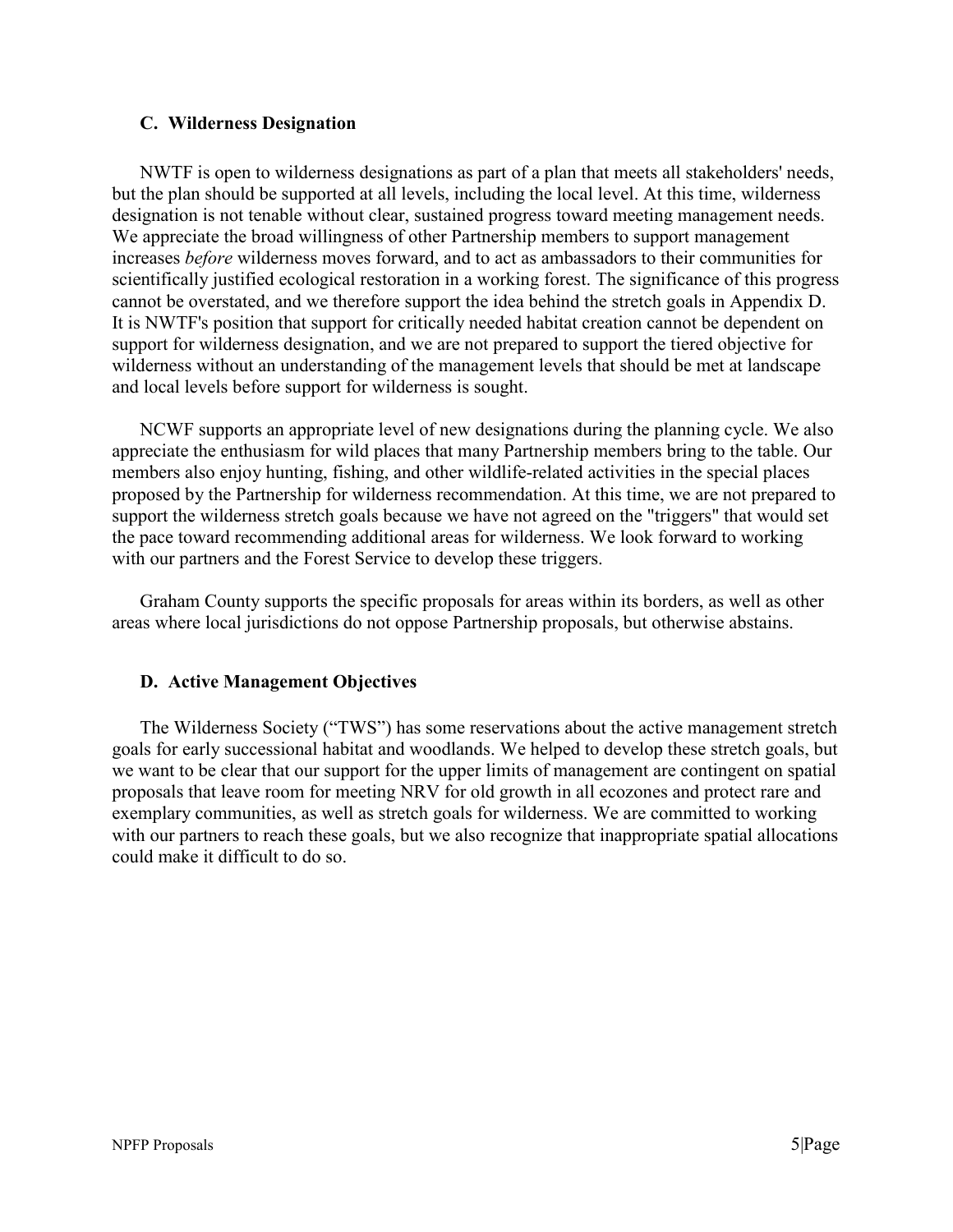# **LIST OF MEMBERS AND AFFILIATES**

### <span id="page-9-1"></span><span id="page-9-0"></span>**I. Member Organizations:**

- Access Fund
- American Whitewater
- Back Country Horsemen of America/ North Carolina
- Carolina Land & Lakes Resource Conservation & Development Council
- Carolina Mountain Club
- Defenders of Wildlife
- Eastern Band of the Cherokee Indians
- Evergreen Packaging
- Graham County, NC
- Hiwassee River Watershed Coalition
- International Mountain Bicycling Association
- Mountain Area Gem & Mineral Association
- MountainTrue
- National Wild Turkey Federation
- North Carolina High Peaks Association
- North Carolina Horse Council
- North Carolina Youth Camp Association
- North Carolina Wildlife Federation
- Root Cause
- Southern Appalachian Mineral Society
- Southern Appalachian Wilderness Stewards
- Southern Off-Road Bicycle Association
- The Nature Conservancy
- The Wilderness Society
- Trout Unlimited
- Wild South

#### <span id="page-9-2"></span>**II. Affiliate Organizations**

- Chattooga Conservancy
- Ecological Services & Markets
- High Country Hikers
- Highlands Cashiers Land Trust
- North Carolina Audubon
- Sierra Club
- Southern Environmental Law Center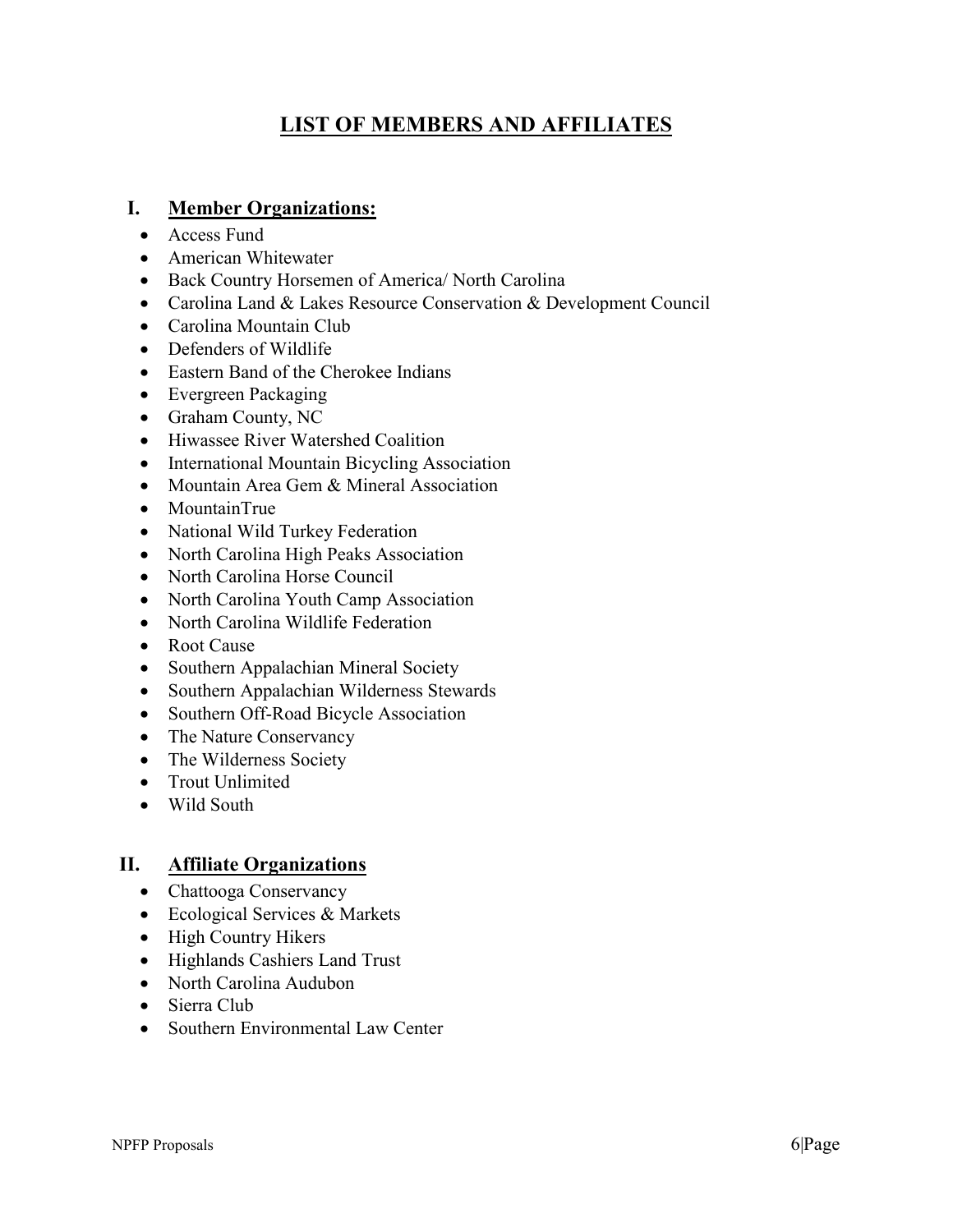# **CHAPTER 1- CONSENSUS PROPOSALS**

# <span id="page-10-1"></span><span id="page-10-0"></span>**I. Forest Wide Desired Conditions, Objectives, Guidelines and Standards ("DOGS")**

#### <span id="page-10-2"></span>**A. Terrestrial Ecozones**

- Desired Condition: Suggested change **-** "Maintain sufficient forest in core unfragmented blocks where natural processes dominate *across all ecozones and elevations to assure movement toward NRV of old growth as well as other ecological conditions expected under natural processes and natural disturbance. This will also contribute to realizing other ecozone desired conditions, will improve forest structure, related health and resiliency, and habitat diversity*." *Unfragmented blocks of forest will contribute to ecosystem function and resiliency by providing a protected reserve of protected ecosystems.*
- Objectives: **CHANGE** to Old Growth Objective: 3. (add) "Designate forest that can mature to old growth conditions" to "assure that" at least 43,600 to 56,300 acres of additional forest per decade "transitions to" **old growth conditions** across all ecozones and elevations to improve forest structure, related health and resiliency, and habitat diversity for old growth-associated plant and animal communities.

# <span id="page-10-3"></span>**B. Threatened and Endangered Species and/or Species of Conservation Concern (under Management Approaches)**

- Add two new approaches related to peregrine falcons, and cliff-area plans and plant communities:
- Continue to support conservation and protection of peregrine falcons through monitoring, seasonal closure orders on rock faces, and collaboration with the climbing and recreation community.
- Maintain the integrity and resiliency of rare rock outcrop plant communities through site specific management, user group collaboration, stewardship and education.

#### <span id="page-10-4"></span>**C. Veg Management**

• Recommend smoothing out harvest levels from year to year at the mid scale.

#### <span id="page-10-5"></span>**D. Recreation**

- Trails: Desired Conditions Trail heads are well maintained (add) "and appropriately designed to meet the needs of the designated user(s) of the trails they serve."
- Recognize and support a "Recreation Users Council" (RUC) made up of representatives of the various user and/or stewardship groups (including local community representatives) to monitor and mitigate and resolve any user conflicts if they arise. RUC would assist the Forest Service in: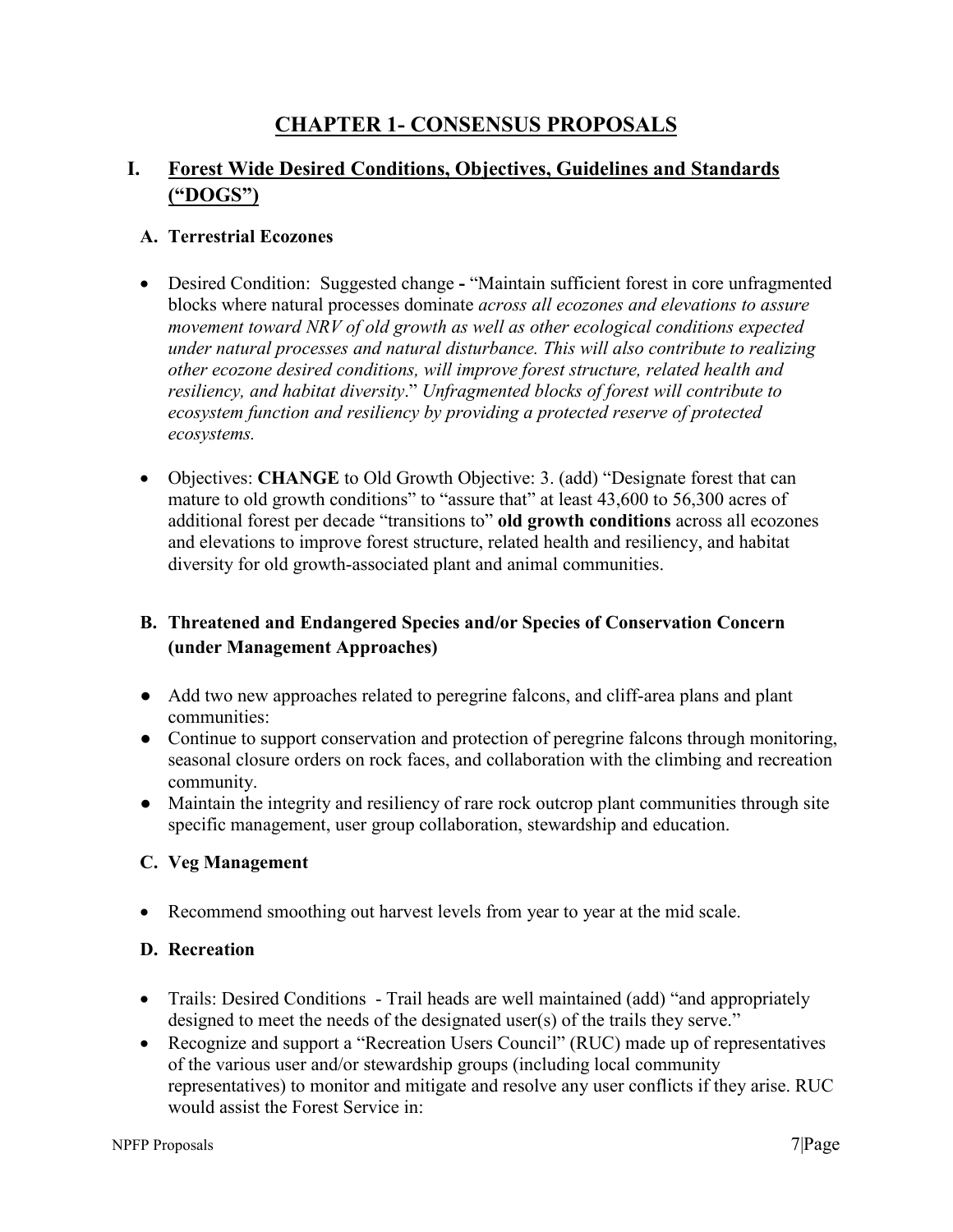- o Education and interaction with the public to promote responsible, safe, and sustainable public use practices.
- o Assist in Social media and field interpretation to educate Forest users on management activities supporting a healthy forest ecosystem.
- o Work with and help coordinate trail volunteers to build and maintain a sustainable multi use trail system
- o Help the Forest Service in communicating needs and objectives to the public and involved organizations.
- Recreation Settings: Opportunities -Standards regarding fixed anchors:
	- o Recommend adding guidance language regarding climbing fixed anchors. The Wilderness related language could also be incorporated into the Wilderness management section of the plan.

*(New Language)* Definition - Include the following climbing fixed anchor definition in appropriate Appendix or definition section of the Plan: Climbing fixed anchors are defined as climbing equipment (e.g., bolts, pitons or slings) left in place to facilitate ascent or descent of technical terrain (USDA Forest Service, 1999 i). \*Federal Register, Vol. 64, No 209, Department of Agriculture, 36 CFR Chapter II, Forest Service, Negotiated Rulemaking Advisory Committee; Fixed Anchors in Wilderness, at: [http://www.gpo.gov/fdsys/pkg/FR-1999-10-](http://www.gpo.gov/fdsys/pkg/FR-1999-10)29/pdf/99-28219.pdf

- o *(Current) Non-Wilderness Management Areas -* Use, placement and replacement of fixed anchors are essential for climbing, climbing safety and resource management. *(New language) Non-Wilderness Management Areas:* Fixed anchors are essential for climbing, and climbers may use, place and replace fixed anchors. Fixed anchors for climbing can be placed in such a way to protect natural resources, improve social conditions, enhance safety, and provide outstanding recreational opportunities. Fixed anchor hardware should be climbing-specific and comply with modern, currently accepted standards. Fixed anchors should be camouflaged to match the surrounding environment.
- o *(Current Language) Wilderness -* Use, placement and replacement of fixed anchors are essential for climbing, climbing safety, and resource management. *(New Language) Wilderness:* Fixed anchors are essential for climbing, and climbers may use, place and replace fixed anchors. Fixed anchors for climbing can be placed in such a way to protect natural resources, improve social conditions, enhance safety, and provide outstanding recreational opportunities. In Wilderness, climbers should use fixed anchors as a last resort, where removable anchor placements are not viable. Motorized drills are prohibited for placement of new fixed anchors in Wilderness. Fixed anchors should be camouflaged to match the surrounding environment.
- *Propose to add to Trails>Management Approaches: Use of Erosion Control/Mitigation for Non-System Trail Management*

User-created access routes that are not part of the Forest's designated trail system (social trails and other overland travel routes) are critical to providing recreational access to dispersed recreation sites like climbing areas, scenic overlooks, boating access,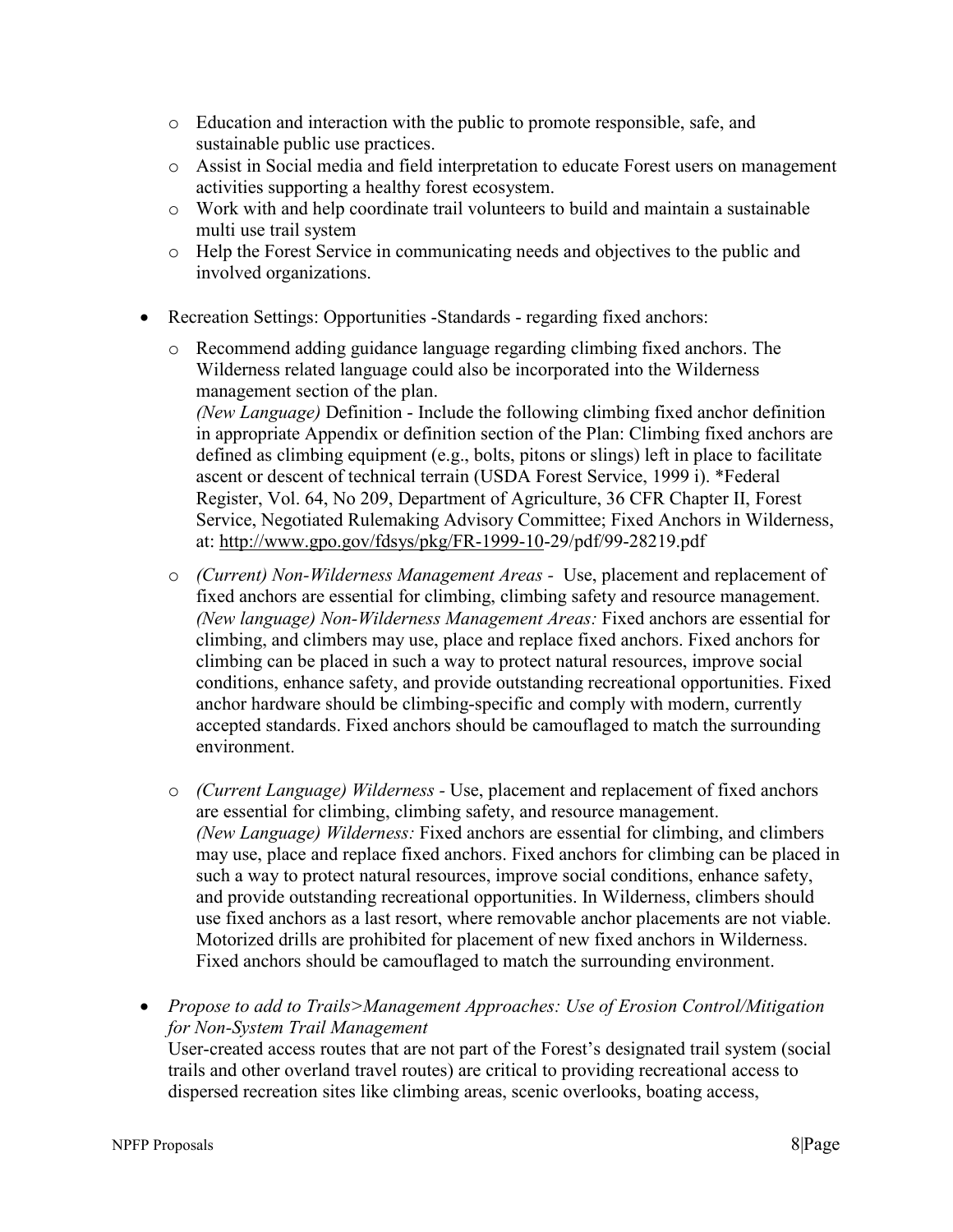waterfalls, and access for hunters and anglers. They also pose a management and stewardship need. We recommend that the Forest Service have the option of utilizing erosion control/mitigation activities to sustainably manage these non-system access routes. "Erosion Control/Mitigation" could be added to the Recreation: Trails section of the plan under a Management Approach, and/or as an approach in the Trails section for Forestwide Objectives.

o Background: There are recreational resources, sites and uses not serviced by designated sites, trails or other Forest transportation systems (for example, scenic overlooks, waterfalls, boating put-ins and takeouts, climbing areas, fisherman's access paths along a river). These sites and uses may have impacts which need additional management or mitigation. Designation or closure are always available as possible management actions, however they are not always feasible, necessary or desirable solutions. Erosion control and other mitigation strategies are another available approach, proven here in Nantahala-Pisgah and other National Forests across the country. The example of successful and completed partner projects between the Forest and Trout Unlimited on work along Davidson River is an ideal model and precedent for how the Forest may authorize erosion control work to mitigate impacts and improve sustainability of rec use and access outside designated sites, parking spots, roads, trails, etc. A new recommended guideline in the plan would enhance resource protection, sustainability and rec management and access. To be clear, this is not support for building social trails, unsustainable social trails or impacts, or unauthorized trail work.

Our recommendation was for this to be in GA goals, and as a general management guideline under Recreation or Trails or another appropriate in a different section of the plan.

- o Other Forest examples where erosion control/mitigation projects have been authorized:
	- Bighorn Nat Forest in WY
	- Coronado NF's, AZ-Cochise Stronghold
	- Coronado NF, at the Mt. Lemmon area, Santa Catalina District
	- Arapaho-Roosevelt, CO
	- El Dorado, CA
	- Cache-Uinta, UT
	- Manti La Sal, UT
	- And on Nantahala-Pisgah NF, Pisgah District, along Davidson River!
- Goals: Opportunities to partner with others: Remove and replace b) to be consistent with similar need in Eastern Escarpment *(d) Work with recreation groups to maintain the integrity and resiliency of rare plant communities through site specific management, stewardship and education.*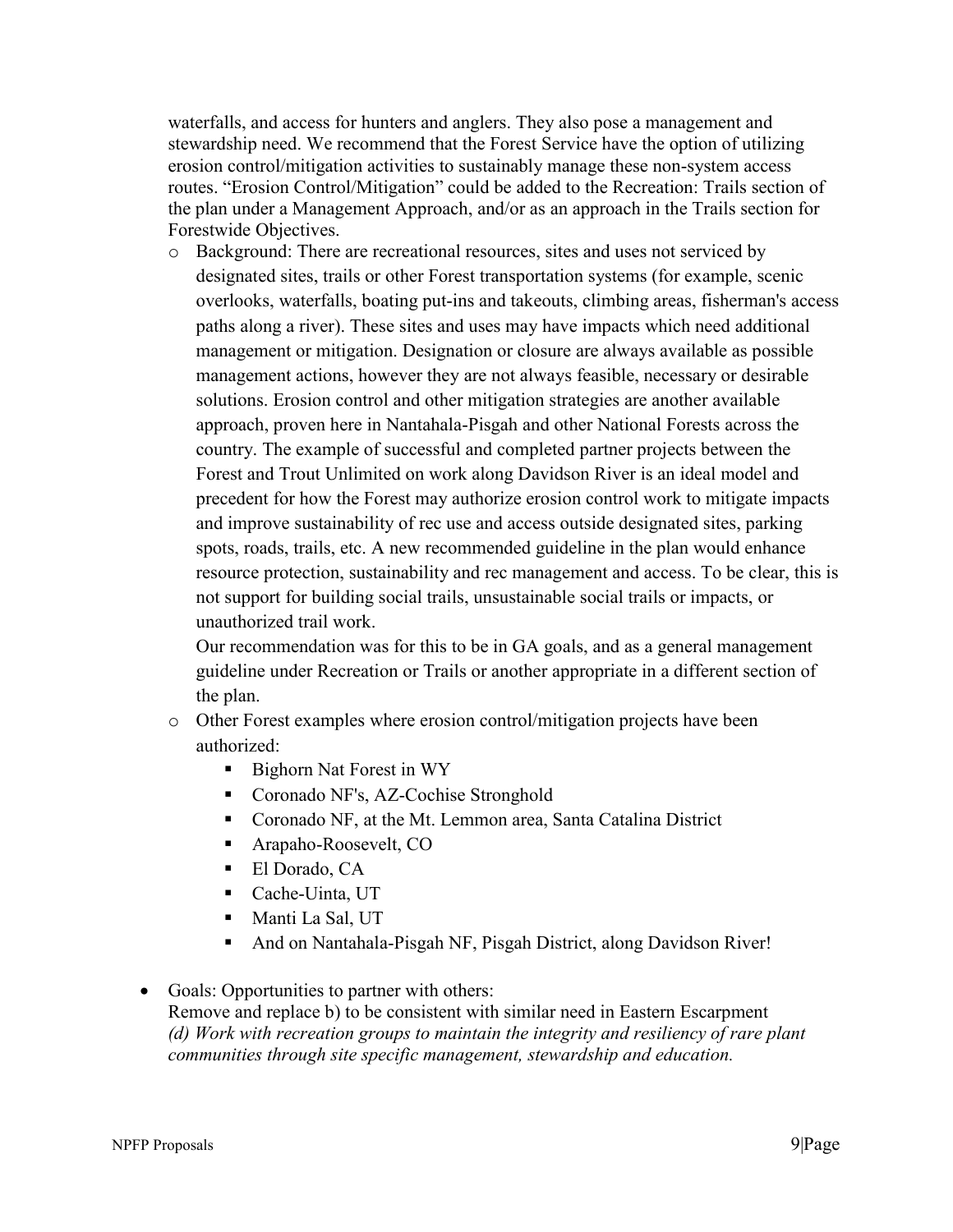• Ensure that Byway Management Areas are managed for recreational experiences and as gateways of access to non motorized outdoor recreation, in addition to vehicle-based sightseeing.

### <span id="page-13-0"></span>**E. Cultural Resources**

• Desired Condition: Where existing National Forest Service roads parallel or provide access to historic Cherokee trails, such as the Trail of Tears, the Forest Service should maintain appropriate access. Specifically, but not exclusively, this includes the road at the western point of Lake Nantahala near Ft. Scott.

#### <span id="page-13-1"></span>**F. Transportation and Forest Access**

• **NEW** Objective: Decommission primitive roads from IRAs, subject to existing rights (e.g., maintaining Hendersonville reservoir infrastructure in N Mills), but where possible to maintain or enhance connectivity, consider converting to trails.

See Maps of Primitive Roads within IRAs:

- o Nantahala NF: [https://www.dropbox.com/s/7ss7bolgk9752hz/Roads\\_IRAs\\_NantahalaNF\\_20170](https://www.dropbox.com/s/7ss7bolgk9752hz/Roads_IRAs_NantahalaNF_20170913.pdf?dl=0) [913.pdf?dl=0](https://www.dropbox.com/s/7ss7bolgk9752hz/Roads_IRAs_NantahalaNF_20170913.pdf?dl=0)
- o Pisgah NF; [https://www.dropbox.com/s/wlz44z4vsf8p0c5/Roads\\_IRAs\\_PisgahNF\\_20170913](https://www.dropbox.com/s/wlz44z4vsf8p0c5/Roads_IRAs_PisgahNF_20170913.pdf?dl=0) [.pdf?dl=0](https://www.dropbox.com/s/wlz44z4vsf8p0c5/Roads_IRAs_PisgahNF_20170913.pdf?dl=0)
- o Pisgah NF Pisgah District:
- o [https://www.dropbox.com/s/g0z7rx46363gebh/Roads\\_IRAs\\_PisgahNFPisgahDist](https://www.dropbox.com/s/g0z7rx46363gebh/Roads_IRAs_PisgahNFPisgahDistrict_20170913.pdf?dl=0) [rict\\_20170913.pdf?dl=0](https://www.dropbox.com/s/g0z7rx46363gebh/Roads_IRAs_PisgahNFPisgahDistrict_20170913.pdf?dl=0)
- **NEW** Standard: No new linear ROWs in TNC core forests.

# <span id="page-13-2"></span>**II. Management Areas - Special Interest Areas**

Recreation is listed as a potential defining characteristic for SIAs: unique attributes may be recreational, should remain persistent over time, and can benefit from specific management direction to maintain the special attributes of the resources in question. However, despite the available recreational criteria, we noted that few Special Interest Areas (MA-5) utilize recreation as a defining unique attribute. In fact in the current inventory only two SIAs are designated for unique recreational attributes, despite significant, longstanding recreational use within a majority of the listed SIAs. Linville Gorge, Looking Glass, and Whiteside Mountain--three of the Forest's most significant and highly visited recreational sites--are just three outstanding examples where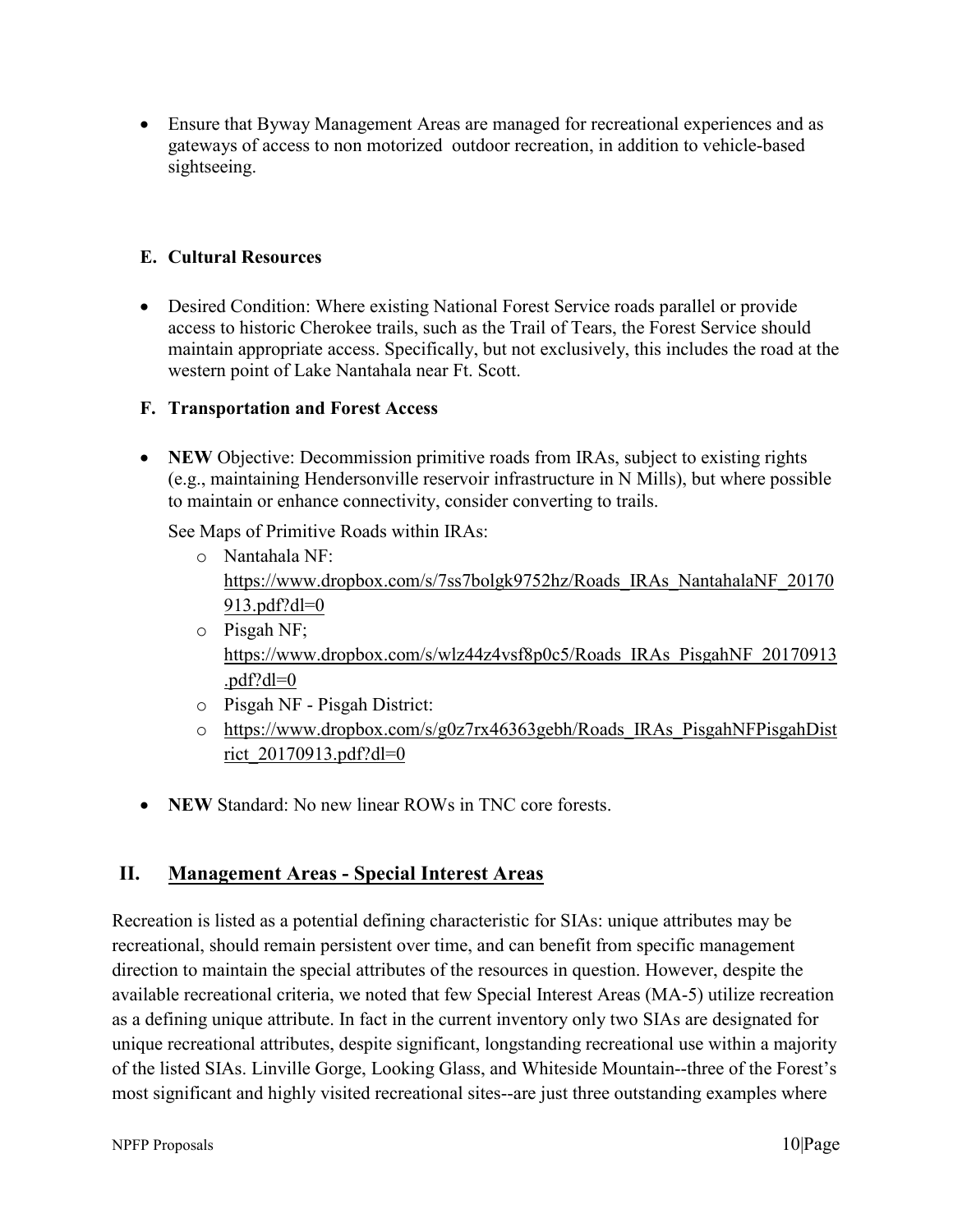recreation should be recognized as one of the unique attributes that warrants their SIA status.

In recognition of their unique recreational attributes, including rock and ice climbing, we recommend Recreation be listed in addition to the other qualifying criteria for the SIAs listed below. Climbing at these areas has remained persistent over time and could benefit from specific management direction to maintain the special attributes of the climbing resource.

- Black Mountains
- Craggy Mountains/Big Ivy
- Linville Gorge
- Bonas Defeat Gorge
- Cullasaja Gorge
- Ellicott Rock-Chattooga River Gorge
- Scaly Mountain and Catstairs
- Whiteside Mountain
- Whitewater Falls
- Dismal Falls
- Fork Ridge/Mount Hardy
- John Rock
- Black Rock Mtn/Granite City
- Looking Glass Rock
- Linville Dolomite
- Fodderstacks
- Upper Santeelah

Including recreation in these areas' unique attributes is important and necessary to more accurately account for the unique characteristics which make these areas special. Doing so will memorialize needed management plan revisions that can substantiate the continued maintenance of valuable recreation and climbing opportunities.

# <span id="page-14-0"></span>**III. Collaboration Language Proposal**

The Partnership requests that collaboration be included more explicitly in components throughout the plan. More specifically we would like to see language such as the excerpts below incorporated into desired conditions, objectives, goals, vision statement, etc. (We have bolded language that we particularly like.)

- Vision Statement (Shoshone NF example): **Forest Service employees provide high quality customer service in a management environment characterized by collaboration, communication, and cooperation. The Nantahala-Pisgah is a model for successful collaboration and partnerships—people actively participate in caring for the land and maintaining the long-term sustainability of the Nantahala-Pisgah resources.**
- Goals and Desired Conditions (Forest-wide Chugach example): Multiple use and enjoyment opportunities within the national forest **result from collaborative**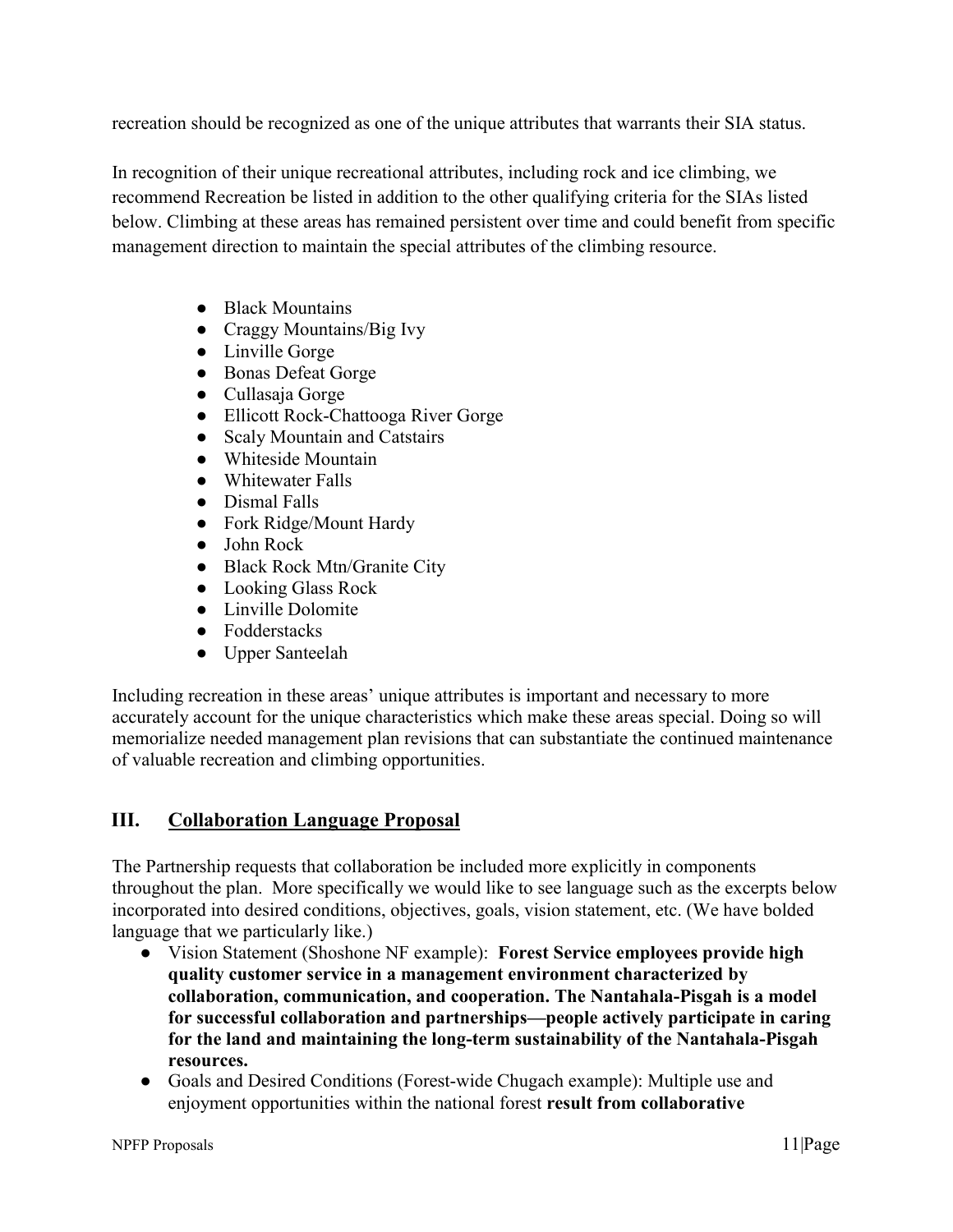**engagement between the Forest Service and others. Community participation and citizen engagement is a common occurrence, resulting in long lasting partnerships.**  Relationships with new entities are established in a manner that attracts non-traditional users and **strengthens the connections between surrounding communities and the national forest.** 

- Desired Conditions (Francis Marion example): **Recreation opportunities are enhanced to be more accessible to persons with disabilities and inclusive of a culturally diverse population. Collaborative efforts help guide development of program priorities, promote a connection to place, and foster a sense of stewardship. Community outreach efforts and realignment of recreational offerings lead to an involved citizen population that, over time, is more representative of the communities the national forest serves.**
- Cooperation with Local Partners (Coronado example): The Nantahala-Pisgah National Forest has **ongoing collaborative relationships with communities and groups with land management interests.** Members of local groups have participated in the plan revision process from its inception, and **the forest will continue this collaborative effort in the future to implement monitoring and other common goals. Forest personnel participate in the scheduled meetings of partner groups, their events, and other ongoing partner activities. Coordinating with these groups promotes and develops consistency among resource plans and integrates common land management goals and strategies. The following are examples of participating partner groups.**
- Adaptive Management (Rio Grande): To be more responsive to necessary changes in forest plan content, Nantahala-Pisgah National Forest staff will annually post proposed changes and the rationale for the changes, which could include annual monitoring results, on the Forest website. **In conjunction with release of the changes, a stakeholder meeting would be held to discuss the changes proposed in detail followed by a [30 day] comment period.** Upon receiving and reviewing all comments, the responsible official would determine the proper authority to be used in making necessary changes to the forest plan content. The entire process would be open and transparent. To be clear, the Partnership is supportive of plan components accommodating adaptive management and stakeholder involvement, without necessarily requiring a plan amendment.

# <span id="page-15-1"></span><span id="page-15-0"></span>**IV. Geographic Area Specific Proposals**

#### **A. Pisgah Ledge**

#### **a) DOGS**

- Manage Art Loeb Trail corridor consistent with the trail's designation language.
- Recognize need for higher level of recreational management on area of Pisgah District centered around Hwy 276 corridor including portions of Art Loeb Trail, Butter Gap and Cove Creek trails, Black Mountain, Thrift Cove, Sycamore Cove trails, and areas near the Blue Ridge Parkway. Focus on protection and management of this area's diverse recreational activities and sites. Other uses and management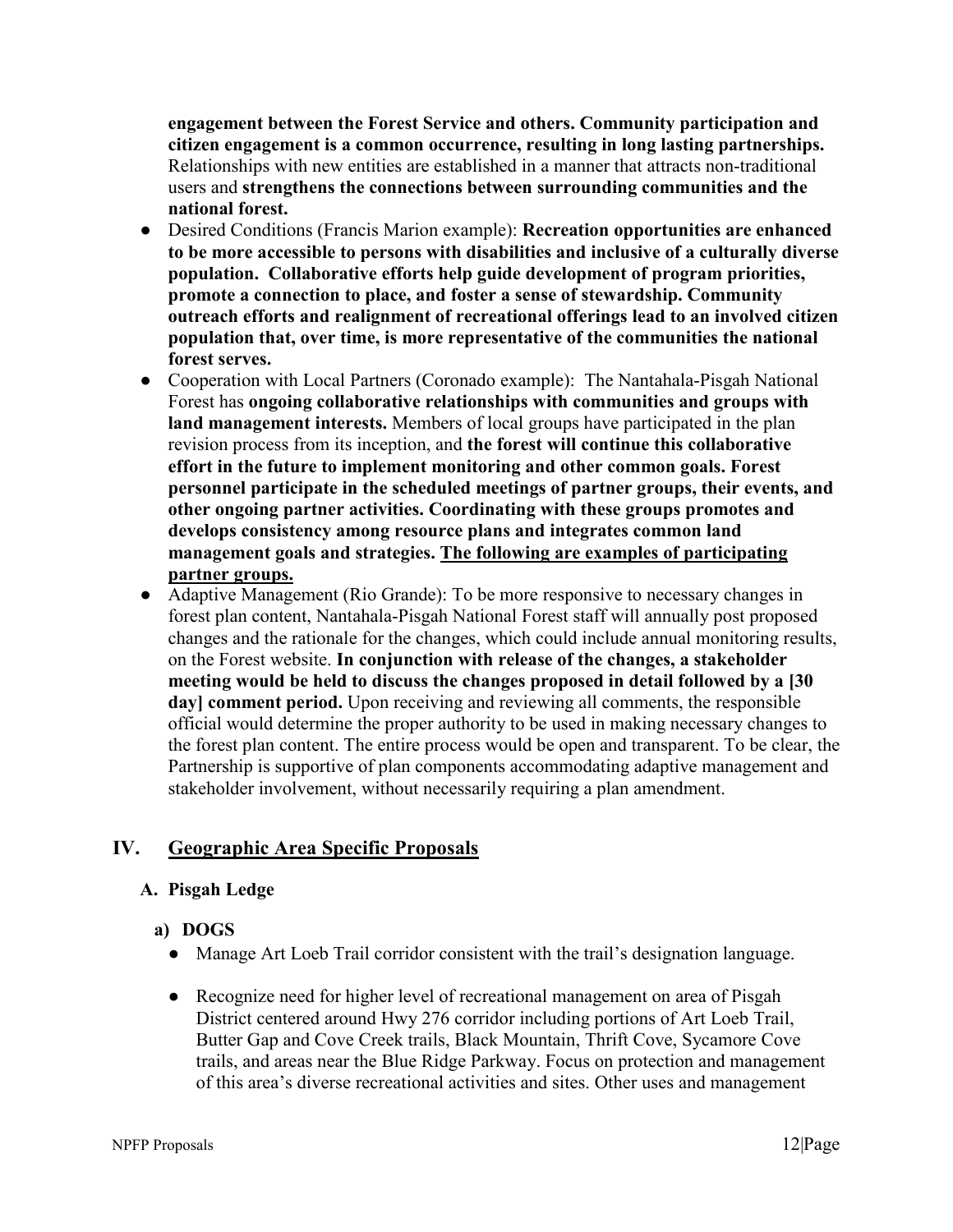activity, such as restoration or timber harvest, should fully consider the high recreational value of this specific area.

- Recommended changes to GA Description and Goals : Add language and a new sentence that describes trails, trail use and climbing: "The region is defined by mountain peaks *and cliff faces that give way* to narrow valleys with striking rivers and waterfalls. *The mountainous landscape provides many ideal opportunities for hiking, biking, horseback riding, camping and climbing.*"
- Goals: Enhancing and restoring resiliency Edit to d): "*Continue to support conservation and protection of peregrine falcons through monitoring, seasonal closure orders on rock faces, and collaboration with the climbing and recreation community."* Add "and other species" before "through monitoring"
- Goals: Connecting people to the land: Add new goal to emphasize recreational management focus: *"Respond to increased demand for recreational resources for mountain biking, climbing, paddling, hunting, fishing, hiking and, horseback riding.* Add new goal related to the need to address erosion and mitigate impacts to recreational resources that are not part of the Forest's designated sites or trails. "*Maintain and restore access and sustainability for recreational resources that are not serviced stewardship and education.*

#### **b) MA Map Adjustments**

● See Map:

[https://www.dropbox.com/s/bvbse6envdyxodd/NP\\_Alt201706\\_PisgahLedge\\_NSlope](https://www.dropbox.com/s/bvbse6envdyxodd/NP_Alt201706_PisgahLedge_NSlope_GA_20170913.pdf?dl=0) [\\_GA\\_20170913.pdf?dl=0](https://www.dropbox.com/s/bvbse6envdyxodd/NP_Alt201706_PisgahLedge_NSlope_GA_20170913.pdf?dl=0)

- 1. Change *Daniel Ridge* Matrix/Interface within Wilderness Inventory area to Backcountry/Ecological Restoration
- 2. Change *Cedar Rock* Matrix/Interface within Wilderness Inventory area to Backcountry/Ecological Restoration
- 3. Change *South Mills River* Matrix/Interface within Wilderness Inventory area to Backcountry/Ecological Restoration
- 4. Change *Laurel Mountain* Matrix/Interface within Wilderness Inventory area to Backcountry/Ecological Restoration

#### <span id="page-16-0"></span>**B. Nantahala Mountains**

#### **a) DOGS**

• Recommended changes to GA Description and Goals : The goal of prioritizing logging in rich cove forest should be removed. [Enhancing  $\&$ Restoring Resiliency, 2<sup>nd</sup> paragraph, delete "rich cove"]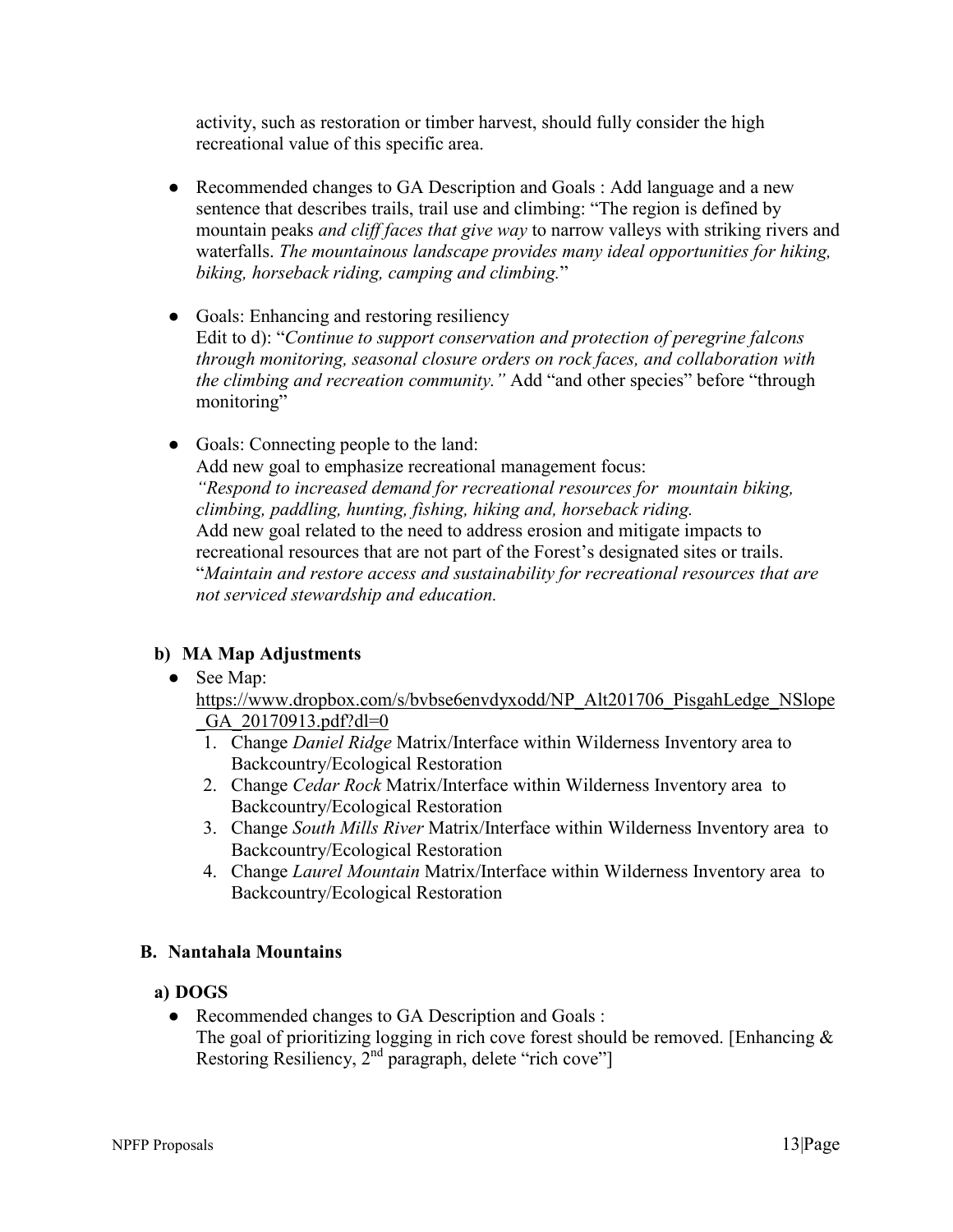#### ● See Map:

[https://www.dropbox.com/s/ij1q5gum0p3hpsn/NP\\_Alt201706\\_NantahalaMtns\\_GA\\_](https://www.dropbox.com/s/ij1q5gum0p3hpsn/NP_Alt201706_NantahalaMtns_GA_20170913.pdf?dl=0)\_ [20170913.pdf?dl=0](https://www.dropbox.com/s/ij1q5gum0p3hpsn/NP_Alt201706_NantahalaMtns_GA_20170913.pdf?dl=0)

- 1. Siler Bald: Core of backcountry around AT corridor and NC Natural Areas/OG; Ecological Restoration outside core.
- 2. Fires Creek: Fires Creek/Tusquitee Bald WIA in Change Backcountry and Matrix Interface within Wilderness Inventory to Wilderness recommendation, Backcountry; Ecological Restoration per map: [https://www.dropbox.com/s/ruauiwsfgv7l43n/FiresCr\\_TWSProposal\\_20170724](https://www.dropbox.com/s/ruauiwsfgv7l43n/FiresCr_TWSProposal_20170724a.pdf?dl=0) [a.pdf?dl=0](https://www.dropbox.com/s/ruauiwsfgv7l43n/FiresCr_TWSProposal_20170724a.pdf?dl=0)
- 3. Tellico Bald: Core of backcountry around AT corridor and NC Natural Areas/OG; Ecological Restoration outside core.
- 4. Wesser Bald Matrix/Interface within Wilderness Inventory area to Backcountry/Ecological Restoration
- 5. Southern Nantahala Wilderness Extensions within Wilderness Inventory areas to Wilderness recommendations including Chunky Gal. Some ecological restoration along existing roads.
- 6. Botetler area within Wilderness Inventory area in matrix/interface change to backcountry. Some ecological restoration along existing roads.
- 7. Piercy Mountain Range within Wilderness Inventory area Matrix/Interface within Wilderness Inventory area to Backcountry/Ecological Restoration

# <span id="page-17-0"></span>**C. Unicoi Mountains**

- **a) DOGS for the Unicoi Mountains should accommodate and make progress toward the following:**
- Recommend that the following inventory areas not move forward as wilderness: eastern portion of Tapoco extension (the part in the lakes GA), Lower Snowbird, Cheoah Bald, Yellow Creek Mountains, Joyce Kilmer southern extensions.
- Recommend that the following areas be considered appropriate for timber harvest for ecological restoration, maintenance of existing roads, and protection of rare species habitat, but not timber production or new permanent roads: Upper Santeetlah, Joyce Kilmer southern extensions, Lower Snowbird, and State Natural Heritage Area at the top of Meetinghouse.
- Recommend smoothing out harvest levels from year to year at the mid scale.
- Recommend improving and adding recreational access to reservoirs. Recommend improving and restoring trail accessibility, including current system trails, Joanna bald trail as well as Meetinghouse trailhead.
- Recommend reviewing existing trails to assess whether appropriate for multi use.
- Recommend development of more multi use trail opportunities to increase visitation.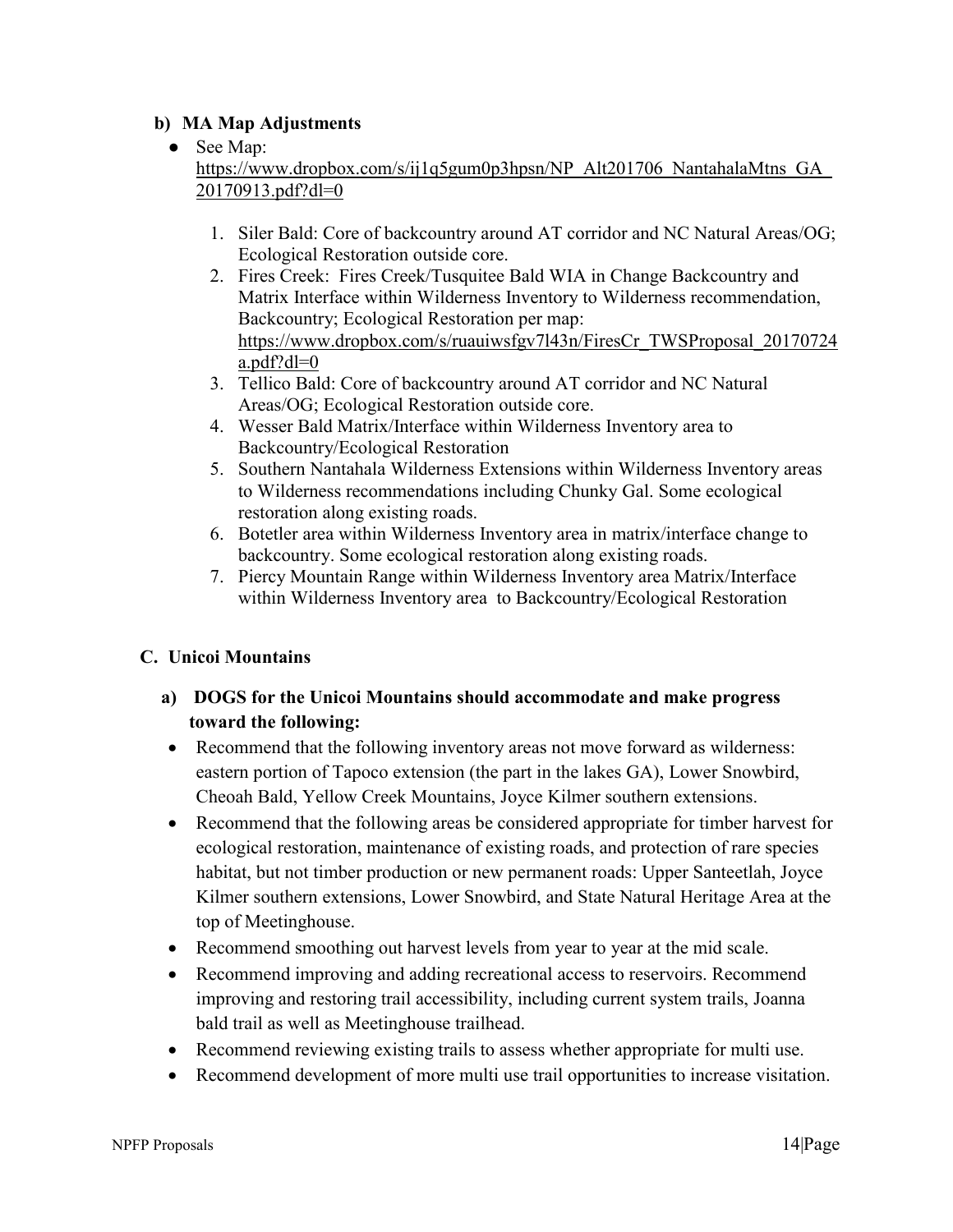- Recommend clarifying that the recreational resources in these GAs (Unicoi and Fontana) are underutilized and therefore small-scale commercial outfitter use is not likely to have impacts beyond normal public use, and encourage streamlining of permits.
- Recommend prioritizing areas with timber and wildlife habitat emphasis for restoring public access on existing roads.

- 1. Snowbird WSA from WSA to provisional wilderness recommendation. Recommendation is contingent upon reaching benchmarks set for this GA.
- 2. Lower Snowbird area mapped as Matrix/Interface in USFS proposal to ecological restoration.
- 3. Joyce Kilmer Wilderness Extensions on north side to provisional wilderness recommendation. Recommendation is contingent upon reaching benchmarks set for this GA.
- 4. Upper Santeetlah Watershed (including southern Joyce Kilmer Wilderness Extensions) mapped as Matrix/Interface in USFS proposal to SIA/Ecological Restoration
- 5. Yellow Creek Mountains area mapped as Matrix/Interface in USFS proposal to SIA/Ecological Restoration
- 6. Ash Cove area within Wilderness Inventory area mapped as Matrix/Interface in USFS proposal to SIA/Ecological Restoration
- **c) Address gathering of traditional and/or medicinal plants per future feedback and ongoing discussions among interested parties.**

#### <span id="page-18-0"></span>**D. Eastern Escarpment**

#### **a) DOGS**

- Take advantage of current rec assets that can be resurrected to increase recreational opportunities, including Boone Fork - Opportunities to partner with others, propose adding d) Partner with equestrians and mountain bike organizations to restore the facilities, example Boone Fork that will support access to the Forest.
- Geographic Area Goals: Suggest adding this piece under "Opportunities to Partner with Others". Increase partnerships to conduct more ecological controlled burning across the GA. Utilize Fire Learning Network to enhance interpretation opportunities for a wide variety of visitors to the area.
- Recommend other changes to GA Description, goals, etc.
	- Description of the area section. Change to: The region contains distinct projecting rocks and cliffs and sudden elevation changes - the most dramatic along the perimeter of Linville Gorge - *which offer highly valued scenery and recreational opportunities such as hiking, backpacking, and climbing.*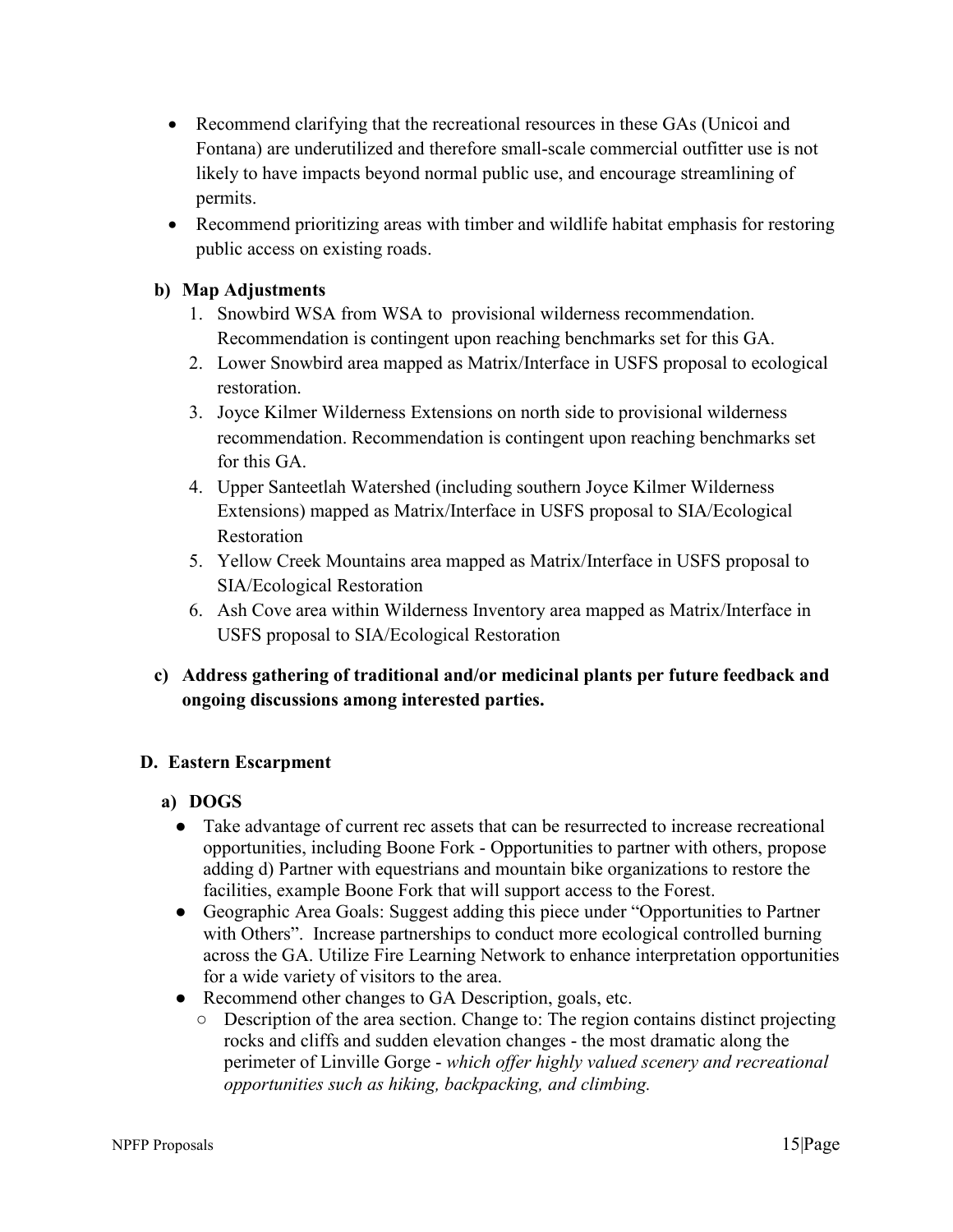- Goals, Connecting people to the land Add new goals: (1) *Maintain and enhance access to the region's outstanding recreational opportunities for climbing, fishing, hiking, hunting, mountain biking, horseback riding, scenic viewing, rockhounding, wildlife viewing, whitewater boating and sustainable other recreation activities.* (2) *Improve monitoring and inventory of recreational use sites*
- Change and add to language on peregrine falcon goal: *Continue to support conservation and protection of peregrine falcons through monitoring, seasonal closure orders on rock faces, and collaboration with the climbing and recreation community.*
- Places to be managed in consideration of their unique features: Remove mention of hiking and climbing from (c) and (d) so they read as below: *(c) Emphasize treatment of non-native invasive species in Linville Gorge. (d) Reduce or eliminate impacts to T&E species such as Heller's Blazing Star, mountain golden heather, and gnome lichens at Linville Gorge.* Alternatively, given the specificity of (c) and (d), consider removing from GA document and placing them in appropriate management chapter guidelines, if not already there. More general language, such as below, could also be a replacement for use in the GA document: *Maintain the integrity and resiliency of rare rock outcrop plant communities through site specific management, user group collaboration, stewardship and education.*
- Opportunities to partner with others: Add to (b) to include Wilderness recreation: Partner with wilderness *and outdoor recreation* advocacy groups to assist in managing Linville Gorge Wilderness and the geographic area's wilderness study areas and in educating visitors about wilderness ethics and low impact camping *and climbing techniques.*
- Add additional goal: *Work with recreation groups to maintain the integrity and resiliency of rare plant communities through site specific management, stewardship and education.*

# <span id="page-19-0"></span>**E. Harper Creek and Lost Cove:**

#### **a) Management Recommendation:**

• We ask that the Forest Service reconsider finding the Gragg Prong, Lost Cove Creek, North Harper Creek, and Harper Creek as eligible for Wild and Scenic designation for their outstanding scenic and recreational values, in recognition that Wild and Scenic Corridors could one day serve as protected corridors that support multi-use trail use and connectivity.

# **b) MA Map Adjustments**

• See Map:

[https://www.dropbox.com/s/jeby5dobtiwayvr/NP\\_Alt201706\\_EasternEscarpment\\_GA](https://www.dropbox.com/s/jeby5dobtiwayvr/NP_Alt201706_EasternEscarpment_GA_20170913.pdf?dl=0) [\\_20170913.pdf?dl=0](https://www.dropbox.com/s/jeby5dobtiwayvr/NP_Alt201706_EasternEscarpment_GA_20170913.pdf?dl=0)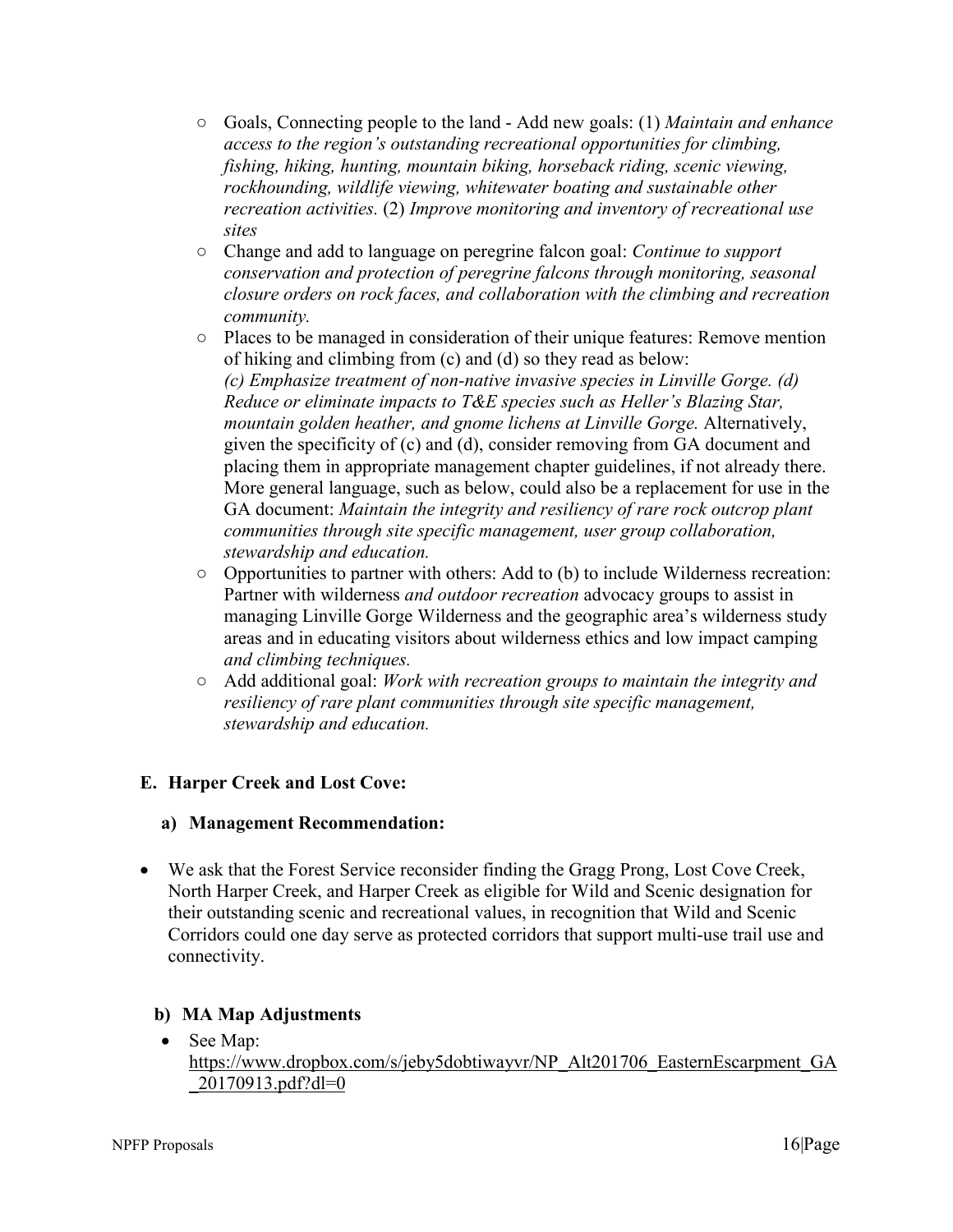- 1. Change Interface/Matrix in Wilson Creek, Dobson Knob, Sugar Knob to Backcountry/Ecological Restoration.
- 2. Change Steels Creek area to Backcountry around inaccessible NC Natural Area/OG. Steele Creek area mapped as Matrix/Interface in USFS proposal to Ecological Restoration.
- 3. Western Linville Extension in Wilderness Inventory mapped in USFS proposal as Matrix/Interface to Ecological Restoration.

# <span id="page-20-0"></span>**F. Black Mountains**

# **a) DOGS**

- Under Goals Connecting People to the Land Replace 'respond to' with 'Maintain and enhance access to'; and include horseback riding and other rec activities for more inclusive statement: *Maintain and enhance access to mountain biking, climbing, hunting, fishing, horseback riding, hiking, boating and other sustainable recreational experiences .*
- Rich cove ecozone wording : At mid elevations accessible by existing roads, emphasize restoration of structural and compositional diversity within rich cove ecozones that
	- o Support the development of old growth age and characteristics, including a mosaic of different sized openings to mimic tree-fall natural gap disturbance that would support habitat for many salamander species and bats.
	- o And by daylighting road edges to benefit ruffed grouse and American woodcock.
- Target Victor Fields for deer and grouse management: Victor Fields is an area steeped in hunting tradition and represents a unique opportunity in the Black Mountains to manage and enhance a large opening at a relatively high elevation. Efforts should be made to manage the fields and their edges to improve habitat for deer, grouse, and chestnut sided warbler. This should be reflected in the Geographic Area goals.
- Wild and Scenic Rivers: We support the findings of the USFS May 2017 Wild and Scenic River Summary Evaluations that moved forward the South Fork of the Toe River in this GA as newly eligible for Wild and Scenic designation, except we feel that Rock Creek should be reconsidered and found eligible.
- Recommended changes to GA description, goals, other sections Description of the area: Connecting people to the land (3rd paragraph, last sentence) "...and rock climbing is popular at Snake Den Cliff *and Corner Rock."*
- Goals: Places to be managed in consideration of their unique features
	- o Add additional focus under i. , e., under '(a) Manage the Big Ivy Area…': *Improving recreational management and stewardship*
	- o Add the following edit to ii.: *Maintain and enhance dispersed recreation opportunities*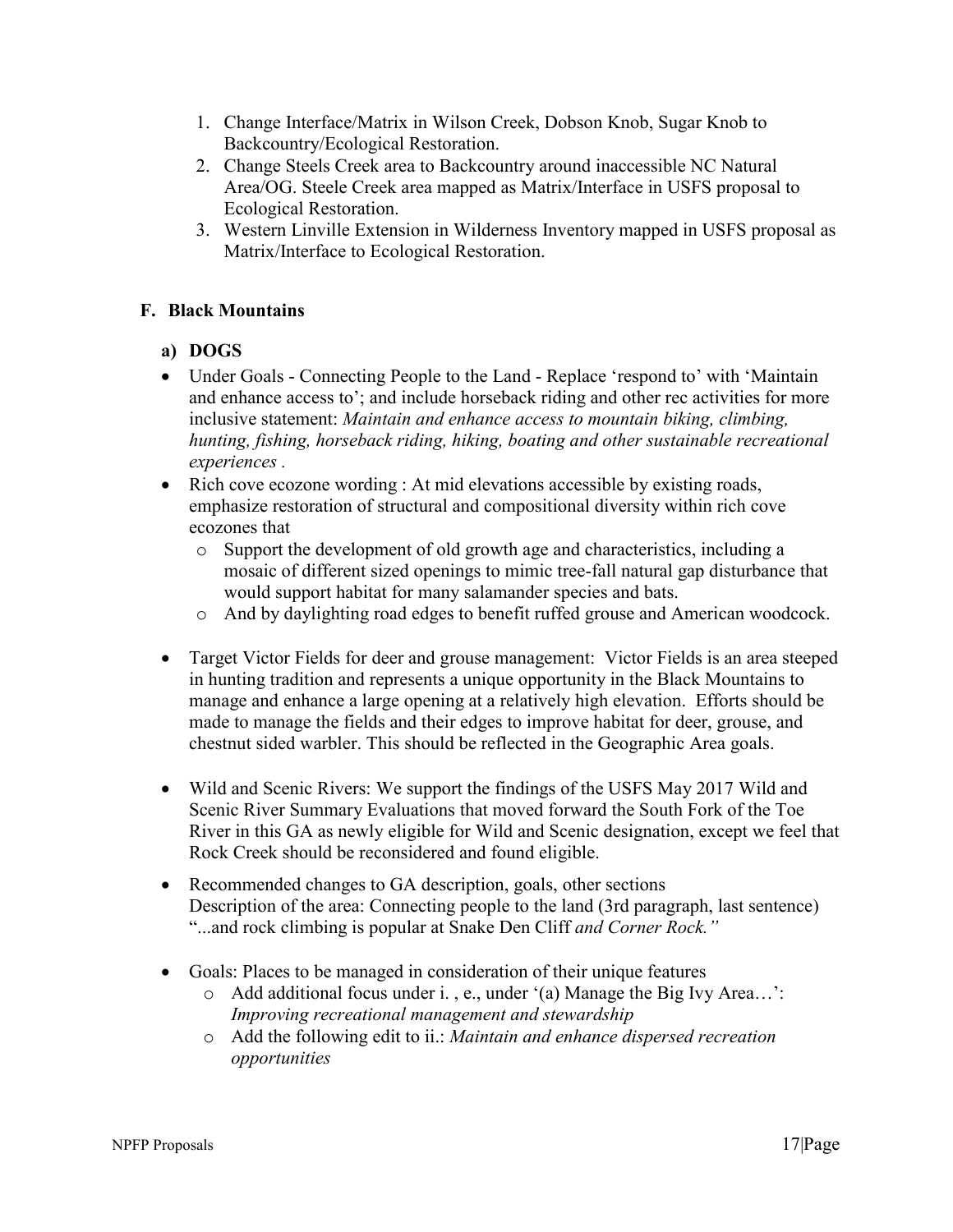• We support the USFS 2017 Building Block MA boundaries in the Woods Mountain Area and encourage the FS to look at this area for its potential to contribute to their goal of increasing opportunities for equestrian and mountain bike access.

#### • See Map: [https://www.dropbox.com/s/tfq0qidjywgmib4/NP\\_Alt201706\\_BlacksMtn\\_GA\\_2017091](https://www.dropbox.com/s/tfq0qidjywgmib4/NP_Alt201706_BlacksMtn_GA_20170913.pdf?dl=0)  $3.pdf$ ?dl=0

- 1. Change Black Mtn USFS management Backcountry proposal to Recommended Wilderness, omitting area around Ray Mine and Bowlens Creek and portions of Moody Mtn and recognizing the existing equestrian trail (Buncombe Horse Range). Portions of this trail require relocation to provide protection for the natural conditions while preserving equestrian access.
- 2. Recommended Wilderness proposal and SIA adjustment for Big Ivy. The Forest Service should recommend as Wilderness the area that includes the southern lobe centered on the Wilderness Study Area, the Northern Lobe running from Big Butt to Cedar Cliff, and the connector strip that parallels the Parkway above the Laurel Gap Trail. Refer to Big Ivy map:

#### [https://www.dropbox.com/s/t2hcmrh3rd4gwmj/BigIvy\\_WildernessProposal\\_2016](https://www.dropbox.com/s/t2hcmrh3rd4gwmj/BigIvy_WildernessProposal_20160915.pdf?dl=0) [0915.pdf?dl=0](https://www.dropbox.com/s/t2hcmrh3rd4gwmj/BigIvy_WildernessProposal_20160915.pdf?dl=0)

- 3. Snowball Mtn in area mapped by USFS as Matrix/Interface change to Special Interest Area/Ecological Restoration.
- 4. Coxcombe Mtn in area mapped by USFS as Matrix/Interface change to Special Interest Area/Ecological Restoration.
- 5. Change Mackey Mountain area mapped as Backcountry in USFS proposal to Wilderness Recommendation, in recognition of outstanding soundscape.

# <span id="page-21-0"></span>**G. Highland Domes**

# **a) DOGS**

- Recommend changes to GA Description and Goals:
	- o Description of the area:
		- Many of the cliffs in this GA are much taller than 300'. Recommend replacing with *"cliffs and high granitic domes many hundreds of feet tall."*
		- Mention of non-water based recreation examples is needed in the landscape overview of first paragraph: *"The steep forested mountains, coves and soaring granite cliffs provide outstanding opportunities for hiking, horseback riding, mountain biking and climbing."*
	- o Make an addition to the non-Forest landmarks list: Add the 'Laurel Knob Cliff and Climbing Area', owned and managed by Carolina Climbers Coalition, under 'Landmarks within the geographic area that are not managed by the Forest Service' list. Laurel Knob is the tallest unbroken cliff face in the Eastern U.S., an outstanding example of the granitic domes characteristic of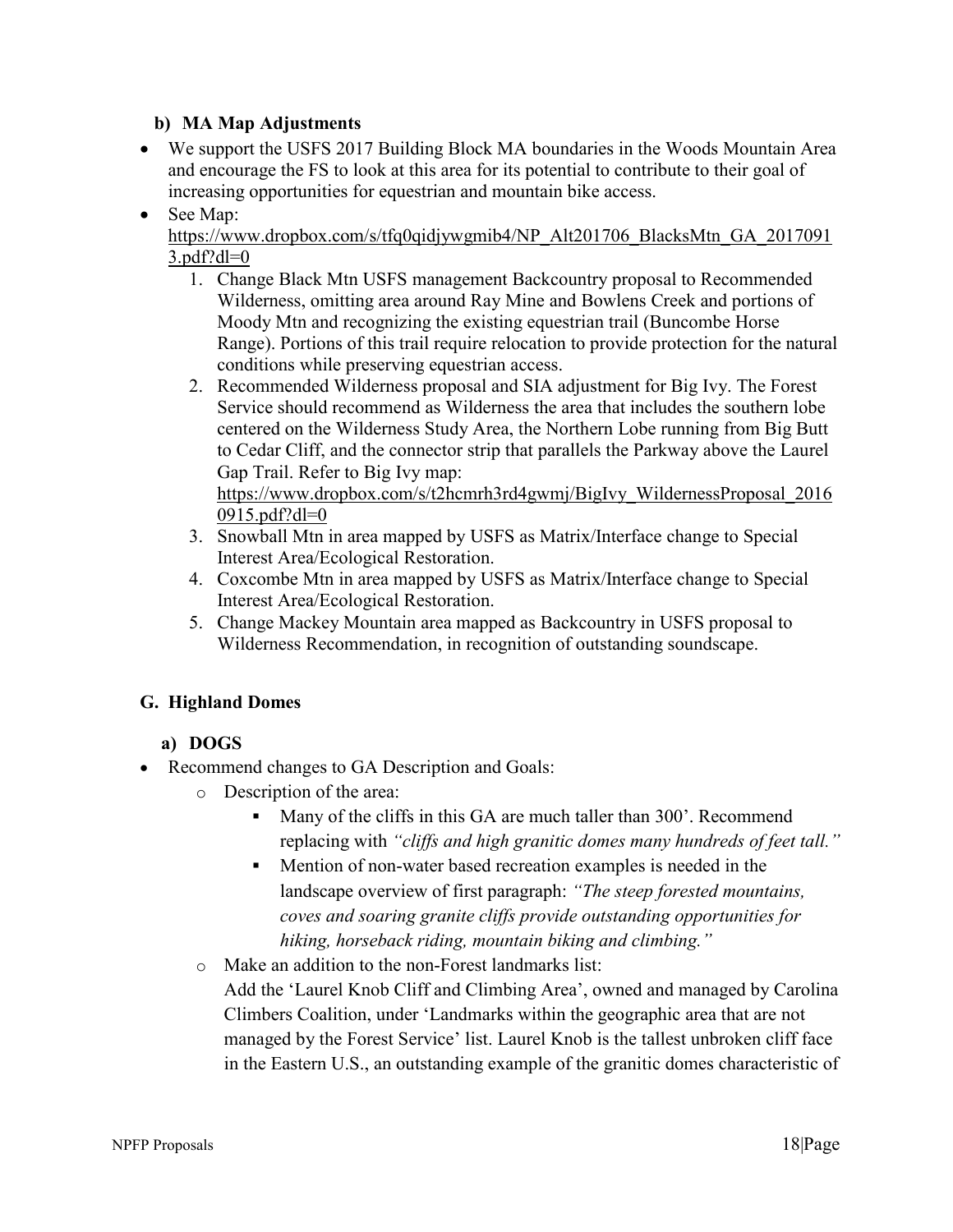this region, and a significant climbing site managed for the public. It is accessed from the Forest's Panthertown Valley access point.

- o Connecting people to the land
	- Goals: Enhancing and restoring resiliency Add new goal f) to cover peregrine falcon protection; remove from a) under Connecting people to the land: f) "*Continue to support conservation and protection of peregrine falcons through monitoring, seasonal closure orders on rock faces, and collaboration with the climbing and recreation community."* Add "such as" before peregrine falcon.
	- Add new goal a) "*Maintain and enhance mountain biking, climbing, hunting, hiking, fishing, horseback riding and other recreational resources and experiences."*
	- Goals: Places within the area that will be managed in consideration of their unique features

Add to first bullet point under Panthertown a) "*Maintain and enhance recreation experiences for visitors engaged in sightseeing, hiking, horseback riding, fishing, climbing and other sustainable recreational activities."*

- Goals: Opportunities to partner with others Change f) to be consistent with similar management goal in Eastern Escarpment and Pisgah Ledge: *(d) Work with recreation groups to maintain the integrity and resiliency of rare plant communities through site specific management, stewardship and education.*
- Wild and Scenic: We support the findings of the USFS May 2017 Wild and Scenic River Summary Evaluations that moved forward 5 fine streams as newly eligible for Wild and Scenic designation, except we feel that the following additional streams should be reconsidered and found eligible: North Fork French Broad River (solely on USFS land, on the reach between Macedonia Church Road and Highway 64), Panthertown, Greenland creek, and East and West fork of Overflow as WS River eligibility

# **b) MA Map Adjustments**

• See Map:

[https://www.dropbox.com/s/qxt3kfo7vmcb6mz/NP\\_Alt201706\\_Highland%20Domes\\_G](https://www.dropbox.com/s/qxt3kfo7vmcb6mz/NP_Alt201706_Highland%20Domes_GA_20170913.pdf?dl=0) [A\\_20170913.pdf?dl=0](https://www.dropbox.com/s/qxt3kfo7vmcb6mz/NP_Alt201706_Highland%20Domes_GA_20170913.pdf?dl=0)

1. Change Overflow WSA in USFS proposal to Wilderness recommendation, leaving out buffer along FS road 79. (Hugh; TWS; Nicole & Taylor; Chattooga Conservancy) The Overflow Creek area is contiguous with several core areas in the Chattahoochee-Oconee National Forest (CONF) that each possess significant wilderness characteristics, such as a 2,640 acre landmass designated as a "Natural Area," meaning that it is largely "wild" and has few open roads. Another such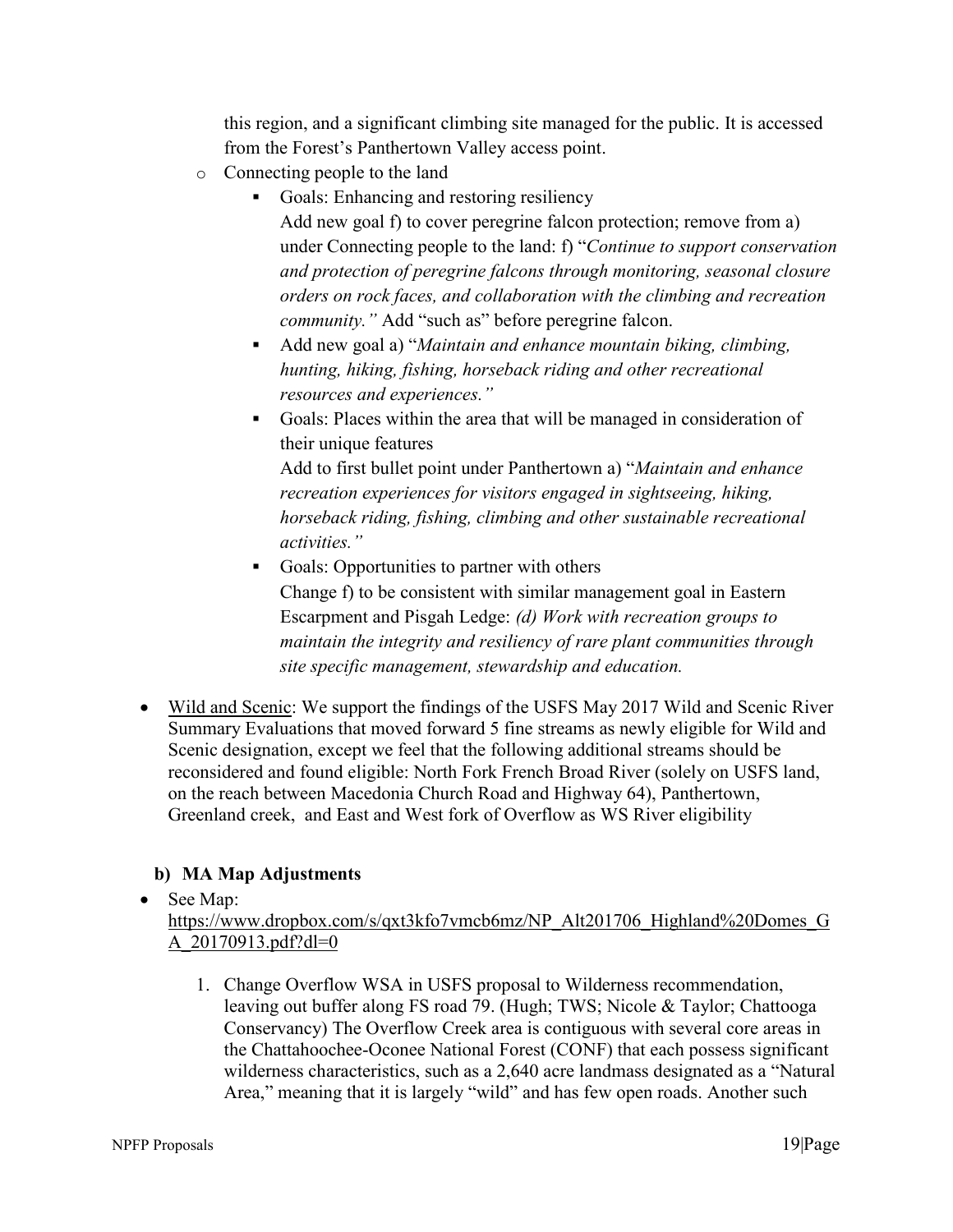landmass in the CONF is a 1,000 acre portion of the Chattooga Wild and Scenic River Corridor, which contains the West Fork of the Chattooga and the remote "three forks" area.

- 2. Ellicott Rock Extension in USFS proposal to Wilderness recommendation, leaving out interior road.
- 3. Area north of Ellicott Rock Extension surrounding Ammons Branch and Holly Branch (also contiguous with Chattooga W&S River Corridor) in USFS proposal as Interface to Backcountry.
- 4. Terrapin Mtn in USFS proposal to Backcountry.
- 5. Brushy Mountain area south to Ellicott Rock Wilderness Area in USFS proposal as Backcountry.
- 6. Panthertown Valley and area around Dismal Falls mapped in Matrix/Interface in USFS proposal to Backcountry

# <span id="page-23-0"></span>**H. Fontana**

### **a) DOGS**

- Propose changes in language, in Connecting people to the Land :
	- o Currently: The Tsali Recreation Area on Fontana Lake provides access for mountain biking which draws national recognition, as well as and horseback riding, boating, and developed camping.
	- o *Change to: The Tsali Recreation Area on Fontana Lake provides access for mountain biking and horseback riding which draws national recognition, as well as boating, and developed camping.*
- The Fontana GA affords numerous opportunities to enhance recreation and consequently take some of the pressure off of other areas that are at risk of being over utilized. We ask that the Forest Service create DOGS that support the following measures:
	- o Increased camping opportunities along Lake Santeetlah. Areas for consideration include new opportunities on the Long Hungry Peninsula and increased opportunities on Avey Branch.
	- o Continued development of the remaining 12 trail miles proposed around Lake Santeetlah to increase access for horseback riding, bicycling, and hiking enthusiasts via an easy to moderate trail. Improved signage for this area to increase use.
	- $\circ$  Support the USFS in maintaining the existing infrastructure. This is including but not limited to existing restrooms, campsites and trails.
	- o Designation of waterfront on both lakes and the Cheoah river as Recreation Priority areas
	- o Re-open Meeting House Mountain Road and revitalize multi-use trails the road leads up to.
	- o The trail that runs along the northern border of Snowbird be maintained for multiuse and not excluded from the opportunity to be a part of recreation events such as foot races, triathlons, etc. regardless of MA designation.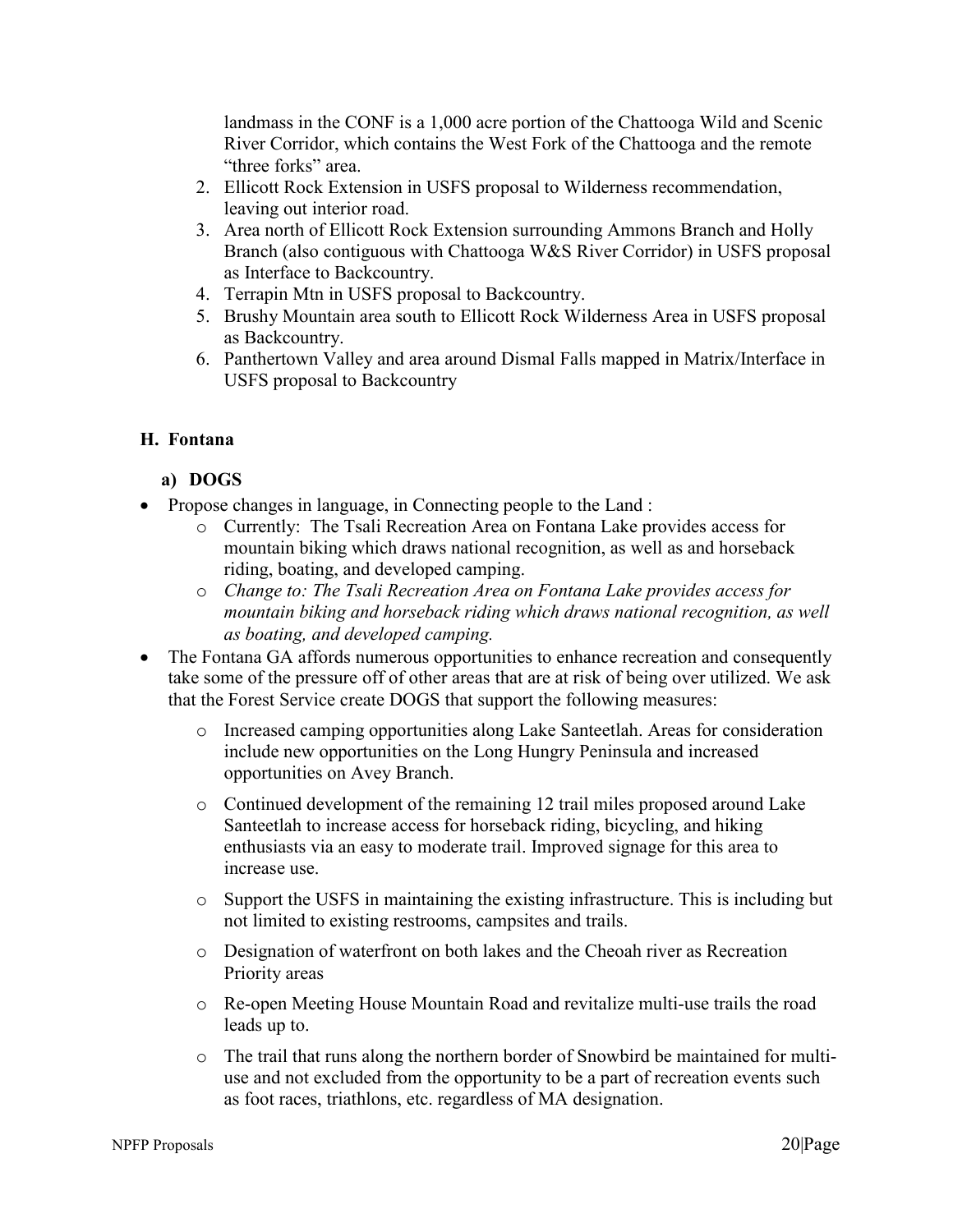- o Recommend improving and adding recreational access to reservoirs.
- The Cheoah River: In the *Connecting People to the Land* portion of the USFS doc on the Fontana GA, change c) to read: "Support recreation opportunities and access to the Cheoah River, including full and ongoing consideration of requesting additional flow releases".

• See Map;

[https://www.dropbox.com/s/t9zopp8gtvr9tfm/NP\\_Alt201706\\_GrahamCounty20170905.p](https://www.dropbox.com/s/t9zopp8gtvr9tfm/NP_Alt201706_GrahamCounty20170905.pdf?dl=0)  $df?dl=0$ 

1. Change Yellow Creek Mtn area within Matrix/Interface in USFS proposal to Ecological Restoration.

#### <span id="page-24-0"></span>**I. Hiwassee**

#### **a) MA Map Adjustments:**

• See map:

https://www.dropbox.com/s/97nti28i4yez9a5/NP\_Alt201706\_UnicoiMtn\_HiwasseeGA [20170913.pdf?dl=0](https://www.dropbox.com/s/97nti28i4yez9a5/NP_Alt201706_UnicoiMtn_HiwasseeGA_20170913.pdf?dl=0)

1. Unicoi Mountain area within Wilderness Inventory in USFS proposal as Matrix/Interface to Wilderness recommendation, in recognition of contiguous Wilderness in TN.

#### <span id="page-24-1"></span>**J. Bald Mountains**

- **a) DOGS**
	- Edit GA language to add greater recognition of the unique winter-based recreation opportunities is needed in this area, including ice climbing, and related winter camping, cross country ski and snowshoe recreation. Add addition to sentence in second paragraph of Bald Mountains GA Description: A prominent tourist destination since the 19th century, the Roan Highlands remain one of the most visited sites in the region, *and also offer unique winter-based recreation opportunities such as cross-country skiing, snowshoeing, ice climbing and winter camping.*
	- GA Goals: Roan Mountain goal should include globally rare grassy balds : *Maintain and restore high quality grassy balds, alder balds, and high elevation rocky summits*.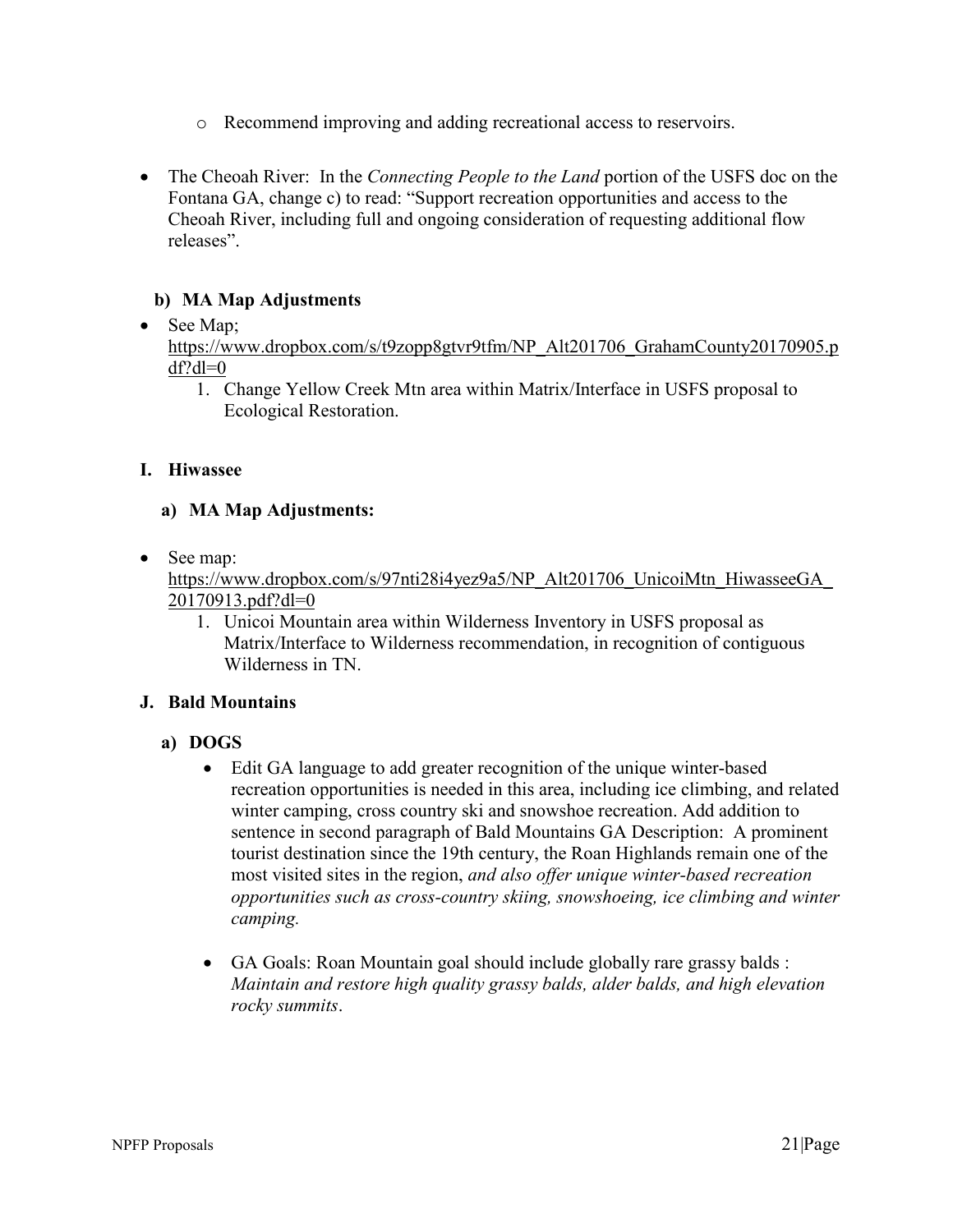## • See Map:

[https://www.dropbox.com/s/vl0v9ey8m0oibst/NP\\_Alt201706\\_BaldMtn\\_GA\\_20170913.p](https://www.dropbox.com/s/vl0v9ey8m0oibst/NP_Alt201706_BaldMtn_GA_20170913.pdf?dl=0)  $df$ ?dl=0

- 1. Bluff Mountain within Wilderness Inventory Area in USFS proposal as Matrix/Interface to Backcountry/Ecological Restoration.
- 2. Pigeon River Gorge within Wilderness Inventory Area in USFS proposal as Matrix/Interface to Ecological Restoration.
- 3. Nolichucky Gorge within Wilderness Inventory Area in USFS proposal as Matrix/Interface to Backcountry/Ecological Restoration.
- 4. Bald Mountain Inventory Roadless Area change from Backcountry to recommend for Wilderness designation.

### <span id="page-25-0"></span>**K. Great Balsam**

### **a) DOGS**

- Resiliency Goal modification, goal A: Conserve and restore mesic oak (instead of northern hardwoods), high elevation red oak, and spruce fir forests with emphasis on desired conditions within these ecozones.
- Wild and Scenic Rivers We support the findings of the USFS May 2017 Wild and Scenic River Summary Evaluations that moved forward 10 fine streams as newly eligible for Wild and Scenic designation (zero in this GA), except we feel that Tanasee Creek should be reconsidered and found eligible.

# **b) MA Map Adjustments**

• See Map:

[https://www.dropbox.com/s/x3agubbx8am4j5l/NP\\_Alt201706\\_GreatBalsam\\_GA\\_20170](https://www.dropbox.com/s/x3agubbx8am4j5l/NP_Alt201706_GreatBalsam_GA_20170913.pdf?dl=0) [913.pdf?dl=0](https://www.dropbox.com/s/x3agubbx8am4j5l/NP_Alt201706_GreatBalsam_GA_20170913.pdf?dl=0)

1. Alarka Laurel area mapped in USFS management proposal as Matrix/Interface change to SIA/Ecological Restoration

#### <span id="page-25-1"></span>**L. North Slope**

#### **a) DOGS**

• Recommend addition to Resiliency goal A: Restore diverse forest structure and age classes in areas outside of designated wilderness areas to improve forest resilience "and to trend towards the natural range of variability" and to….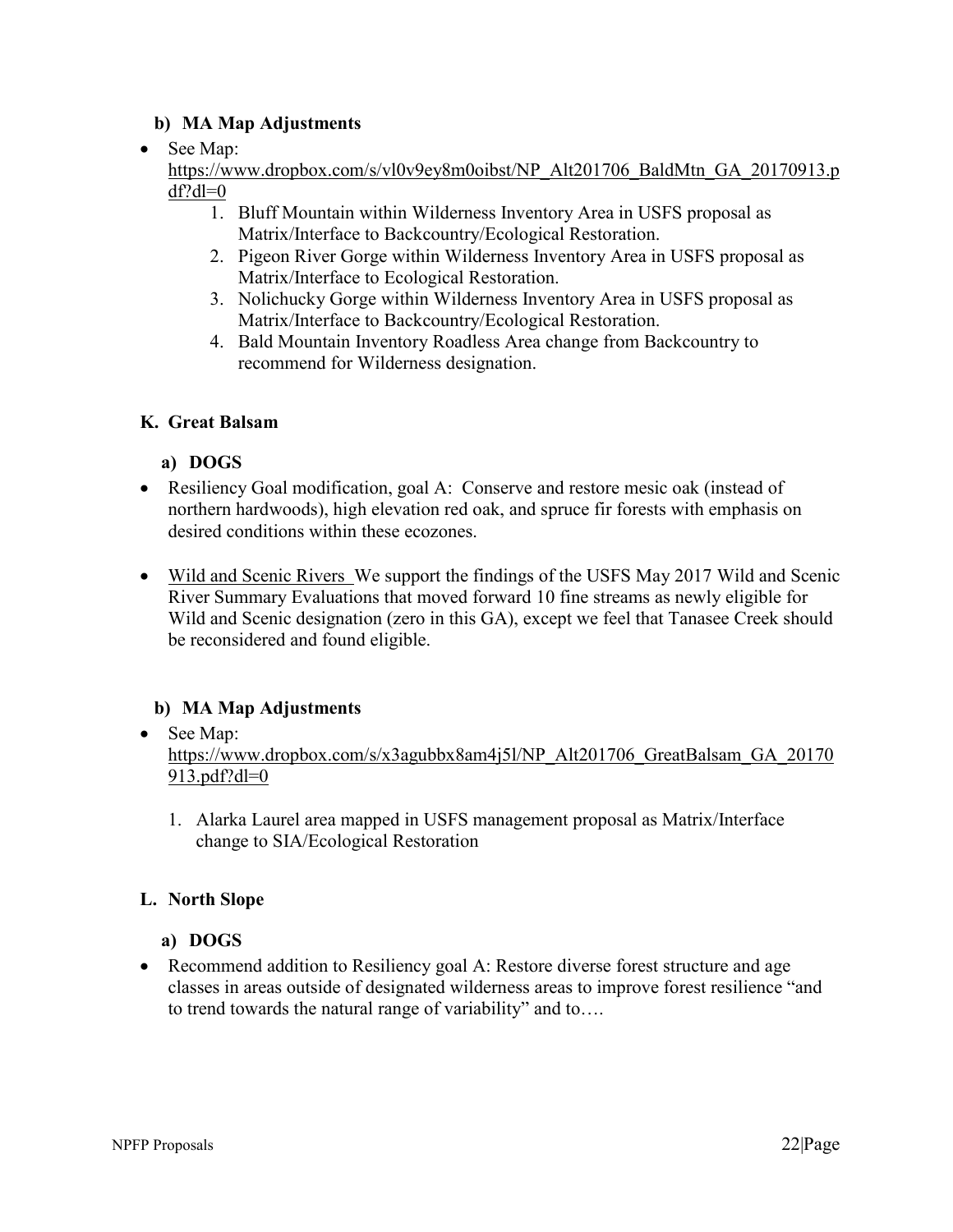• See Map:

[https://www.dropbox.com/s/bvbse6envdyxodd/NP\\_Alt201706\\_PisgahLedge\\_NSlope\\_G](https://www.dropbox.com/s/bvbse6envdyxodd/NP_Alt201706_PisgahLedge_NSlope_GA_20170913.pdf?dl=0)\_ [A\\_20170913.pdf?dl=](https://www.dropbox.com/s/bvbse6envdyxodd/NP_Alt201706_PisgahLedge_NSlope_GA_20170913.pdf?dl=0)

- 1. Middle Prong Wilderness Extension within Wilderness Inventory Area in USFS proposal as Backcountry recommend for Wilderness.
- 2. Middle Prong Wilderness Extension within Wilderness Inventory Area in USFS proposal as Matrix/Interface (Lickstone Ridge) change to Backcountry.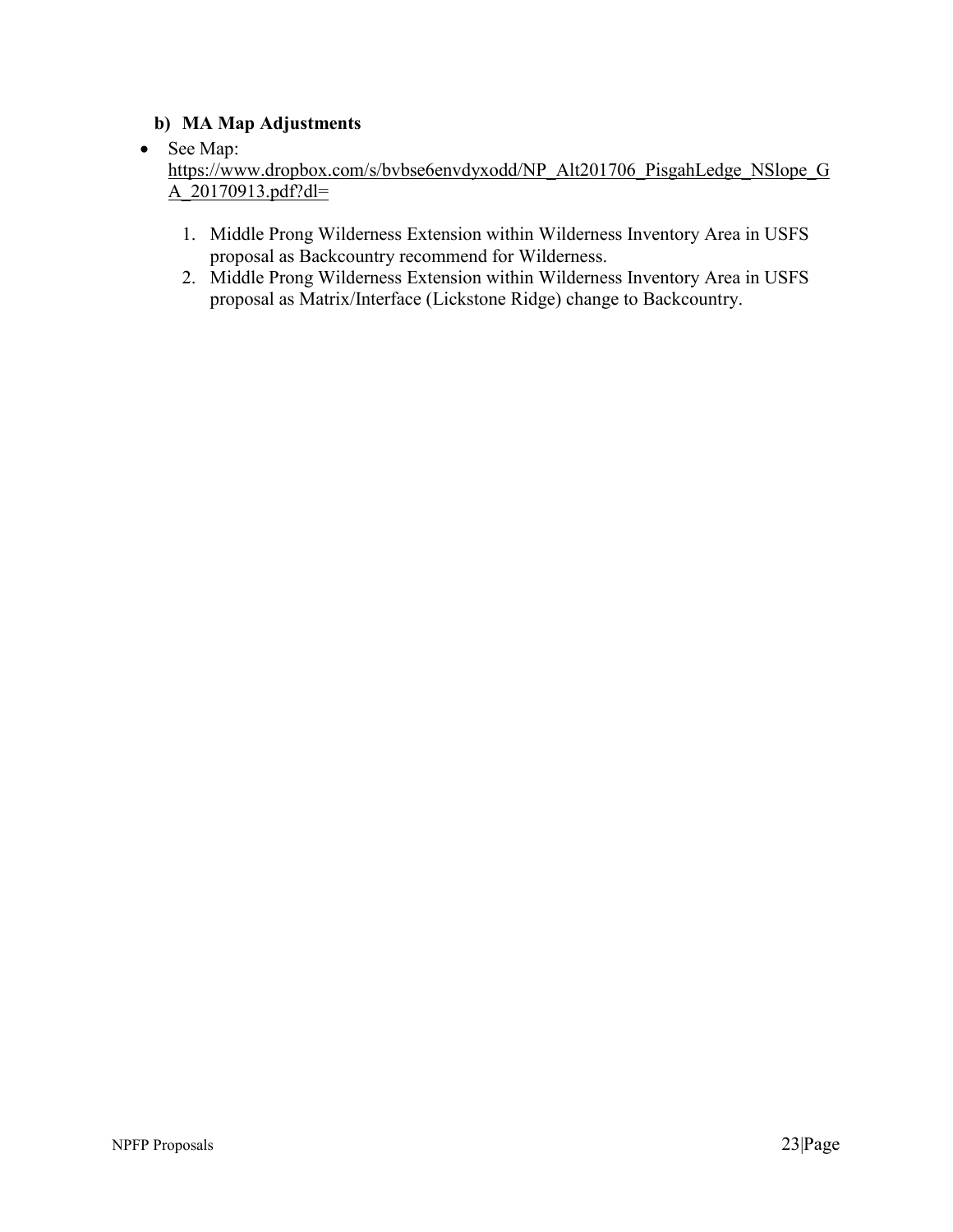# <span id="page-27-0"></span>**CHAPTER 2-PROPOSALS THAT HAVE CONSENSUS BY DELEGATES BUT NOT PARENT ORGANIZATION APPROVAL DUE TO TIME RESTRAINTS**

# <span id="page-27-1"></span>**I. Methodology for Spatial Allocations for Specific Agreements (See MA Maps-Ch 1)**

## <span id="page-27-2"></span>**A. Old Growth:**

- 1. **NEW:** Allocate and manage areas consistent with the long term desired condition of steadily moving over time toward the predicted NRV of old growth, distributed in a network of large, medium, and small patches that account for natural disturbance with ongoing recruitment and loss of old growth.
- 2. **NEW:** Core unfragmented blocks or protected ecosystems are planned and managed to accommodate natural disturbances and dynamics to stay on track to allow forest to mature into old growth conditions.
- 3. **NEW:** Trade offs from other objectives that would preclude reaching old growth and unfragmented forest objectives and desired conditions would be analyzed as plan level and project level tradeoffs.
- 4. **NEW:** Limited ecological restoration in areas around core unfragmented blocks that are needed to move toward old growth and unfragmented forest desired conditions that has existing access are prioritized for enhancing old growth conditions.

### <span id="page-27-3"></span>**B. Special Interest Areas**

NC NHP Natural Areas with top Representational or Collective ratings of 1-3 (Exceptional, Very High, and High) that do not otherwise fall within Backcountry (or wilderness recommendations) incorporate into SIA management or Ecological Restoration (or Special Biological Management Area) management along with any existing old growth or large or medium old growth patches.

# <span id="page-27-5"></span><span id="page-27-4"></span>**II. Management Area DOGS**

#### **A. Condition Based Objectives**

The Partnership proposes that condition based objectives (such as the one below) be developed for forested ecozones and other resource interests…...

*Restore XXXX acres annually of shortleaf pine-oak habitat that is ecologically departed from desired conditions. Maintain existing high quality shortleaf pine-oak forests by annually treating XXXX acres.*

Management efforts will prioritize the reduction of shrub-midstory density to favor oak and southern pine regeneration as well as herbaceous growth, including grasses, towards the Natural Range of Variation. Management efforts will also focus on restoring all elements of the native biodiversity. Silvicultural strategies will be site-specific with the overall goal of restoring composition and structure to enhance resilience to current and future stressors, including drought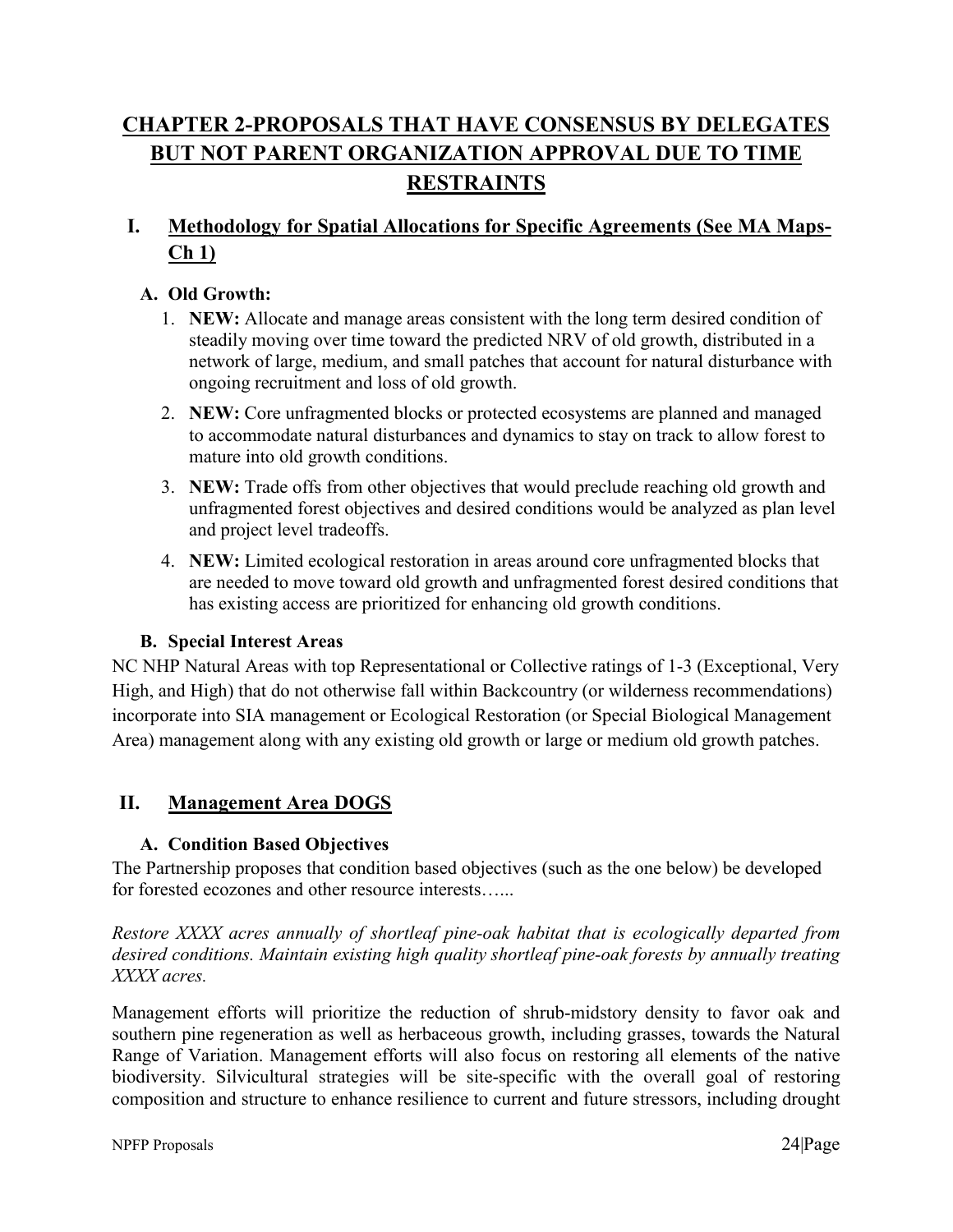and pest-disease outbreaks. Thus, shortleaf pine-oak management goals should include creating and maintaining open forest canopy using fire, generally low-severity every 3-5 years, but also incorporating mixed severity where possible, as well as timber stand improvement that mimics natural gap disturbance. Focus management on increasing young forests and opening up middleaged to reduce stressors and increase resiliency.

# <span id="page-28-1"></span><span id="page-28-0"></span>**III. Geographic Area Specific Proposals**

## **A. Harper Creek and Lost Cove:**

#### **a) Management Recommendation:**

The Partnership recognizes that Harper Creek and Lost Cove WSAs have strong wilderness character and could meet important wilderness needs, but we also recognize that they can remedy the unmet need for trail mileage and connectivity to satisfy multiple user groups including mountain bikers who are currently banned from this area. We recommend that the Forest Service address this unmet need by providing adequate opportunities in the Eastern Escarpment. If the Forest Service recommends HC/LC as wilderness, we suggest that the recommendation be made provisional, subject to the following milestones: (1) between 15 and 20 additional miles of class 2 or 3 sustainable multi-use trails. (2) network connectivity providing loop options of varying length and commitment levels within the Upper Wilson Creek/Harper Creek/Lost Cove/Sugar Knob complex and (3) a broadly supported plan in place in 3 years to meet these goals and within the next 3 year cycle, at least 2 identified projects will have completed the NEPA process. Any new trail construction would need to be sustainable and accessible for all non-motorized users. The Partnership recognizes their responsibility in the development of a plan for the area and stands ready to work towards that goal.

(Agreed in principal but due to verbiage change at the meeting, BCHA/BCH NC & NCHC need to review)

# <span id="page-28-2"></span>**IV. Appendix E (TO ALTERNATIVES PROPOSAL- CH 2) : Roads and Access**

Three related factors make roads and access a difficult issue for the plan revision:

- 1. The NPNF lacks the funding to maintain the vast majority of its current road system, resulting in chronic and acute harm to aquatic ecosystems;
- 2. Forest roads are the greatest source of sediment to waters and barriers to aquatic ecosystem connectivity on the NPNF; and
- 3. Restoring and maintaining access to locally important areas is a high priority for many stakeholders.

Current draft direction for transportation and access in the Matrix (and Interface) MAs includes a Desired Condition to "retain" access, combined with standards to reduce access if needed for a variety of reasons. These components are in tension, and as a result they are not likely to either restore access or protect water quality and aquatic ecosystem connectivity.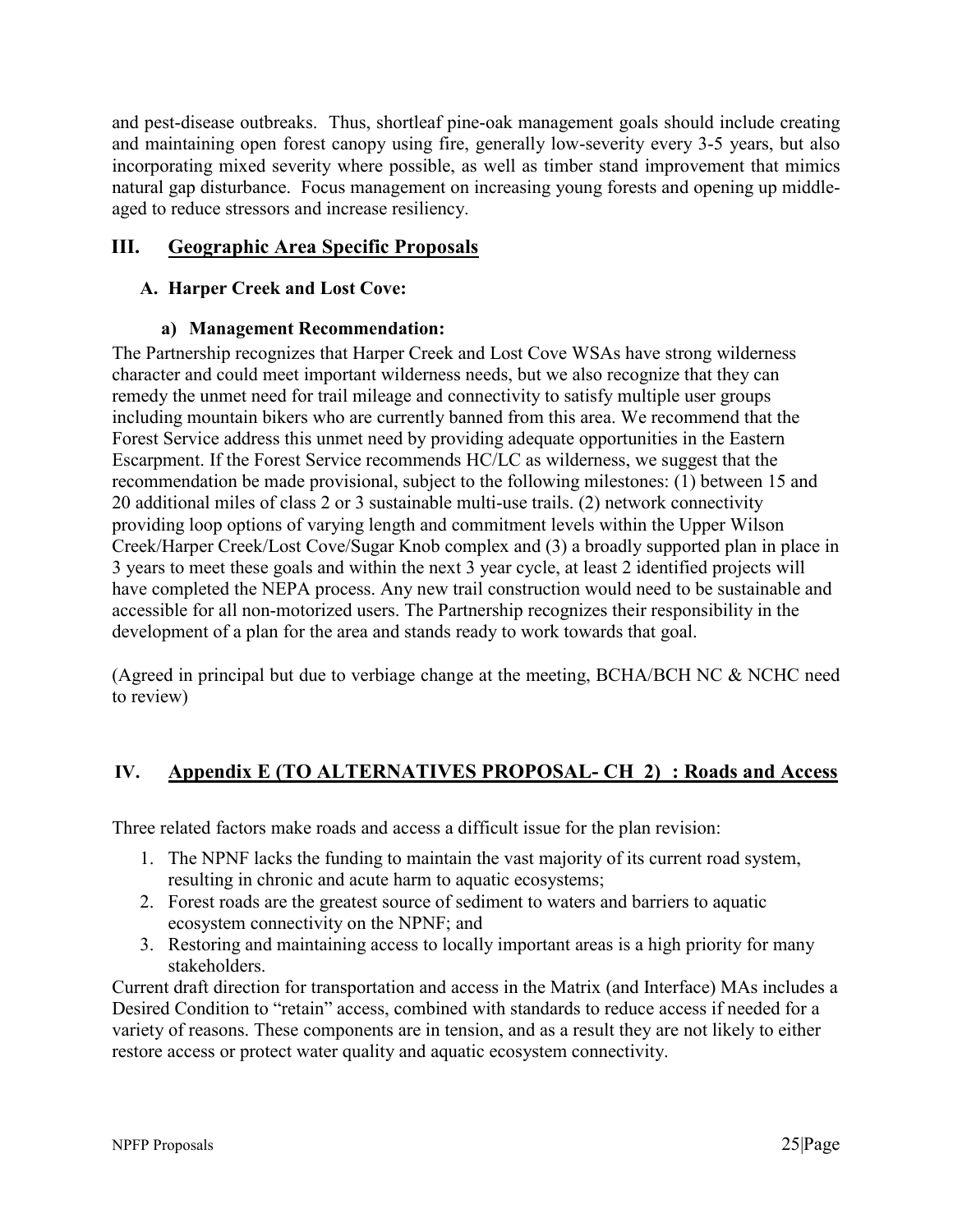*MA-level direction*: We propose that the Forest Service change Matrix MA direction to "restore and maintain" access based on GA-specific criteria. Backcountry MA direction should emphasize elimination of unneeded roads.

*GA-level direction*: We also propose that the Forest Service develop specific criteria for each GA. For example, road access in the Fontana Lake GA should emphasize restoring access to shoreline sites to increase recreational opportunities. Road access in the Unicoi Mountains GA should emphasize restoring access for traditional plant harvesting (e.g., ramps) and hunting/fishing.

*Forest-Wide direction*: Finally, because the plan cannot add access without simultaneously addressing forest-wide failures to protect water quality from road impacts, we propose that the Forest Service add a desired condition to fully maintain the road system to protect water quality, add a forest-wide objective to reduce the maintenance backlog as a proxy for reducing risk to waters and add objectives for replacing culverts that are barriers to aquatic connectivity.

In order to balance the potentially beneficial impacts of roads to some wildlife species against the potentially negative impacts to other species, we propose a management approach that promotes daylighting and seeding of some roads in appropriate ecozones coupled with a guideline that roads should not create barriers for relevant aquatic or terrestrial species.

Together, we believe these components will help guide project decisions to restore locally important roaded access while improving forest-wide protection for aquatic ecosystems.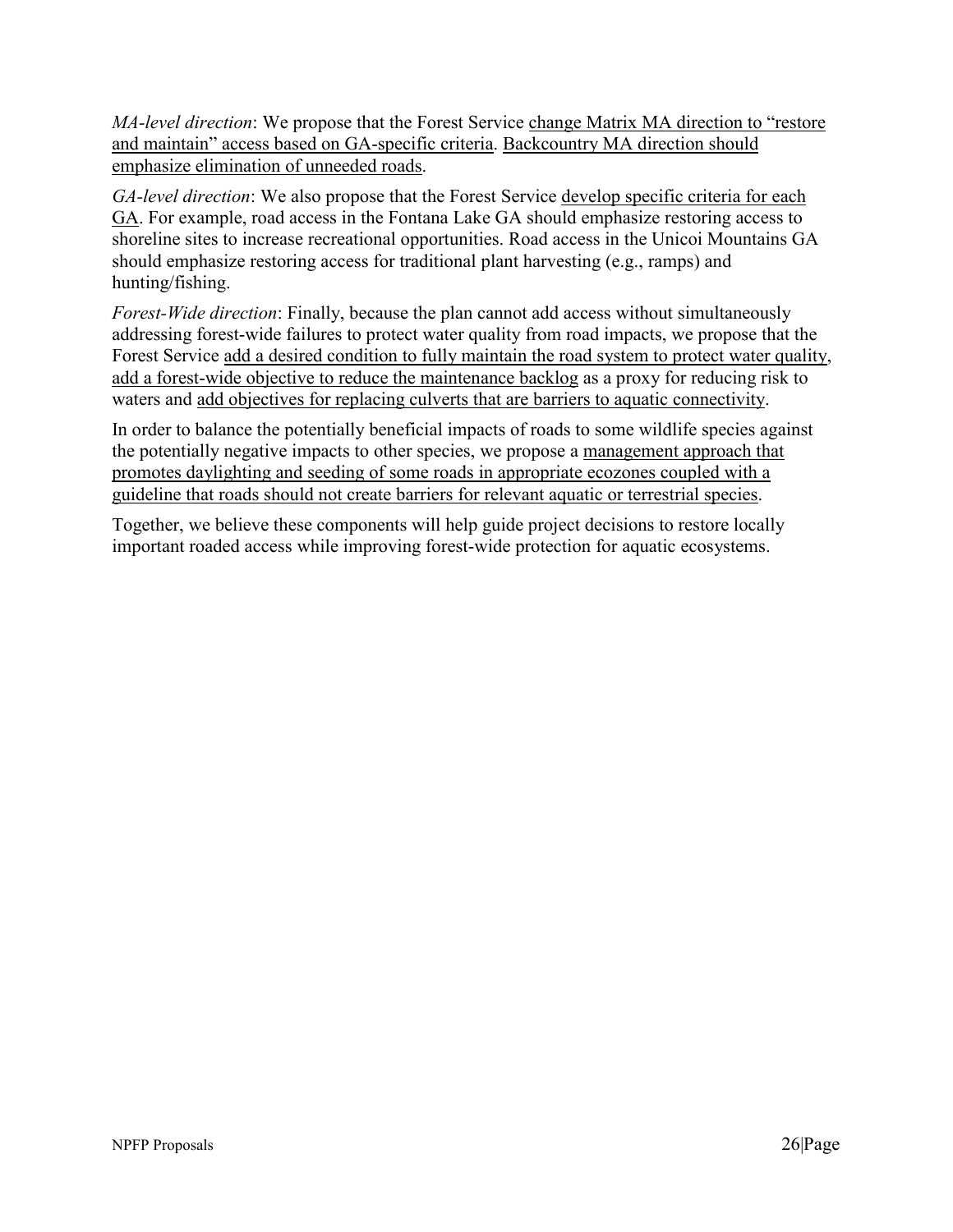# <span id="page-30-0"></span>**CHAPTER 3- NEPA ALTERNATIVES & ECOLOGICAL RESTORATION MANAGEMENT AREA**

# <span id="page-30-1"></span>**I. Context for new proposal for NEPA Alternatives**

Over the past month several work groups have been digging into the toughest issues that we have identified in the Partnership room, specifically how we glue all of these pieces together and get as many of our proposals from orange and pink to green. Several partnership members proposed solutions, but we realized that we couldn't necessarily answer the question of which strategy was the best. As a result, we are proposing that the NEPA process be used to answer the toughest questions for plan revision. This proposal brings together all of the conversations of those work groups, summarized as best we can.

The primary proposal is for NEPA alternatives, which are different strategies we think could all be win/win. Each alternative that we present will require further mapping. The EIS process should answer whether the mapped alternatives provide adequate room for our "stretch goals."

In order to make these alternative strategies work, we have had a number of spin off conversations to discuss stretch goals, road access, and to define ecological restoration. After some very productive conversations, we have recorded our agreements in the appendices to this proposal.

# <span id="page-30-2"></span>**II. Proposal**

The Partnership proposes that NEPA alternatives are used to compare different win/win solutions for all interests. For example, some have proposed an emphasis on ecological restoration, while others have proposed more emphasis on backcountry values or creation of shifting mosaics of habitat. We propose that the NEPA alternatives look at different ways of combining these management strategies, and that **each alternative in the plan be designed to minimize conflict and maximize progress towards the desired conditions that reflect each of our values**. Instead of several win/lose alternatives, we propose that the alternatives attempt to compare different stakeholder ideas for win/win solutions.

We realize that this means that none of us will see his or her ideal, 100% perfect alternative analyzed in full detail. But we also recognize that none of us will ever see that personal ideal plan *implemented*, because the Forest Service's job is to balance many uses. We would therefore rather see a set of fully analyzed alternatives, all of which attempt to make the greatest possible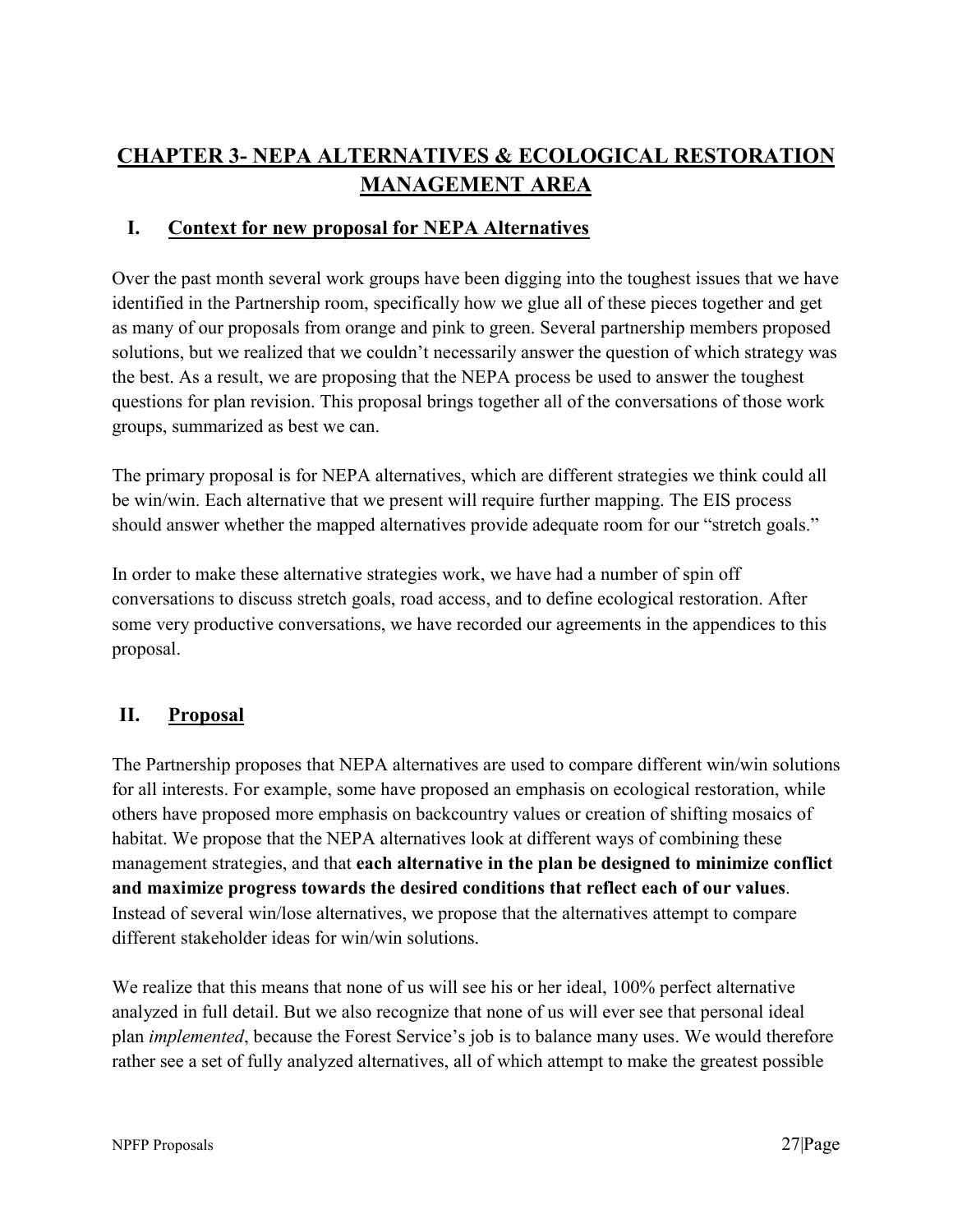progress from the status quo, and all of which are implementable based on their collaborative support.

Instead of assuming that our various interests are in tension with each other, we propose that the Forest Service show how they can be complementary. We believe we can make progress towards all our many goals by working together, which was the idea that brought us together as stakeholders in the first place. We would like to see the NEPA process reflect that premise.

If our interests were mutually exclusive (if, for example, protecting old growth would always result in less young forest habitat), then it would make sense to include "win/lose" alternatives, such as an alternative with lots of old growth and less young forest, and another alternative with lots of young forest and less old growth. Instead, we propose that each alternative use tiered objectives to show how we can do both, and emphasize recreation and clean water too.

# <span id="page-31-0"></span>**A. Our discussions**

As we understand it, the Forest Service has been expecting to come up with a single, evolving plan alternative, and that the NEPA process will look at "bookends" for analysis, each of which will favor some interests over others. A small group of us got together because we were worried that these win/lose alternatives would inevitably move us away from consensus, and drive us towards singular positions.

After talking with the planning team, we realized that the Forest Service understands these potential problems, and that they have been hoping the stakeholders can help to solve them by narrowing the range of disagreement through collaboration. But what happens if the range of general public opinion is still very broad compared to the collaborative group? The full range of disagreement will still need to be reflected in the alternatives, and the bookend alternatives could still be very far apart.

We observed that the use of bookend alternatives is based on theoretical tradeoffs, and on an assumption, that there's not enough room on the forest for any of our interests to grow unless we take away from another interest(s). However, we do not believe this assumption is true. While it is true that, at some point, increasing levels of backcountry and/or wilderness would interfere with our ability to increase the pace and scale of restoration, and vice versa, we are far below that point now. This reality allows us to make progress towards all our goals without working at odds with our colleagues.

Instead of theoretical tradeoffs based on land allocations, the real tradeoffs we have noticed in Partnership (and Forum) discussions are between: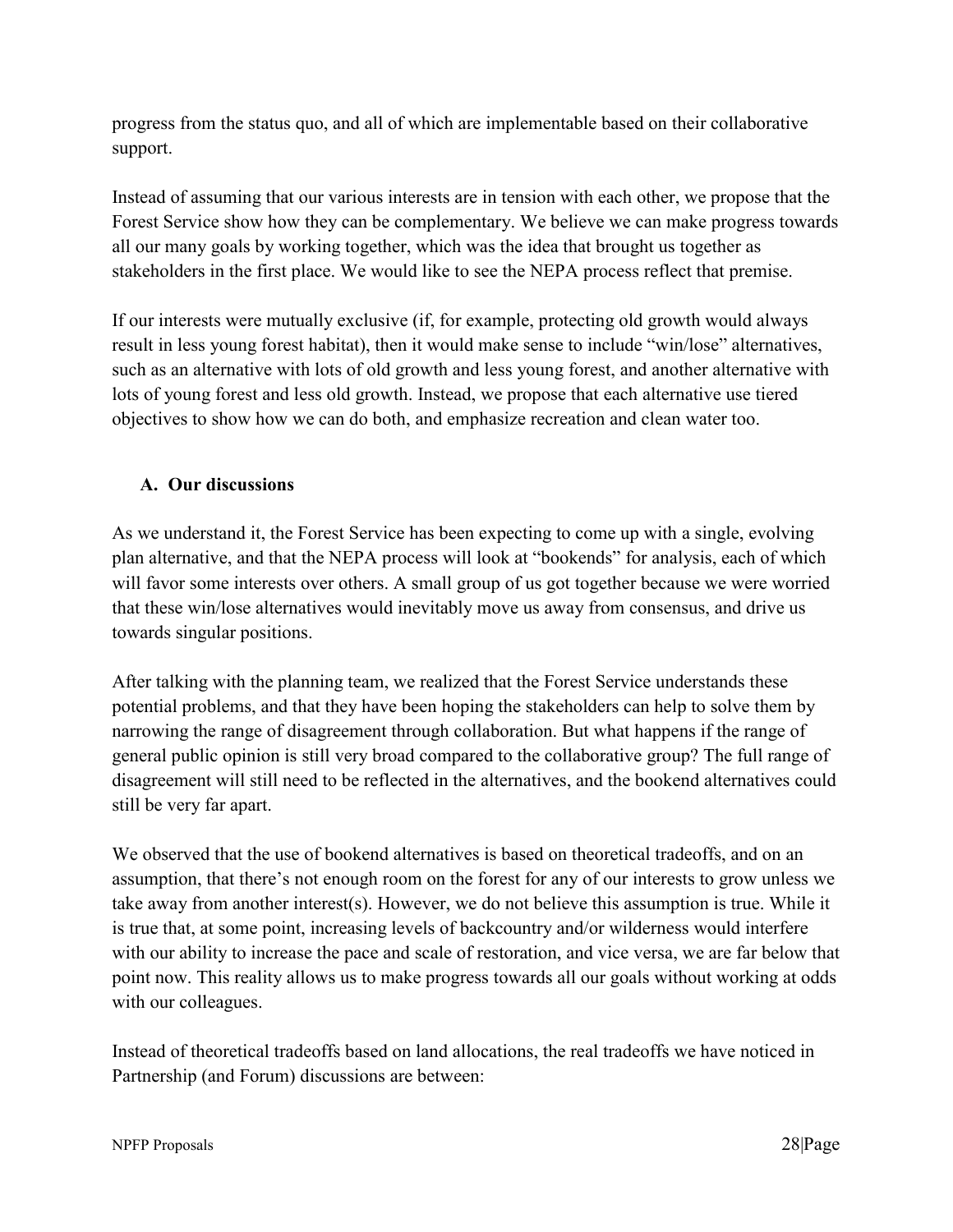- predictable flow of young forest habitat/forest products and ecological need
- economic efficiency and distribution of management activities
- restoration at landscape and fine scales
- scheduled/managed succession and restoration/mimicking of natural disturbance processes.

These are critical tradeoffs to analyze, but none of them inherently prevents us from moving incrementally toward many goals at the same time.

# <span id="page-32-0"></span>**B. Our Proposal**

**First**, we propose that extreme win/lose alternatives be eliminated from detailed consideration in the NEPA process. To be clear, we do not believe that either "custodial management" or "no wilderness" alternatives meet the multiple use mandate or the "givens" for the planning process. The "givens" should serve as the screening criteria to determine whether an alternative should be considered in detail.

**Second**, we propose that the NEPA alternatives examine different ways that management can be sensitive to place-based contexts in the plan. Some areas of the forest have less sensitive contexts--i.e. great opportunity for management but are not crowded with natural values or recreation uses. Other areas are more crowded with countervailing values. This proposal is based on our assumption that prioritizing work in ways that are sensitive to contexts, and therefore are in zones of agreement, will allow for the most progress from the status quo.

We believe that the Partnership has identified several large zones of agreement already. Areas outside the "overlap" between the wildlife alternative and natural area priorities have been broadly supported for their respective management emphases. We propose that these agreements be reflected in all the alternatives that receive detailed consideration.

With respect to the overlap areas, where there is still some potential conflict, we are aware of multiple options for allowing management that is sensitive to context. We have drafted three alternatives to provide concrete examples of how this might work and have included them with this document as Appendix A. In Appendix B we have addressed how the example alternatives meet the NEPA requirements as we understand them.

Third, we also propose that each NEPA alternative use the concept of tiered objectives and adaptive management triggers to ensure that progress is made on multiple goals simultaneously. A base tier of management objectives and wilderness recommendations would be set at a level where we are confident they will both be achievable without interfering with each other, and a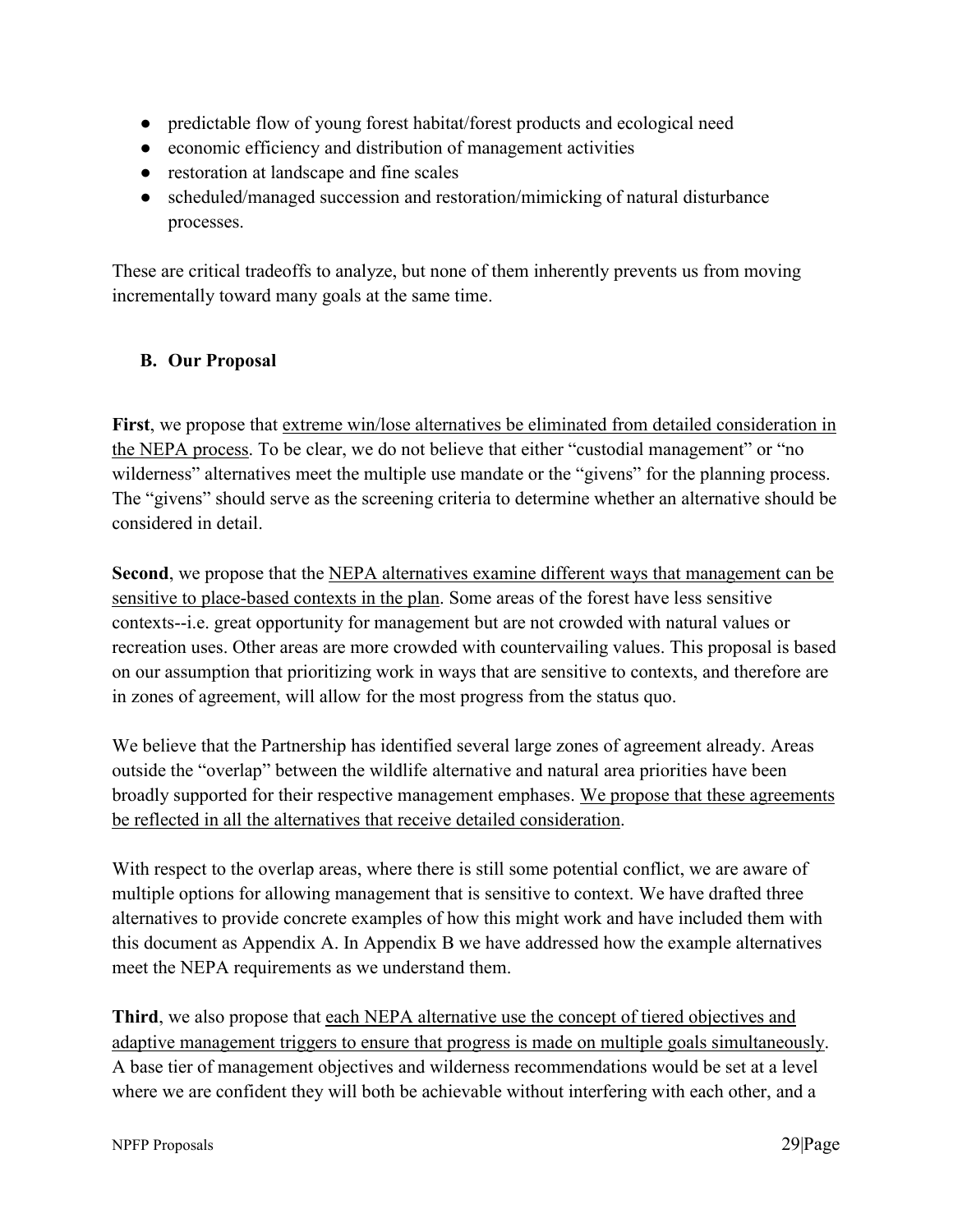second tier would provide for sustained progress toward management goals for habitat and recreation before additional wilderness recommendations become effective. In other words, wilderness recommendations that create substantial uncertainty about our ability to sustainably meet other management goals would be made provisional, while recommendations that do not create uncertainty would be made in the first tier. This approach is spelled out in Appendix D.

In summary, we are proposing an innovative use of alternative development to achieve a collaborative plan that furthers our dialogue. We hope that you will strongly consider this proposal to support the collaborative process that we have all invested so much time and effort in.

# <span id="page-33-0"></span>**III. Appendix A. Alternatives to be considered.**

Below are three proposed alternatives for the NEPA process. The goal with each alternative is to create "win/win" solutions. We expect that each interest involved will see their values reflected in each alternative. In other words, there won't be a single alternative that is necessarily "best" for recreation interests, sportsmen, environmental groups, or forest products representatives.

While these alternatives utilize different strategies, all have the same goal--making the greatest possible progress from the status quo. Each interest group should weigh the pros and cons of these different landscape strategies. We believe each of these strategies is conceptually workable, but the EIS analysis should provide detailed answers to questions not addressed in this proposal.

# <span id="page-33-1"></span>**A. Alternative A. Ecological restoration on a large landscape - the "granular" approach**

This alternative would ensure that we can meet ecological restoration needs wherever we find them, subject to accessibility, and as such would result in broader geographical distribution of habitat diversity. The portion of the landscape open to active management would be the largest, and all of it would be in an Ecological Restoration Management Area. (See Appendix C for a definition of ecological restoration, a menu of potential projects, and a description of this management area.) Stand-level need would determine treatment. The need for balancing age classes at the landscape scale would not drive stand-level prescriptions in this MA; however, ecological restoration would still result in a mix of young and open habitats of various sizes and configurations. Top priorities would be to treat stands with uncharacteristic vegetation and to provide underrepresented conditions by manipulating overrepresented conditions, focusing on conditions that can also provide the greatest benefit for wildlife habitat and local economies. Old growth and state natural areas would be managed, if at all, to enhance or restore the unique contributions to ecological integrity for which they have been identified. Old growth restoration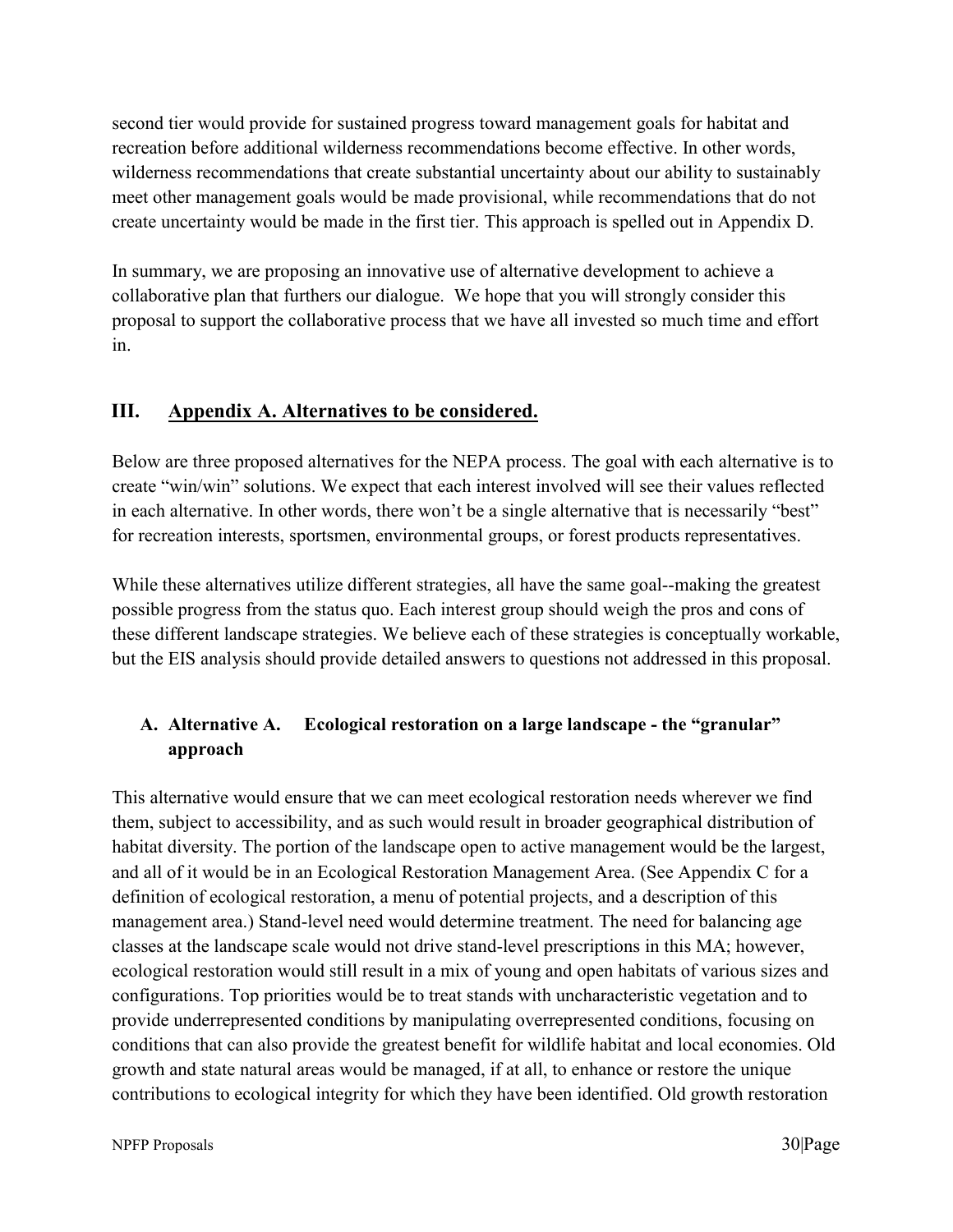would be preferentially located where it would provide connectivity or permeability between existing patches or natural areas.

Below is a summary of the pros and cons of this approach:

*Wildlife Habitat and Restoration*: This alternative would make the most rapid progress toward restoring ecological integrity at the fine and landscape scale and would have the widest geographical distribution and variety of habitat diversity, but it would have a somewhat less predictable flow of large-patch young forest habitat. The "menu" of ecological restoration priorities would emphasize condition-based objectives that will also provide the greatest wildlife habitat benefits (as well as wood products for local economies). The total amount of work would be addressed using tiered objectives (aka "stretch goals") and adaptive management triggers, as explained in Appendix D.

*Recreation*: Forest visitors would experience active management of a wide variety of types and intensities distributed across the Forest, but less frequently large stand-replacing cuts. There would be fewer areas where visitors could predictably experience the solace and sanctity or forests lacking recent disturbance (such as backcountry). Scenery impacts would be less noticeable but more broadly distributed. Hunters would have relatively more and more dispersed canopy openings to attract game, but opening sizes would have more variation. Long term, this emphasis would help to restore natural settings in which visitors enjoy a more diverse forest. Interpretation and online mapping could help visitors accept, appreciate, avoid, or take advantage of restoration-related disturbances. Coordination with a Recreation User Council and standards/guidelines for recreation impacts could further protect and enhance recreation experience. Lower value timber receipts combined with greater road maintenance costs could result in lower overall receipts available for other needs such as recreation infrastructure and facilities.

*NAPs and designations*: Areas identified as NAPs because they contain state natural heritage areas or existing old growth would be addressed through forest-wide components allowing management to maintain or enhance their current ecological trajectory, but not to "reset" areas to an earlier seral stage in order to meet landscape-level objectives. Other areas identified as NAPs (wilderness inventory areas outside of SNHAs and old growth) would be mapped into MAs other than Matrix. Specifically, inaccessible areas with low restoration need or opportunity would be mapped as Backcountry, but roaded or lightly roaded areas would be mapped into the Ecological Restoration MA. Overall, this alternative would have less backcountry than the others; however, management in the NAPs would be context sensitive. Recommendations for wilderness designation would be addressed through the use of tiered objectives and adaptive management triggers, as shown in Appendix D.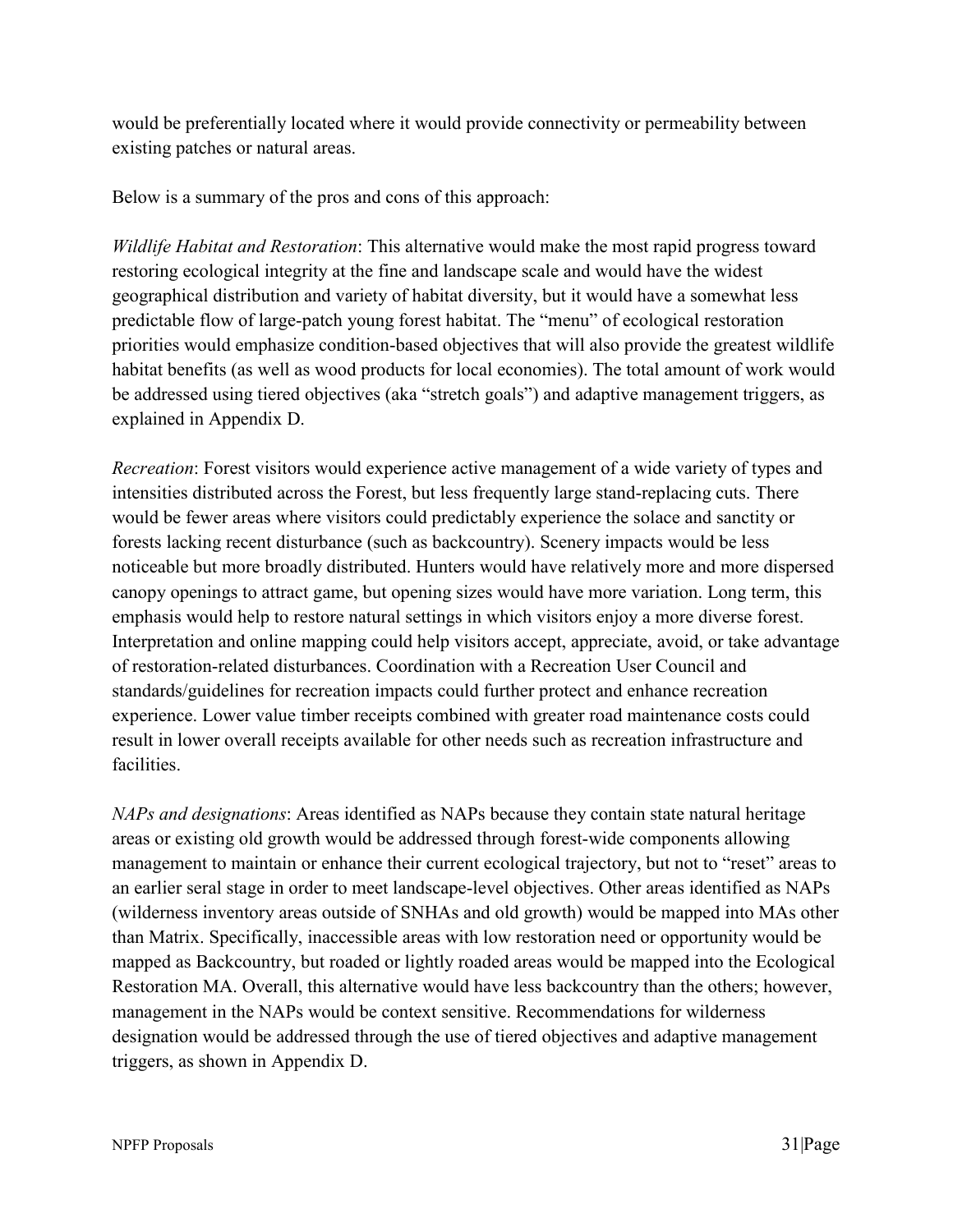*Forest Products*: This alternative would provide for sustainable growth of the local forest products industry. Local purchasers would be seen as partners to other stakeholders, strengthening local support for a working forest over time. Projects would not be developed for timber production, but the menu of restoration objectives would provide diverse opportunities to plan projects that would make progress toward restoration and wildlife goals while also providing the products needed by purchasers. Smaller or more widely distributed units would likely favor small, local purchasers. A likely shift in emphasis toward thinning or other intermediate harvest techniques would be offset by the lack of limitations on unit size (i.e., no 40-acre cap on harvest), to ensure commercial viability. Because projects would be focused on context-sensitive restoration goals, locally important values would be less likely to create project-level controversy or necessitate project modification.

*Access*: Because management would be occurring on the largest portion of the landscape, this alternative would require the most extensive road system. Less frequent entry using individual roads might also increase maintenance needs between entries. Additional partner investments would be needed to keep these roads open, but many could be placed into storage if not expected to be open to the public, freeing up funds to maintain open roads. At the project level, the Forest Service would restore and maintain access based on GA-specific factors while simultaneously making progress to protect aquatic ecosystems, as described in Appendix E.

The charts below provide summary information that may be helpful.

| <b>Alternative A</b> | <b>Land Allocated to</b><br><b>Matrix</b> | <b>To Ecological</b><br><b>Restoration</b> | <b>To Backcountry</b> |
|----------------------|-------------------------------------------|--------------------------------------------|-----------------------|
| <b>Granular</b>      | None                                      | Largest                                    | Smallest              |

| <b>Alternative</b><br>A | <b>Portion of</b><br>landscape<br>open to all<br>tools | <b>Flow of</b><br>large patch<br><b>ESH</b> | <b>Intensity of</b><br>stand-level<br>treatment | Sunlight on<br>the ground /<br><b>Timber</b><br>volume | <b>Total</b><br>number of<br>acres<br>treated |
|-------------------------|--------------------------------------------------------|---------------------------------------------|-------------------------------------------------|--------------------------------------------------------|-----------------------------------------------|
| Granular                | Largest                                                | Least<br>predictable                        | Mixed, but<br>lower on<br>average               | Same or<br>nearly same<br>in all<br>alternatives       | Highest                                       |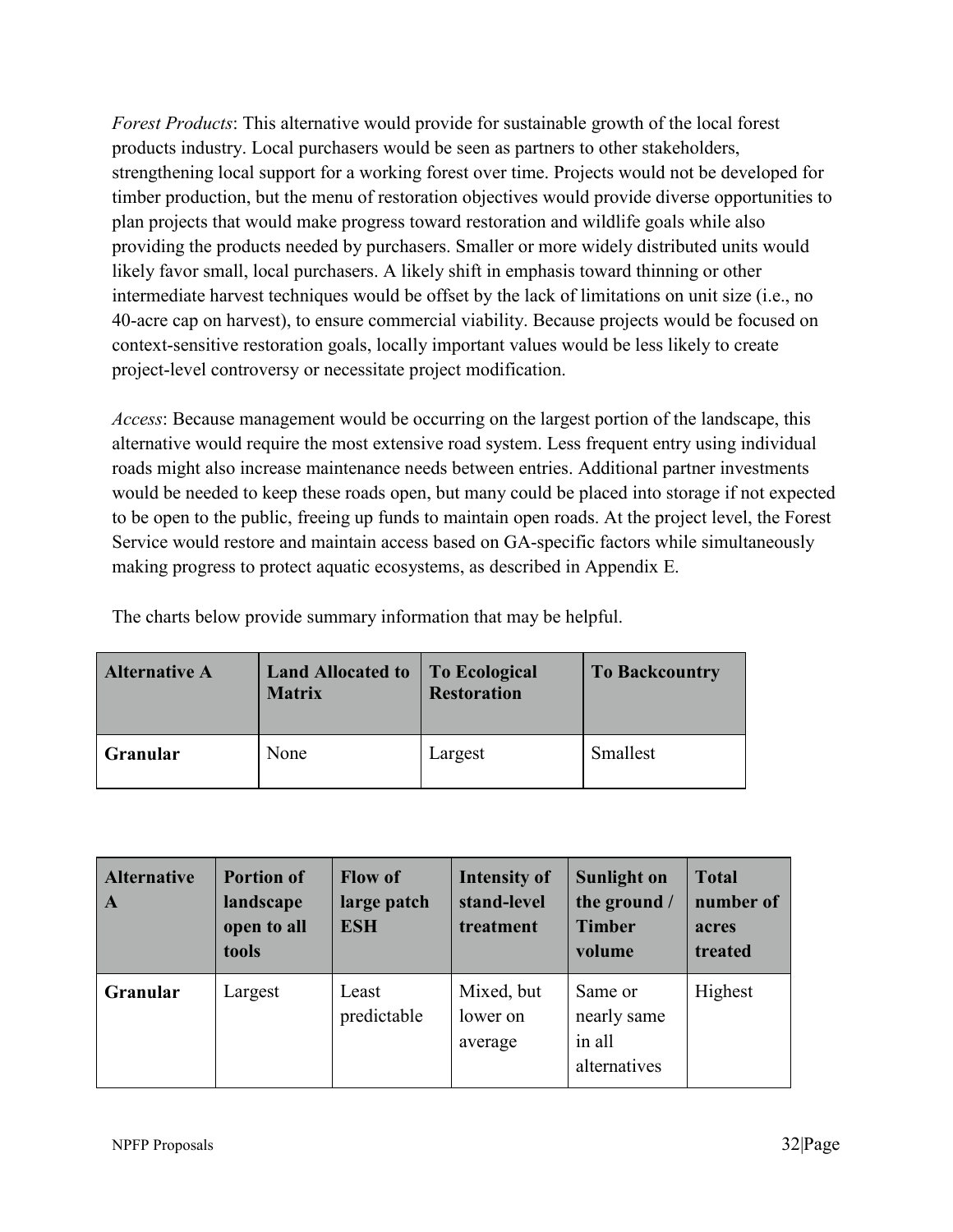#### <span id="page-36-0"></span>**B. Alternative B**. **Backcountry and balanced age classes - the "spatial" approach**

This alternative would shift areas with high biodiversity and sensitive contexts, including areas with high relative proportions of old growth and state natural areas, from matrix (and interface) into backcountry. This would result in some accessible areas being placed into backcountry, but the backcountry MA would allow the use of existing roads for ecological restoration to restore natural processes. In the matrix MA, plan components would provide for restoration *and* balancing of age classes. The vegetation projects being implemented would emphasize regeneration harvests and high value hardwoods rather than restoring degraded ecozones.

Below is a summary of the pros and cons of this approach:

*Wildlife Habitat and Restoration*: This alternative would make some progress toward restoring ecological integrity in both the Matrix MA and the roaded portions of the Backcountry MA. It would also have a higher and more predictable rate of large-patch young forest habitat creation in the Matrix MA. Less accessible or less commercially viable ecological restoration needs would, however, be less of a priority (compared to more efficient regeneration harvest in areas with greater accessibility). For that reason, habitat would be distributed on a smaller overall landscape. Particular species like Golden Winged Warbler would benefit from larger openings at various elevations. While more of the landscape would be in the Backcountry MA, some mechanical treatments would occur and habitat would also be provided by managed fire. The decision whether to keep areas in backcountry management would be re-evaluated in future planning cycles. The pace and scale of work would be addressed using tiered objectives (aka "stretch goals") and adaptive management triggers, as explained in Appendix D.

*Recreation*: Forest visitors would experience a relatively binary forest, with large tracts of land where forests would predictably lack recent disturbance (Backcountry), and other tracts with intensive timber harvest activity (Matrix). Recreation resources like trails, rivers, and climbing areas would exist in both MAs. Scenic impacts could be more intense, but would be less broadly distributed. Hikers, anglers, paddlers, and other recreationists would enjoy large protected areas. Hunters would have fewer but bigger canopy openings to attract game. This alternative could result in greater timber receipts that could go towards enhancements of recreation resources. Coordination with a Recreation User Council and Forest-wide DOGS would help to protect recreational experiences in Matrix, because more intensive management could lead to area closures and trail impacts.

*NAPs and designations*: This alternative would have the most backcountry. A greater percentage of SNHAs and existing old growth would be within the Backcountry MA. While backcountry management would be compatible with these NAP values, it is possible that some may be in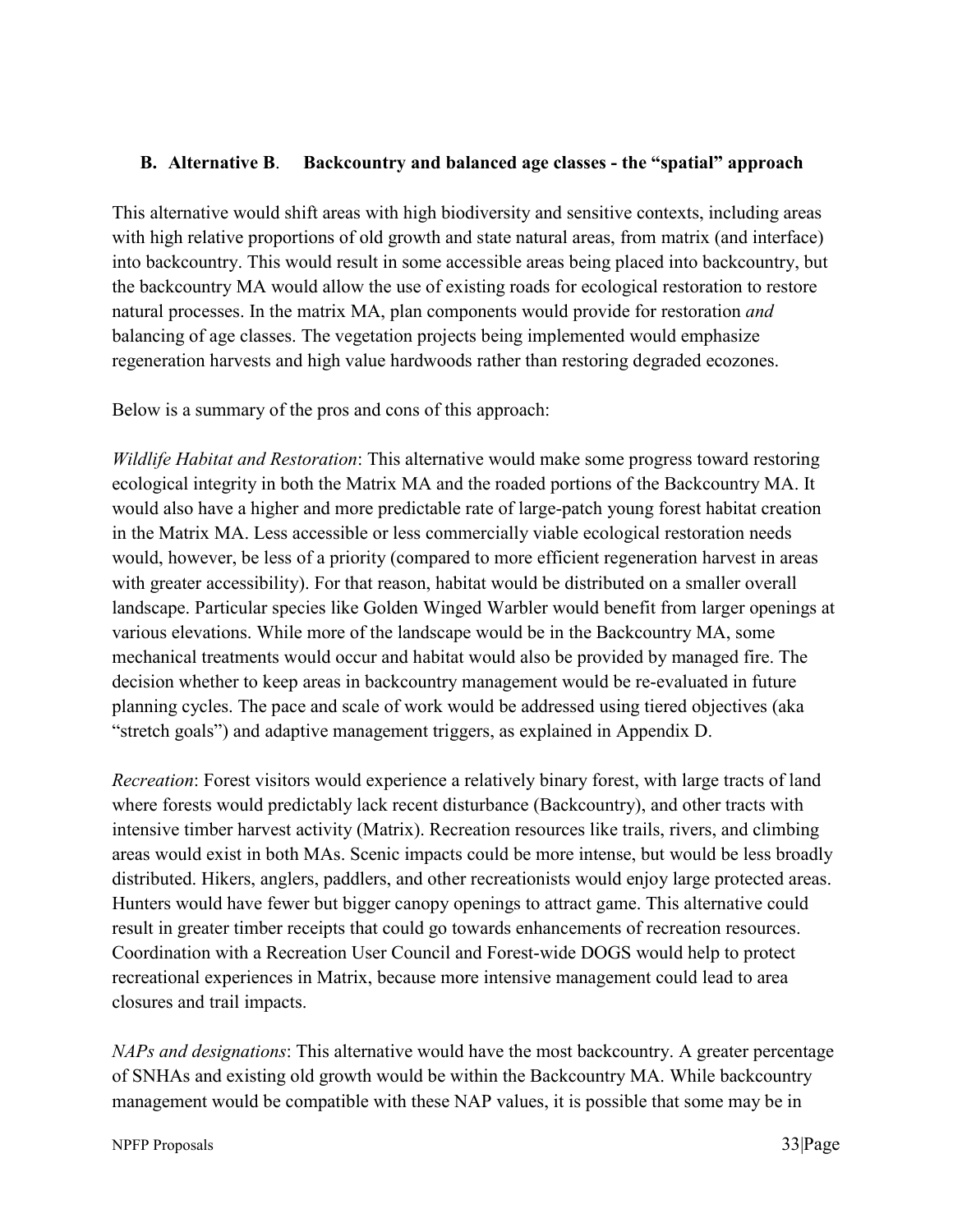need of management to improve their ecological trajectories, but they would be unlikely to receive attention unless they have existing road access. Wilderness Inventory Areas would be mapped into the Backcountry MA or captured in Special Interest Areas, which would address intact forest connectivity at the landscape level. Small patches of old growth encountered in the Matrix MA in specified dry-site ecozones (ecozones in which old growth is more common at the landscape level) could be harvested, because greater progress toward large patch restoration would be made in the Backcountry MA. Recommendations for wilderness designation would be addressed through the use of tiered objectives and adaptive management triggers, as shown in Appendix D.

*Forest Products*: In this alternative, timber production would be a driver for project development. As a result, this alternative would have the greatest level of predictability with respect to regeneration harvest, including harvest of mature hardwood forest. On the other hand, the shift toward timber production could result in less support for working forests (within some communities). Locally important values attached to specific places in the Matrix MA could result in minor controversies or project modifications.

*Access*: This alternative would provide for more frequent maintenance of system roads in the Matrix MA, because there would be more frequent entry using those roads. Although roads would be more likely to meet maintenance standards, area closures could impact open roads more frequently during project implementation. Roads that access less intensively managed areas of the forest would require partner investment to restore and maintain access. Closed roads could be placed into storage if not expected to be open to the public, freeing up funds for maintenance of open roads. At the project level, the Forest Service would restore and maintain access based on GA-specific factors while simultaneously making progress to protect aquatic ecosystems, as described in Appendix E.

The charts below provide summary information that may be helpful.

| <b>Alternative B</b> | <b>Land Allocated to</b><br><b>Matrix</b> | <b>To Ecological</b><br><b>Restoration</b> | <b>To Backcountry</b> |
|----------------------|-------------------------------------------|--------------------------------------------|-----------------------|
| <b>Spatial</b>       | Largest                                   | None                                       | Largest               |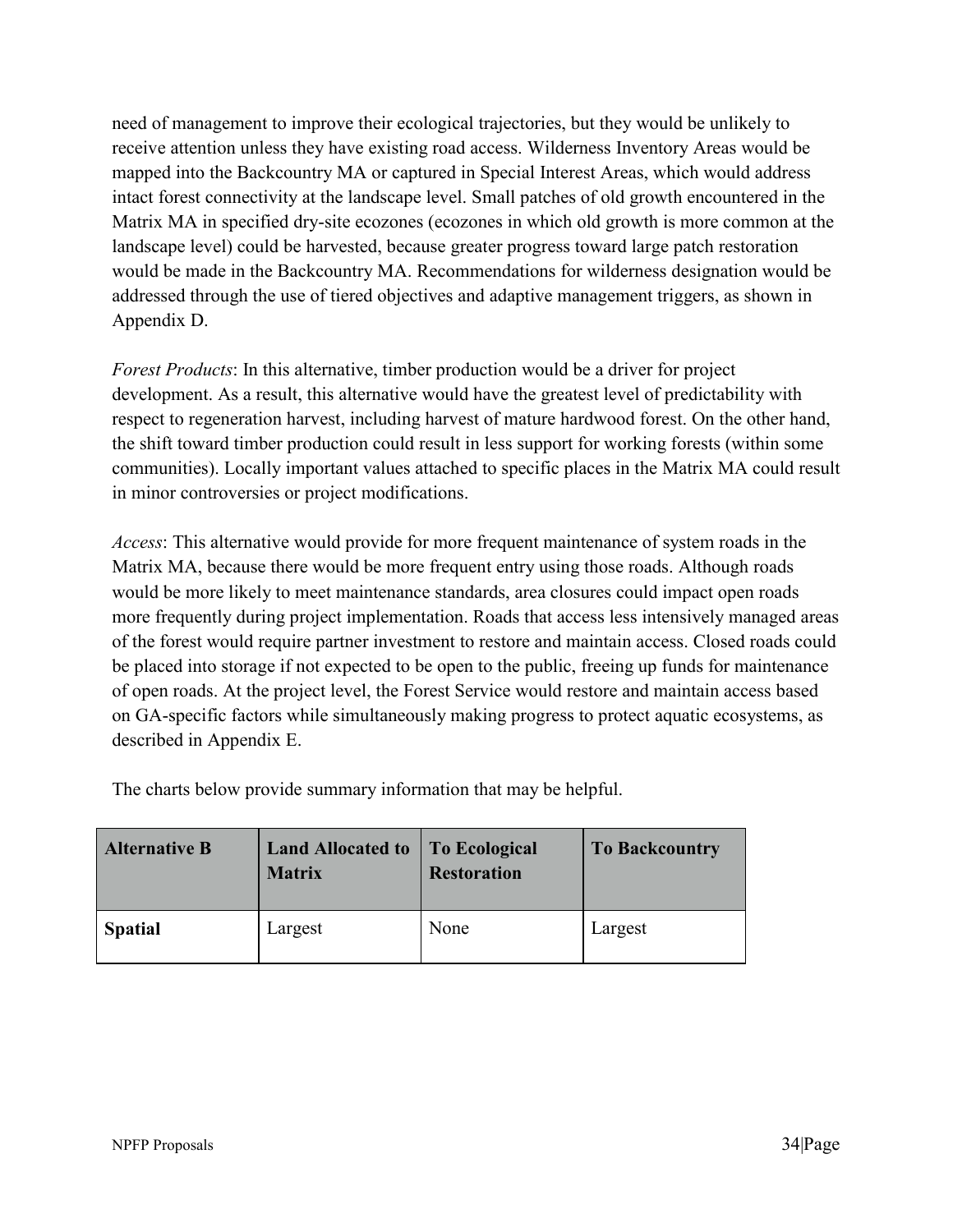| <b>Alternative</b><br>B | <b>Portion of</b><br>landscape<br>open to all<br>tools | <b>Flow of</b><br>large patch<br><b>ESH</b> | <b>Intensity of</b><br>stand-level<br>treatment | Sunlight on<br>the ground /<br><b>Timber</b><br>volume | <b>Total</b><br>number of<br>acres<br>treated |
|-------------------------|--------------------------------------------------------|---------------------------------------------|-------------------------------------------------|--------------------------------------------------------|-----------------------------------------------|
| <b>Spatial</b>          | Smallest                                               | Most<br>predictable                         | Mixed, but<br>higher on<br>average              | Same or<br>nearly same<br>in all<br>alternatives       | Lowest                                        |

# <span id="page-38-0"></span>**C. Alternative C. Ecological Restoration and balanced age classes - the "blended" approach**

This alternative would attempt to blend ideas from the other two. By fine tuning MA allocations, it would likely support the quickest increase in the pace and scale of active management, but it would also require the greatest amount of place-based collaborative discussion.

- A large majority of the current interface and matrix would provide for both ecological restoration and balancing age classes, as in the "spatial" alternative above.
- Portions of the current interface and matrix that provide important natural area values (old growth, rare and exemplary communities, and WIA cores) and provide for natural recreation experiences would be mapped into an ecological restoration MA. The ecological restoration MA would have components like the "granular" alternative above, and it would emphasize restoration of natural settings in the long term and interpretation for active and recent projects in the short term. These areas would typically border backcountry "cores."
- Exceptional recreation areas would be placed into the Ecological Restoration MA and would include interpretation for visitors.
- The least accessible parts of the current interface and matrix (including WRC) recommended backcountry, semi-primitive non-motorized cores, and contiguous old growth and state natural areas) would move into the backcountry MA.

Below is a summary of the pros and cons of this approach:

*Wildlife Habitat and Restoration*: This alternative would make a medium level of progress toward restoring ecological integrity, and it would also have a moderately high and predictable flow of large-patch young forest habitat. (I.e., there would be more predictability than the granular approach and less than the spatial approach with respect to large patch ESH.) Habitat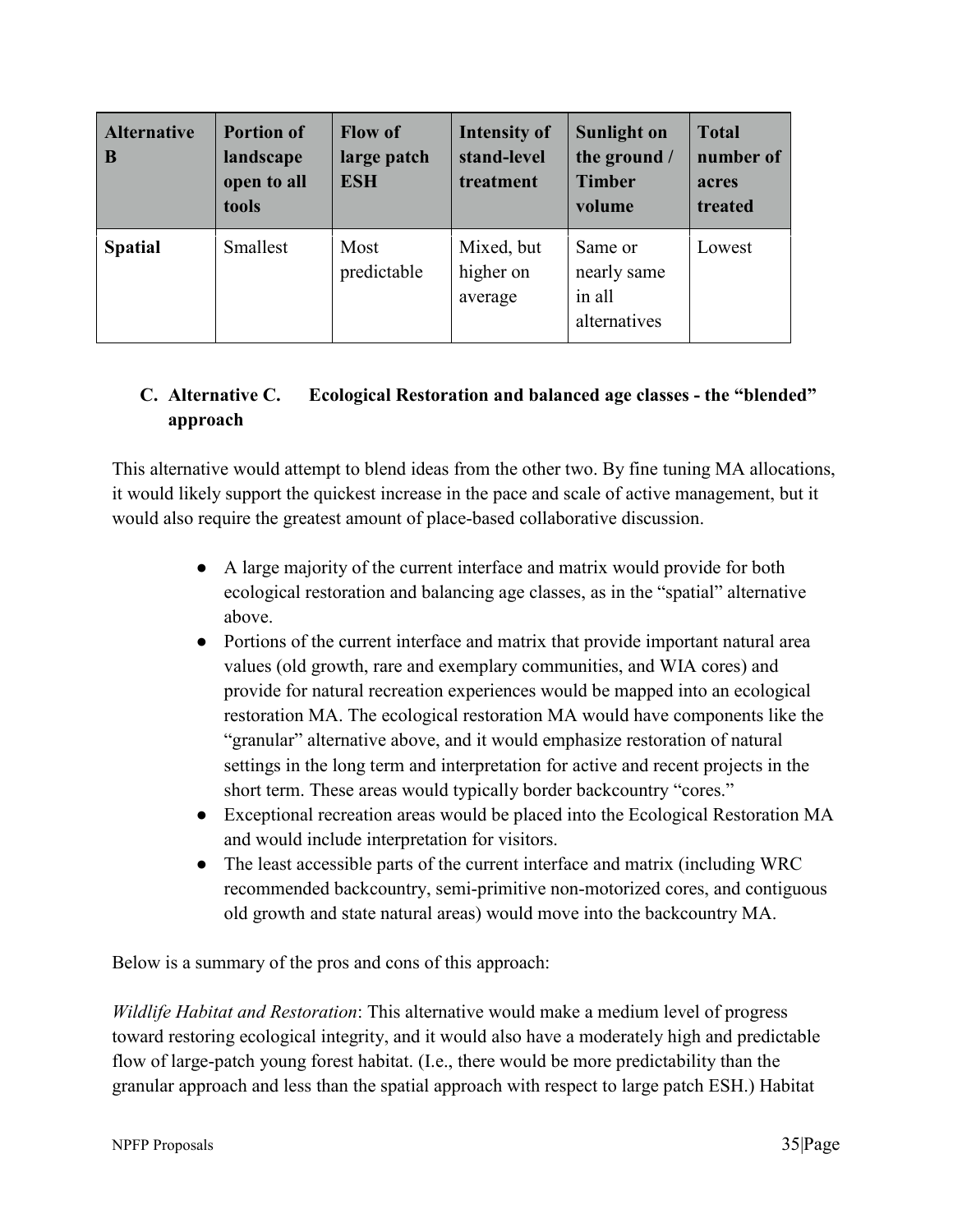would be distributed across a moderately large landscape. The pace and scale of work would be addressed using tiered objectives (aka "stretch goals") and adaptive management triggers, as explained in Appendix D.

*Recreation*: Forest visitors would experience a mix of undisturbed areas, diverse restorationrelated disturbances, and heavier timber harvest. The restoration MA would be defined with recreation as an important consideration and serve as a buffer between matrix and significant recreation resources. This could be a good fit for important recreation areas that might otherwise be appropriate for the Matrix MA. Backcountry areas would continue to offer desirable opportunities for many visitors. Hunters would have a mix of canopy opening sizes to attract game in matrix and restoration MAs. Conflicts with other multiple uses could be minimized up front by fine-tuning MA allocation. Widely distributed projects would impact recreation and scenic values in the short term, but would educate users through interpretation and would attempt to restore natural settings in the Ecological Restoration MA in the long term. In addition, receipts would be available to meet goals for recreation, access, and facilities.

*NAPs and designations*: This alternative would have a moderate amount of backcountry. While some NAPs would be open to active management, the focus would be management to restore ecological function, mimic natural processes, and restore natural settings. Also, while much of the forest would be open to timber production, projects in the Matrix could help to pay for treatments in the Ecological Restoration MA that would otherwise not be viable. Because many old growth and natural heritage areas would not be included in the backcountry, there is a need to identify more of those areas in the Matrix and Ecological Restoration MAs as Special Interest Areas (SIAs). Recommendations for wilderness designation would be addressed through the use of tiered objectives and adaptive management triggers, as shown in Appendix D.

*Forest Products*: This alternative would provide a moderate level of predictability for harvest of mature hardwood forest. There would be a large diversity of wood products, but less high-value hardwood than the spatial approach. By using commercial harvest to accomplish ecological restoration on a portion of the landscape, this alternative would help to build community support for the timber industry as partners in conservation, albeit at a slower pace than the granular approach. Local controversies and project modifications caused by locally important values attached to specific places would be infrequent but possible. The mix of harvest types would benefit both small and large purchasers.

*Access*: This alternative would reflect a spectrum of access, from the Matrix MA where frequent entry would provide more frequent maintenance, to the Ecological Restoration MA where a combination of harvest receipts and partner investment would take care of more remote roads, to the Backcountry MA where few roads would be found. For the few roads found in Backcountry, partner monitoring and contributions would be needed to minimize impacts to aquatic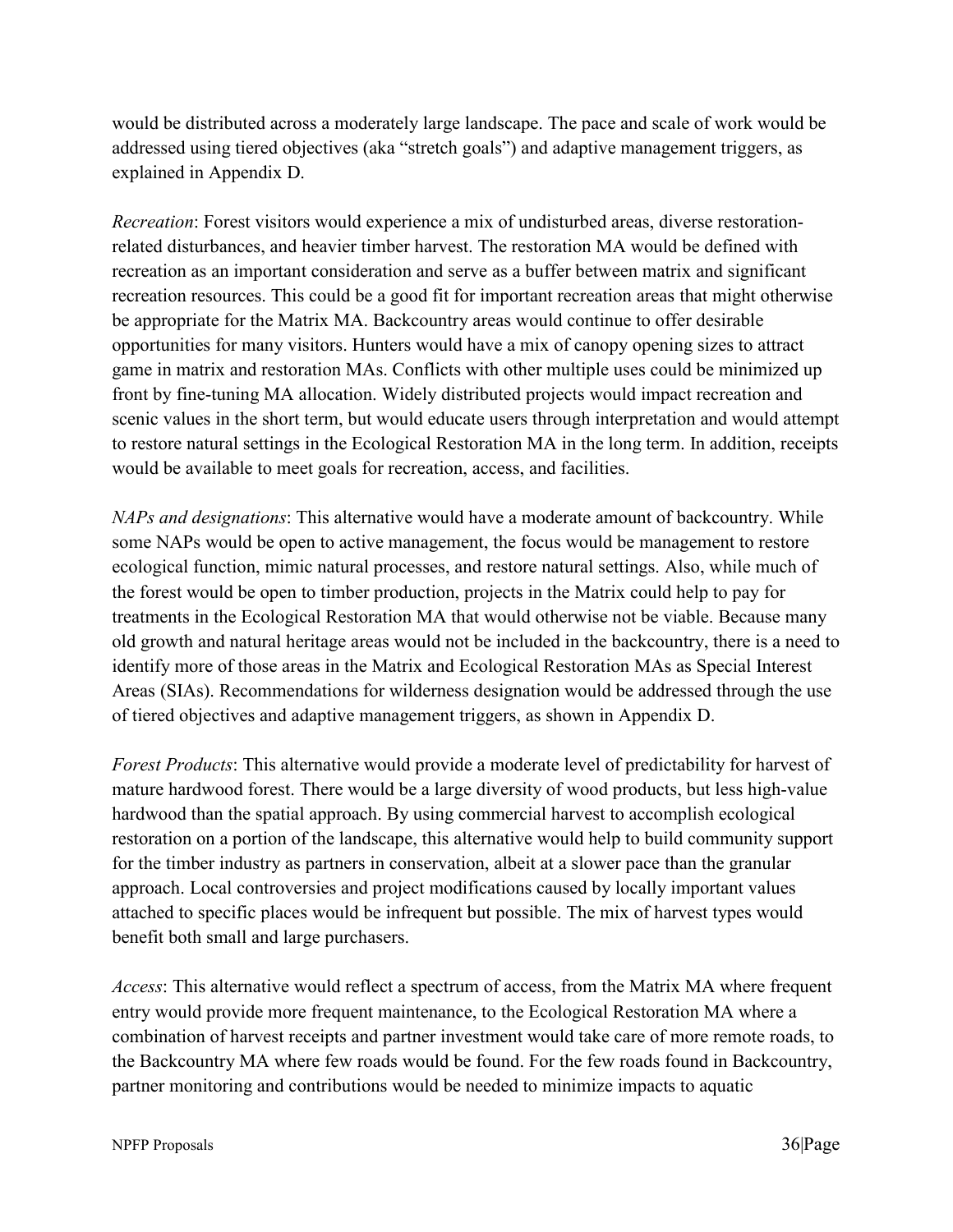ecosystems. At the project level, the Forest Service would restore and maintain access based on GA-specific factors while simultaneously making progress to protect aquatic ecosystems, as described in Appendix E.

The charts below provide summary information that may be helpful.

| <b>Alternative C</b> | <b>Land Allocated to</b><br><b>Matrix</b> | <b>To Ecological</b><br><b>Restoration</b> | <b>To Backcountry</b> |
|----------------------|-------------------------------------------|--------------------------------------------|-----------------------|
| <b>Blended</b>       | Medium                                    | Medium                                     | Medium                |

| <b>Alternative</b><br>$\mathbf C$ | <b>Portion of</b><br>landscape<br>open to all<br>tools | <b>Flow of large</b><br>patch ESH | <b>Intensity of</b><br>stand-level<br>treatment | <b>Sunlight on</b><br>the ground /<br><b>Timber</b><br>volume | <b>Total</b><br>number of<br>acres<br>treated |
|-----------------------------------|--------------------------------------------------------|-----------------------------------|-------------------------------------------------|---------------------------------------------------------------|-----------------------------------------------|
| <b>Blended</b>                    | Medium                                                 | Moderate<br>predictability        | Mixed                                           | Same or<br>nearly same<br>in all<br>alternatives              | Moderate                                      |

#### <span id="page-40-0"></span>**D. No-Action Alternative**

This alternative is required by NEPA, and not something we are proposing for consideration. However, this will provide a good baseline to compare the different ways we can improve on the status quo. We know the results of our current plan already, and they're not working for many stakeholders.

#### <span id="page-40-1"></span>**E. Summary**

**To summarize**, as shown in the tables below, the "granular" approach (Alternative A) would emphasize context-sensitive ecological restoration over the largest total area. The "spatial" approach (Alternative B) would favor predictability and efficiency of young forest creation over context-sensitivity but would limit the distribution to avoid areas of disagreement. The "blended" approach (Alternative C) would have the second widest distribution of activities, and it would ensure predictability, efficiency, and a moderate rate of progress toward ecological restoration. We expect the total sunlight on the ground or volume of timber would be the same or nearly the same for all alternatives, but the spatial distribution, intensity, and number of total acres treated would vary. The economics of each of these options could also vary considerably.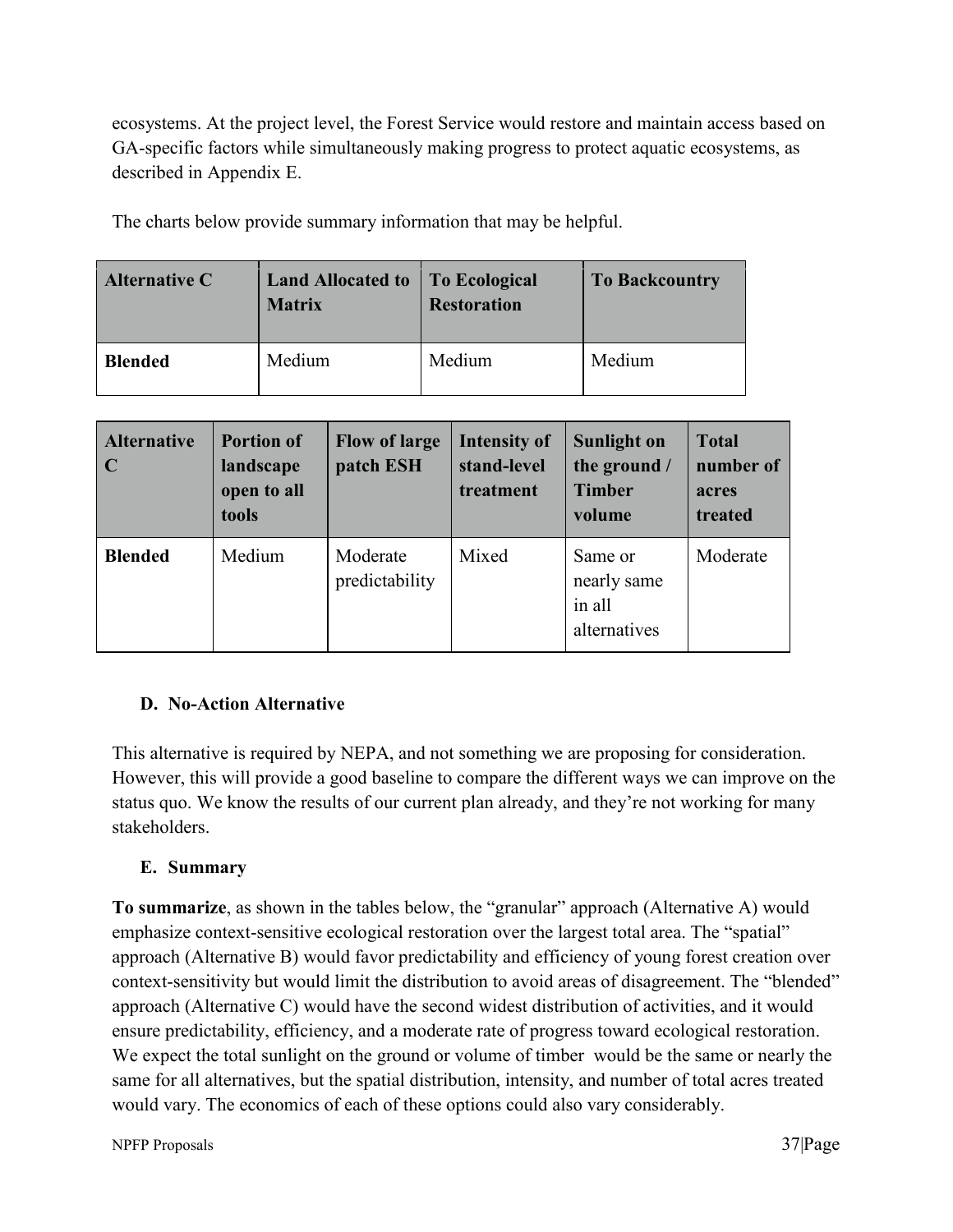The charts below can be used to compare and contrast these three alternatives.

| <b>Alternative</b> | <b>Land Allocated to</b><br><b>Matrix</b> | <b>To Ecological</b><br><b>Restoration</b> | <b>To Backcountry</b> |  |
|--------------------|-------------------------------------------|--------------------------------------------|-----------------------|--|
| Granular (A)       | None                                      | Largest                                    | Smallest              |  |
| Spatial (B)        | Largest                                   | None                                       | Largest               |  |
| <b>Blended</b> (C) | Medium                                    | Medium                                     | Medium                |  |

| <b>Alternative</b> | <b>Portion of</b><br>landscape<br>open to all<br>tools | <b>Flow of large</b><br>patch ESH | <b>Intensity of</b><br>stand-level<br>treatment | <b>Sunlight on</b><br>the ground /<br><b>Timber</b><br>volume | <b>Total</b><br>number of<br>acres<br>treated |
|--------------------|--------------------------------------------------------|-----------------------------------|-------------------------------------------------|---------------------------------------------------------------|-----------------------------------------------|
| Granular<br>(A)    | Largest                                                | Least<br>predictable              | Mixed, but<br>lower on<br>average               | Same or<br>nearly same<br>in all<br>alternatives              | Highest                                       |
| <b>Spatial (B)</b> | Smallest                                               | Most<br>predictable               | Mixed, but<br>higher on<br>average              | Same or<br>nearly same<br>in all<br>alternatives              | Lowest                                        |
| <b>Blended</b> (C) | Medium                                                 | Moderate<br>predictability        | Mixed                                           | Same or<br>nearly same<br>in all<br>alternatives              | Moderate                                      |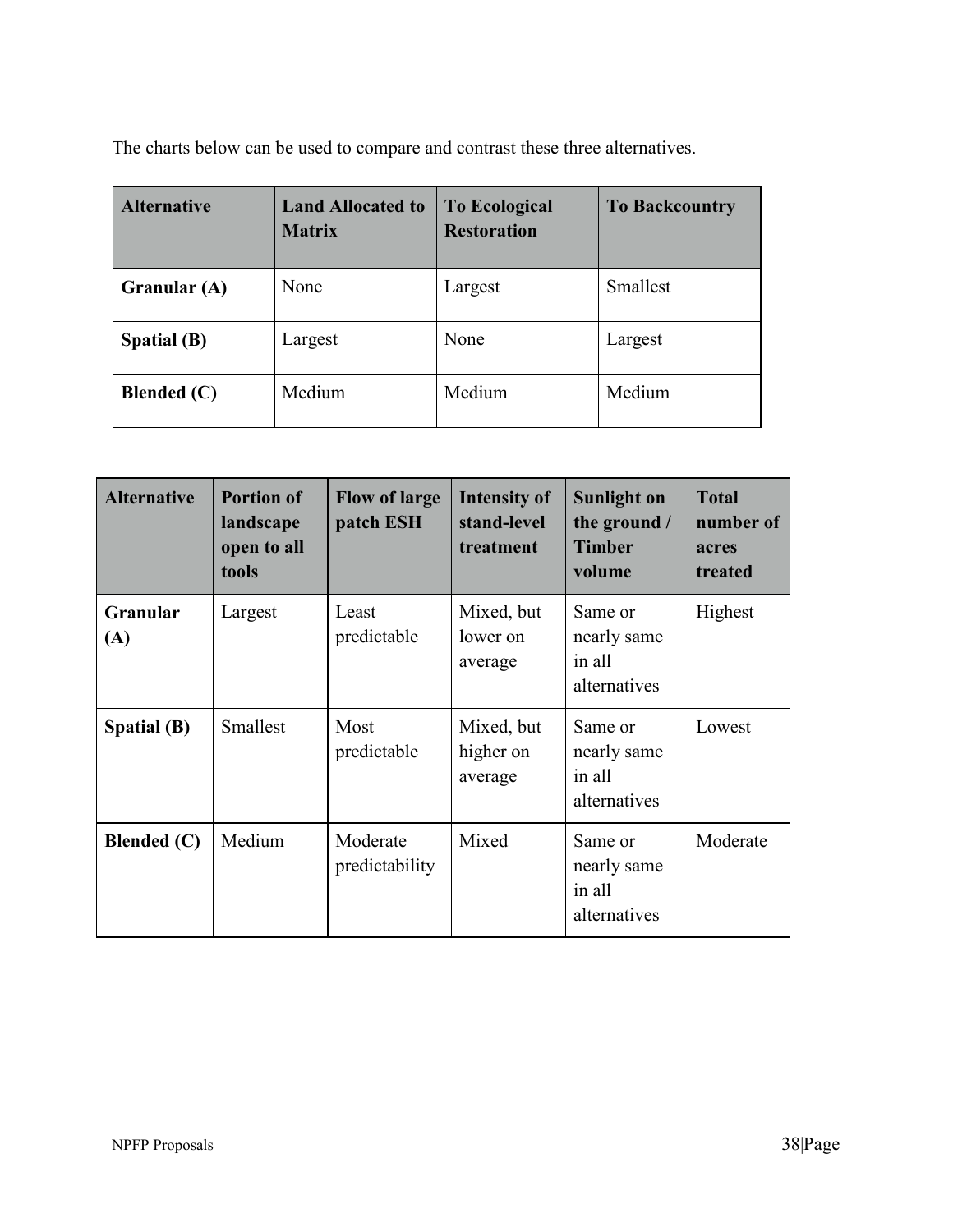# <span id="page-42-0"></span>**IV. Appendix B. Meeting NEPA Requirements**

It is our understanding that NEPA alternatives must meet a number of policy requirements, and we think these proposed alternatives will satisfy each of them.

**First**, the range of alternatives must resolve tradeoffs. The example alternatives included in Appendix A are options that would consider tradeoffs between predictability, economic efficiency, and ecological need at multiple scales without creating artificial tradeoffs between stakeholders' interests.

**Second**, each alternative must address one or more significant issues. The issues that the agency has identified for our planning process are wildlife habitat, designations, access, and recreation (from April 2014). Each of our example alternatives addresses these issues from a different angle, showing pros and cons of various strategies for each issue (Appendix A).

**Third**, the alternatives must cover the full range of reasonable public perspectives. For example, some members of the public may ask for high levels of wilderness, while others may ask for high levels of wildlife habitat creation. Instead of creating alternatives that capture the range of perspective *between different alternatives* (e.g., a low habitat alternative and a high habitat alternative), we are proposing to analyze the range of reasonable management outputs *within each alternative* using tiered objectives. In other words, each alternative would include both a lower (tier 1) and higher (tier 2) output for management goals. This would allow for progress toward multiple user interests at the same time.

**Fourth**, alternatives must compare "apples to apples." This means that all plan alternatives will use the same set of management area "buckets." We recognize that this is a challenge and in our proposed alternatives we have used three primary Management Areas: Ecological Restoration, Balancing Age Classes (Matrix), and Backcountry (see Appendix C.) In these examples, Ecological Restoration and Matrix would differ by the purpose and long-term goal of management, but not by the tools available to accomplish it. Backcountry would allow ecological restoration, but would not allow new road construction.

Note: The interface would no longer be mapped as a spatial MA, but the unique needs of open road corridors would be considered instead using forest-wide components. This would allow changes to the road system to be made more easily during implementation. Areas currently mapped as interface where the primary recreational use is hunting or wildlife related (seasonal road corridors) would not be subject to the same scenery limitations or buffers as other open roads.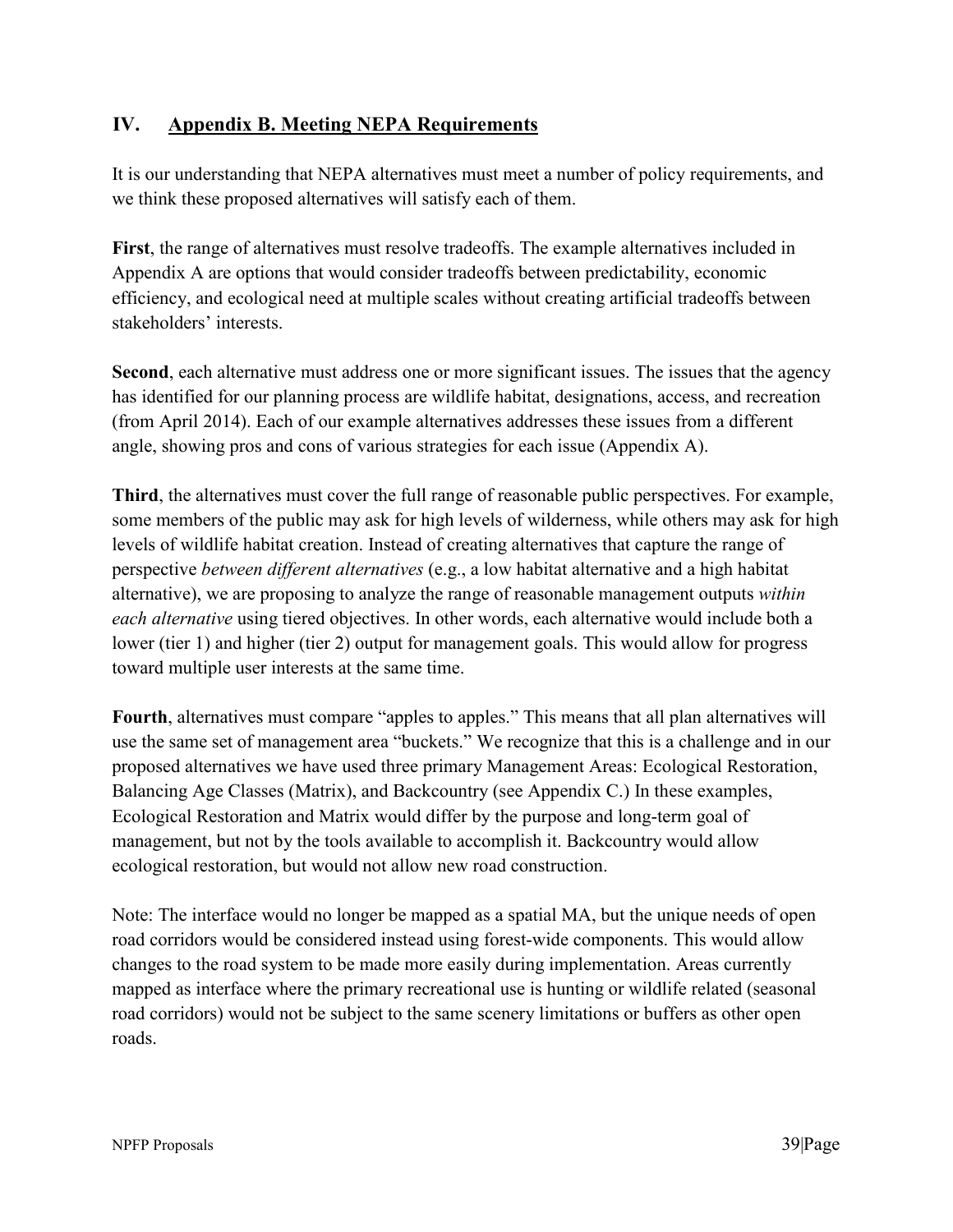# <span id="page-43-0"></span>**V. Appendix C. Summary of Management Area Descriptions**

**Backcountry** Management Area description needs to be changed to incorporate:

- Large blocks of remote and unroaded forest are primarily shaped by natural processes except where active management is needed and utilized to restore ecosystem structure and function.
- Mechanical treatment activities encourage and/or restore natural processes, with the goal of eliminating the need for future mechanical management (meaning that a contiguous forest canopy will be evident but in density and openness referenced in overall desired conditions).
- Where fire does not pose threats to values at risk and is naturally occurring, then it may be managed to meet desired ecological objectives.
- As in the current building blocks, existing roads can be utilized for ecological restoration; however, new road construction is not permitted.

**Matrix** Management Area description needs to be changed to incorporate:

- Within identified old growth communities: Permit only activities which would enhance or restore trajectory of the stand, but not reset seral stage. Restoration of composition and structure will be in accordance with the community type descriptions described in the Region 8 Old Growth guidance.
- Within natural heritage areas: Permit only those activities which would enhance or restore the composition and structure for which the natural area was designated. Restoration of composition will be in accordance with the natural community description within the most recent "Guide to the Natural Communities of North Carolina" document. Restoration of structure will be in accordance with the forest-wide goals and desired conditions derived from NRV. Landscape-level structural goals will not be the primary driver for stand-level prescriptions.
- Focus on increased implementation of prescribed fire as a habitat management tool across all seral stages. (Avoid and or safeguard areas where fire will have deleterious effects on the native community composition).
- Timber production and economic efficiency is an explicit and transparent consideration for project development.

**Ecological Restoration** Management Area needs to be created such that:

- Ecological Restoration is defined as a treatment that addresses all four dimensions of ecological integrity: plant and animal species composition, forest structure, connectivity/pattern, and ecosystem function/processes.
- Ecological restoration includes wildlife habitat creation where the treatment is likely to improve (or at least reasonably certain not to degrade) the stand's ecological trajectory and contribution to landscape level ecological integrity and includes working to connect young forests for disturbance dependent animals.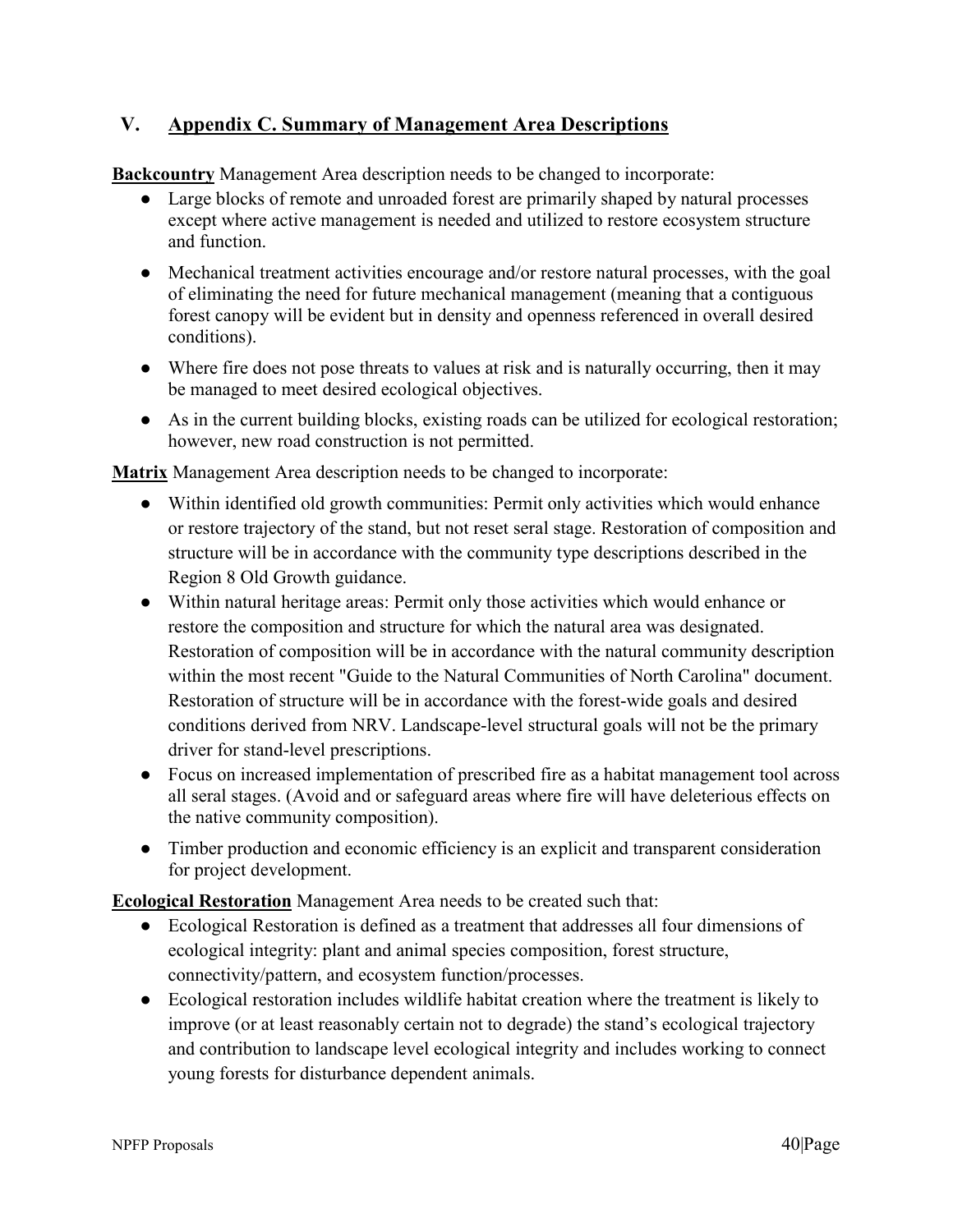● Without necessarily excluding other activities, we propose that the Ecological Restoration Management Area include numerical, condition-based objectives for the following: restoration of fire dependent/adapted forested ecosystems, restoration of diversity in low diversity stands (i.e. treating uncharacteristic white pine and poplar dominated stands), restoring degraded oak-hickory forests, golden winged warbler restoration, restoring oak woodlands outside of sensitive areas, restoring aquatic organism passage through bridges and culverts, red spruce plantings, stream restoration, maintaining grassy and heath balds and adjacent ecotones, restoration of hemlock stands, American chestnut restoration, bog and wetland restoration, and non-native invasive species treatments. For example, an appropriate objective might be to move XXX acres of white pine dominated forest to young forest with appropriate species regenerating on the site.

# <span id="page-44-0"></span>**VI. Appendix D. Summary of Collaboratively agreed upon Tiered Objectives**

We recognize that the draft objectives were developed based on anticipated capacity and budgets as directed in the 2012 Planning Rule and Directives; however, we would like to see tiered objectives that provide a base level and objective growth if additional resources are secured, public-private cooperatives are realized, or innovative and efficient tools are used.

| <b>Treatment</b>            | <b>Base Tier (Fiscally</b><br><b>Constrained</b> ) |               | <b>Stretch Tier (w/additional</b><br>resources) |               |
|-----------------------------|----------------------------------------------------|---------------|-------------------------------------------------|---------------|
|                             | Annual                                             | Per Decade    | Annual                                          | Per Decade    |
| <b>Regeneration Harvest</b> | $1,200 - 1,600$                                    | 12,000-16,000 | 1,600 to 3,200                                  | 16,000-32,000 |
|                             | acres                                              | acres         | acres                                           | acres         |
| Severe controlled burns     | $250 - 750$                                        | 2,500-7,500   | $750 - 1,500$                                   | 7,500-15,000  |
|                             | acres                                              | acres         | acres                                           | acres         |
| <b>TOTAL</b>                | 1,450-2,350                                        | 14,500-23,500 | 2,350-4,700                                     | 23,500-47,000 |
|                             | acres                                              | acres         | acres                                           | acres         |

#### **Early seral / young forest habitats\***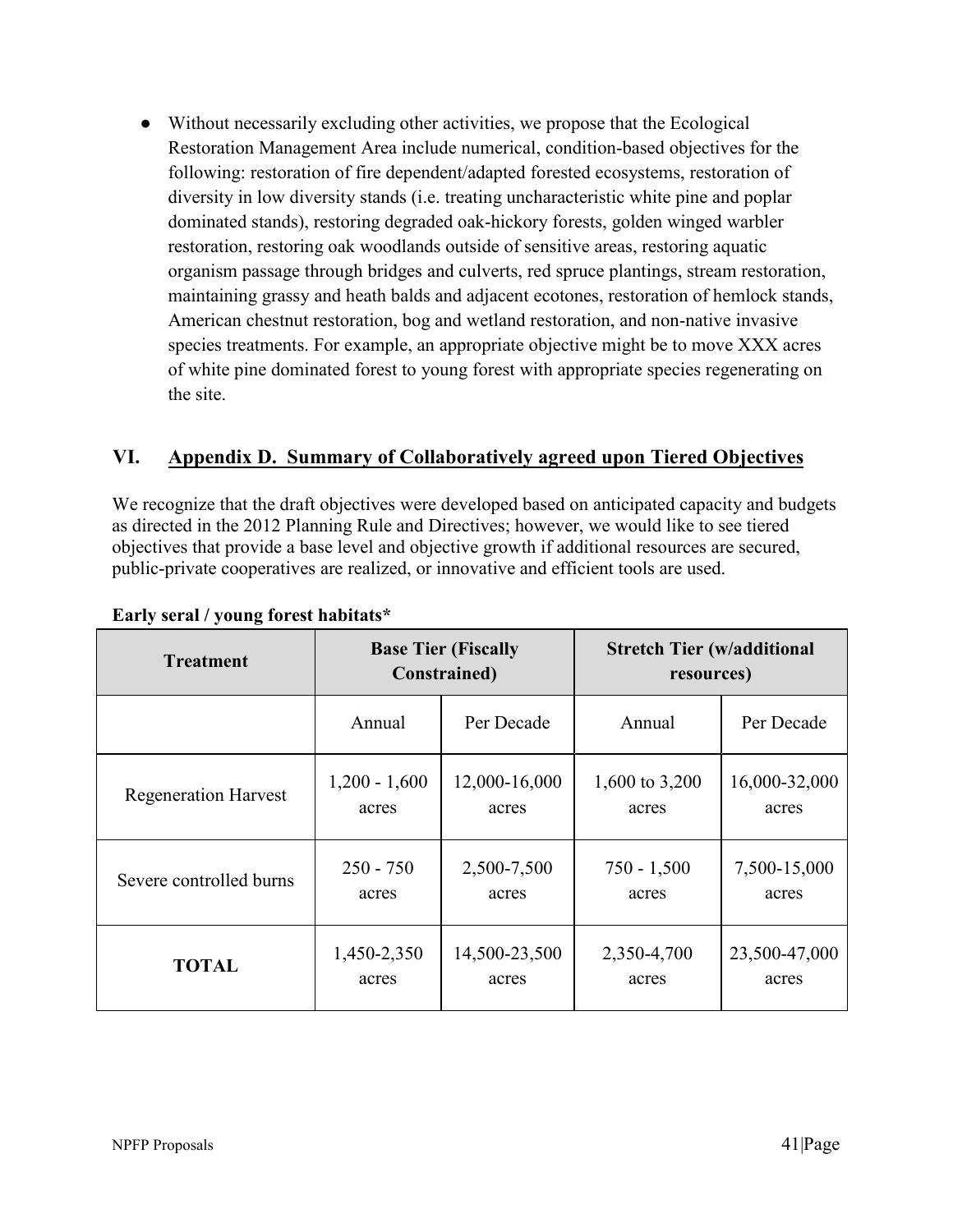**\*Graham County share of this acreage would be the following:** 

| <b>Treatment</b>            | <b>Base Tier (Fiscally</b><br><b>Constrained</b> ) |             | <b>Stretch Tier (w/additional</b><br>resources) |             |
|-----------------------------|----------------------------------------------------|-------------|-------------------------------------------------|-------------|
|                             | Annual                                             | Per Decade  | Annual                                          | Per Decade  |
| <b>Regeneration Harvest</b> | $153 - 204$                                        | 1,532-2,043 | 204 to 409                                      | 2,043-4,090 |
|                             | acres                                              | acres       | acres                                           | acres       |
| Severe controlled burns     | $32 - 96$                                          | 319-960     | $96 - 192$                                      | 960-1,920   |
|                             | acres                                              | acres       | acres                                           | acres       |
| <b>TOTAL</b>                | 185-300                                            | 1,851-3,003 | 300-601                                         | 3,003-6,010 |
|                             | acres                                              | acres       | acres                                           | acres       |

# **Graham County Early seral / young forest habitats**

## **Woodland/Savanna habitat\***

| <b>Treatment</b>    | <b>Base Tier (Fiscally</b><br><b>Constrained</b> ) |               | <b>Stretch Tier (w/additional</b><br>resources) |               |
|---------------------|----------------------------------------------------|---------------|-------------------------------------------------|---------------|
|                     | Annual                                             | Per Decade    | Annual                                          | Per Decade    |
| Commercial and non- | $500 - 1,000$                                      | 5,000-10,000  | $1,000 - 3,300$                                 | 10,000-33,000 |
| commercial thinning | acres                                              | acres         | acres                                           | acres         |
| Controlled burns    | $500 - 1,500$                                      | 5,000-15,000  | $1,500 - 3,000$                                 | 15,000-30,000 |
|                     | acres                                              | acres         | acres                                           | acres         |
| <b>TOTAL</b>        | 1,000-2,500                                        | 10,000-25,000 | 2,500-6,300                                     | 25,000-63,000 |
|                     | acres                                              | acres         | acres                                           | acres         |